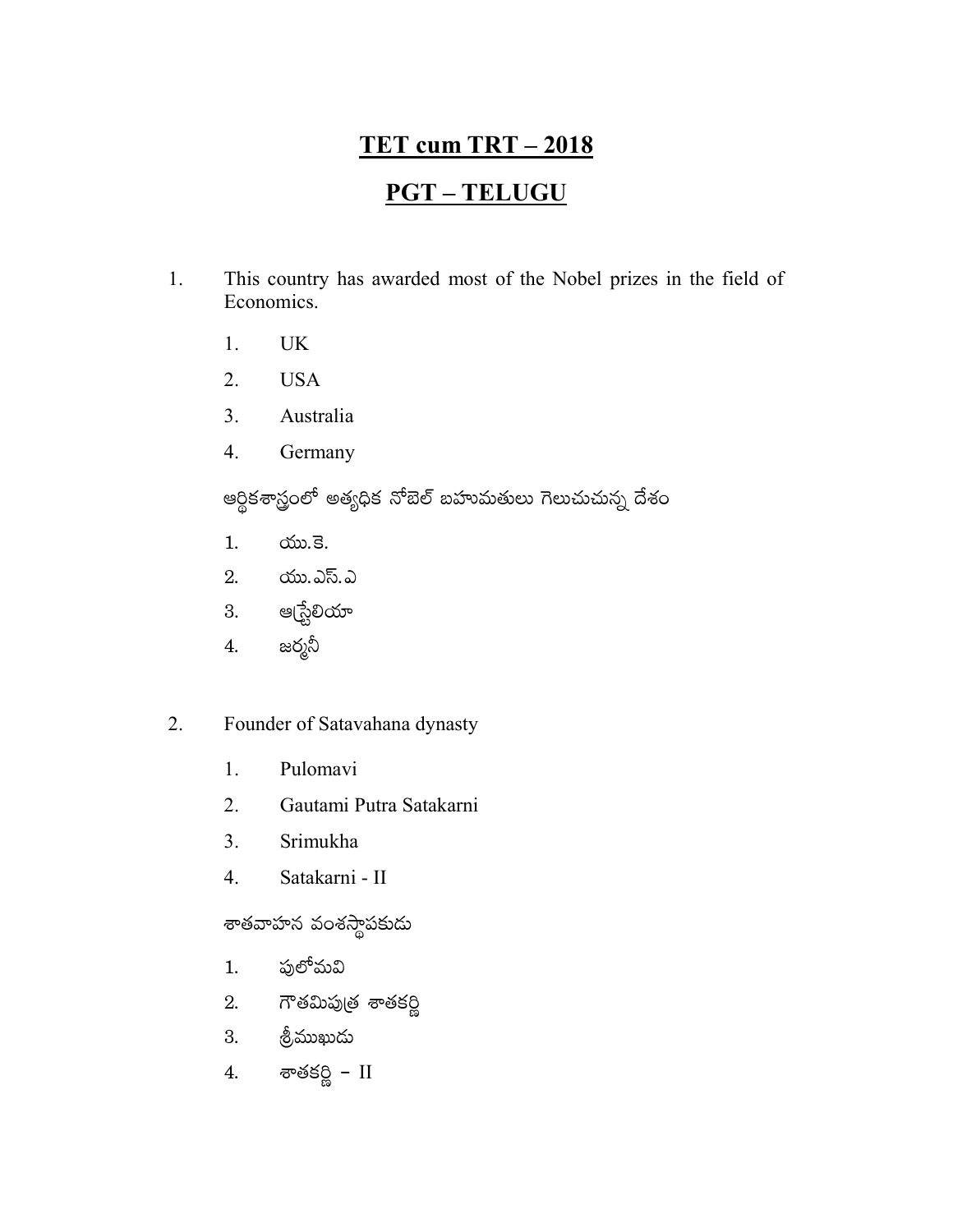- $3.$ This planet is known as evening and morning star
	- 1. Venus
	- $2.$ Mars
	- $3<sub>1</sub>$ Earth
	- Jupiter  $4.$

సూర్యాస్థమయ మరియు సూర్యోదయ నక్షత్రంగా పిలువబదే గ్రహము

- వీనస్  $1.$
- మార్గ్స్ 2.
- 3. భూమి
- జూపిటర్ 4.
- These type of forests need more than 200 cm rainfall to grow  $4.$ 
	- 1. Deciduous
	- $2.$ Arid forests
	- $3<sub>1</sub>$ Tropical Evergreen forests
	- $\overline{4}$ . **Tropical Dry Deciduous forests**

ఈ రకపు అడవుల పెరుగుదలకు 200 సెంπమీ కన్నా ఎక్కువ వర్షపాతము అవసరం

- ఆకురాల్చే అదవులు  $1.$
- 2. శుష్మ అదవులు
- 3. ఉష్ణమందల సతతహరిత అదవులు
- ఉష్ణమందల శుష్మ ఆకురాల్చే అదవులు 4.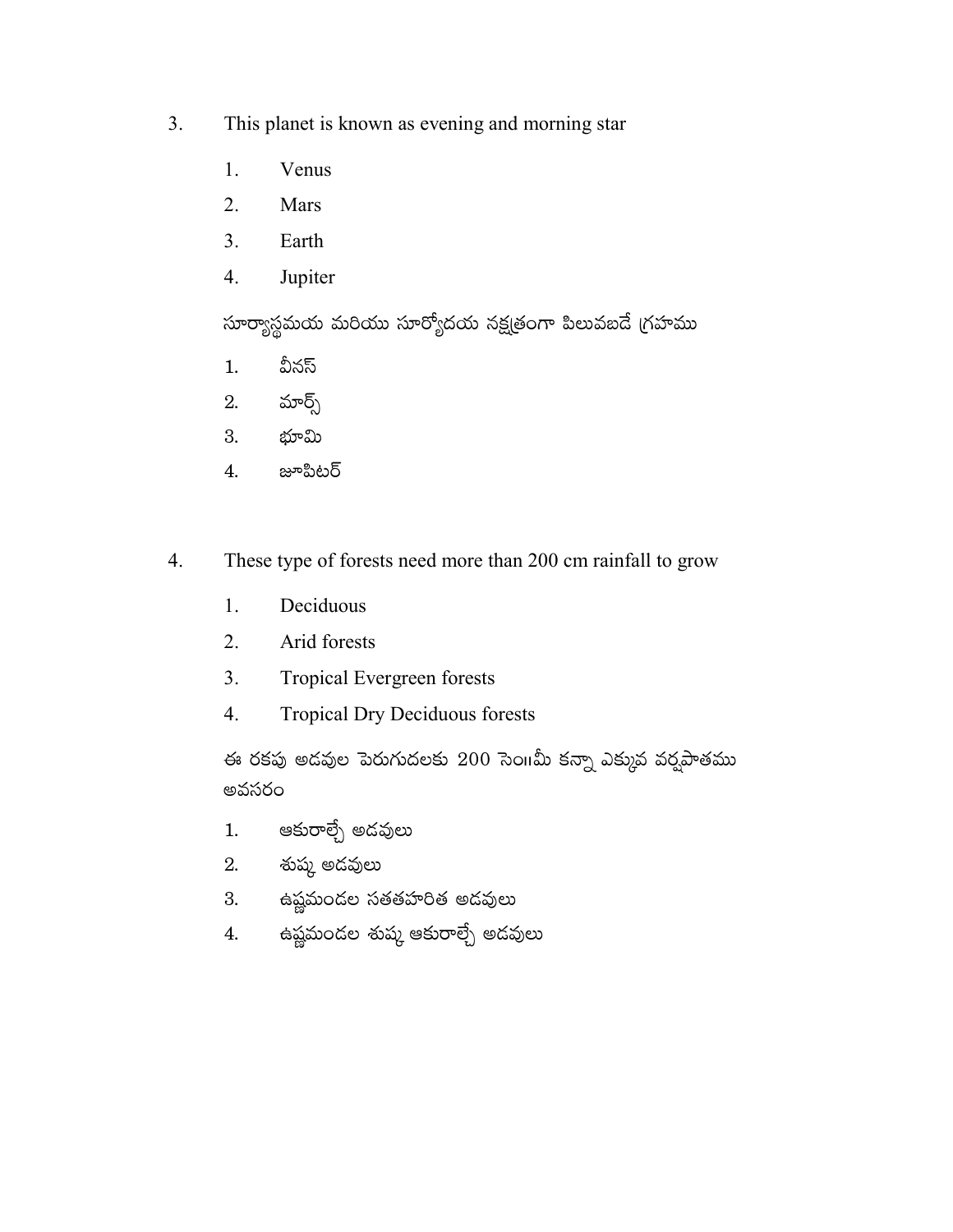- 5. 'Habeas corpus' is a
	- 1. Greek term
	- Arabic term  $2.$
	- $3<sub>1</sub>$ French term
	- Latin term  $4.$

# 'హెబియస్ కార్పస్' అనేది ఒక

- గ్రీకు పదం  $1.$
- అరబిక్ పదం 2.
- (ఫైంచ్ పదం 3.
- లాటిన్ పదం  $\overline{4}$ .
- 6. The term of office of the Attorney General of India is
	- 5 years 1.
	- $2.$ Not fixed
	- $3<sub>1</sub>$ 6 years
	- $\overline{4}$ . 3 years

ఇండియాలో అటార్నీ జనరల్ పదవీ కాలం

- 5 సంవత్సరాలు  $1.$
- నిర్దిష్ట కాలపరిమితి లేదు 2.
- 6 సంవత్సరాలు 3.
- 3 సంవత్సరాలు  $\overline{4}$ .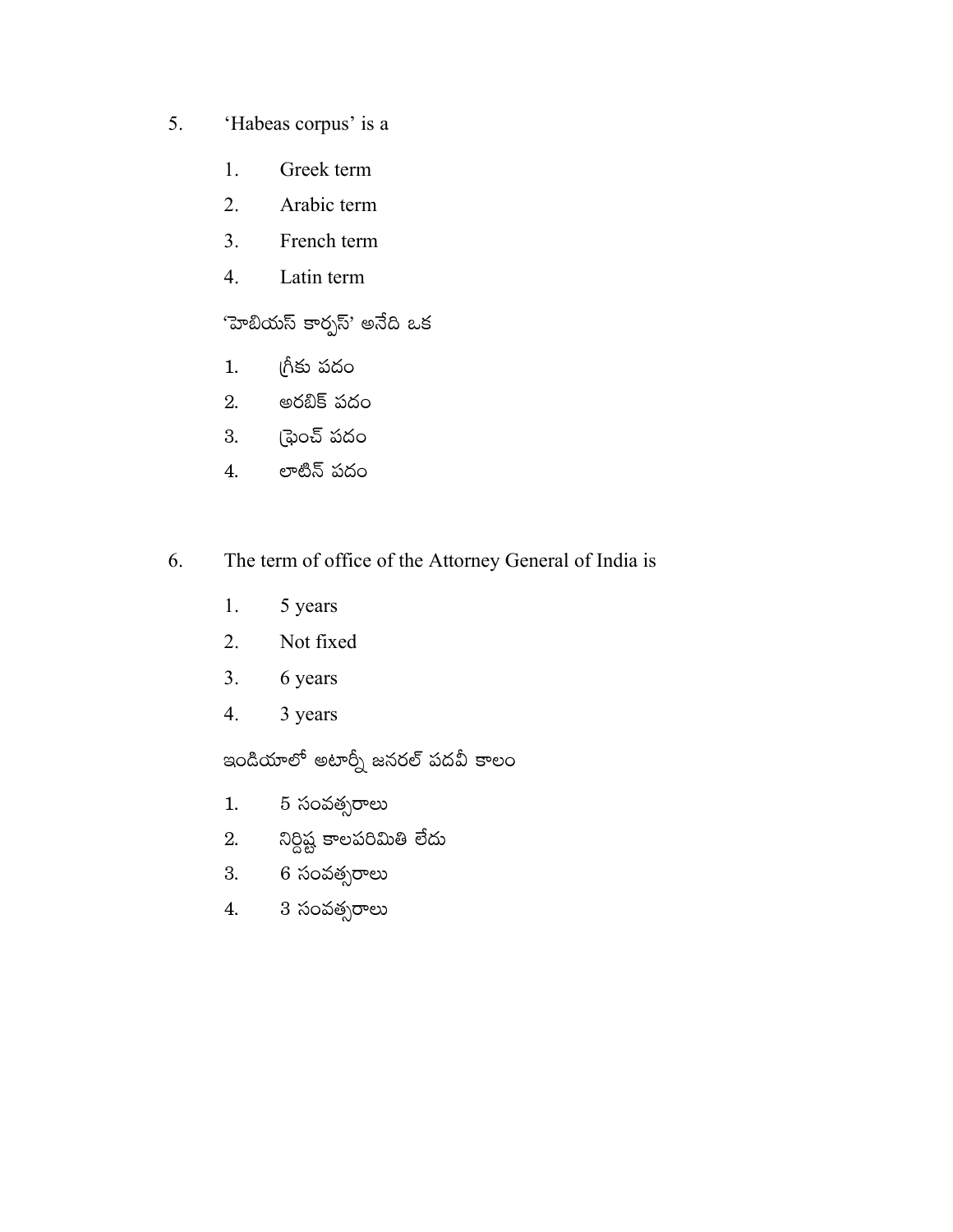- 7. The father of 'Operation Flood' is
	- 1. Dr. Verghese Kurien
	- $2.$ Dr. M.S. Swaminathan
	- $\overline{3}$ . Dr. VKRV. Rao
	- $\overline{4}$ . Dr. Subba Rao

### 'ఆపరేషన్ ఫ్లడ్' పితామహుదు

- డా॥ వర్గీస్ కురియన్  $1.$
- 2. డా။ ఎమ్.ఎస్. స్వామినాథన్
- 3. డా။ వికెఆర్వి రావు
- డా౹౹ సుబ్బారావు 4.
- The lady who won Nobel Prize in two fields Physics as well as 8. Chemistry is
	- 1. Maria Geoppert Mayer
	- $2.$ Ada E. Yonath
	- $3<sub>1</sub>$ Elizebeth H. Black Burn
	- $4.$ Marie Curie

ఫిజిక్స్ మరియు కెమిర్ట్రీ రెండు రంగాలలో నోబెల్ బహుమతి పొందిన మహిళ

- మరియా జియోప్బెర్ట్ మేయర్  $1.$
- 2. అదా ఇ. యోనత్
- ఎలిజబెత్ హెచ్. బ్లాక్ బర్న్ 3.
- మేరి క్యూరి 4.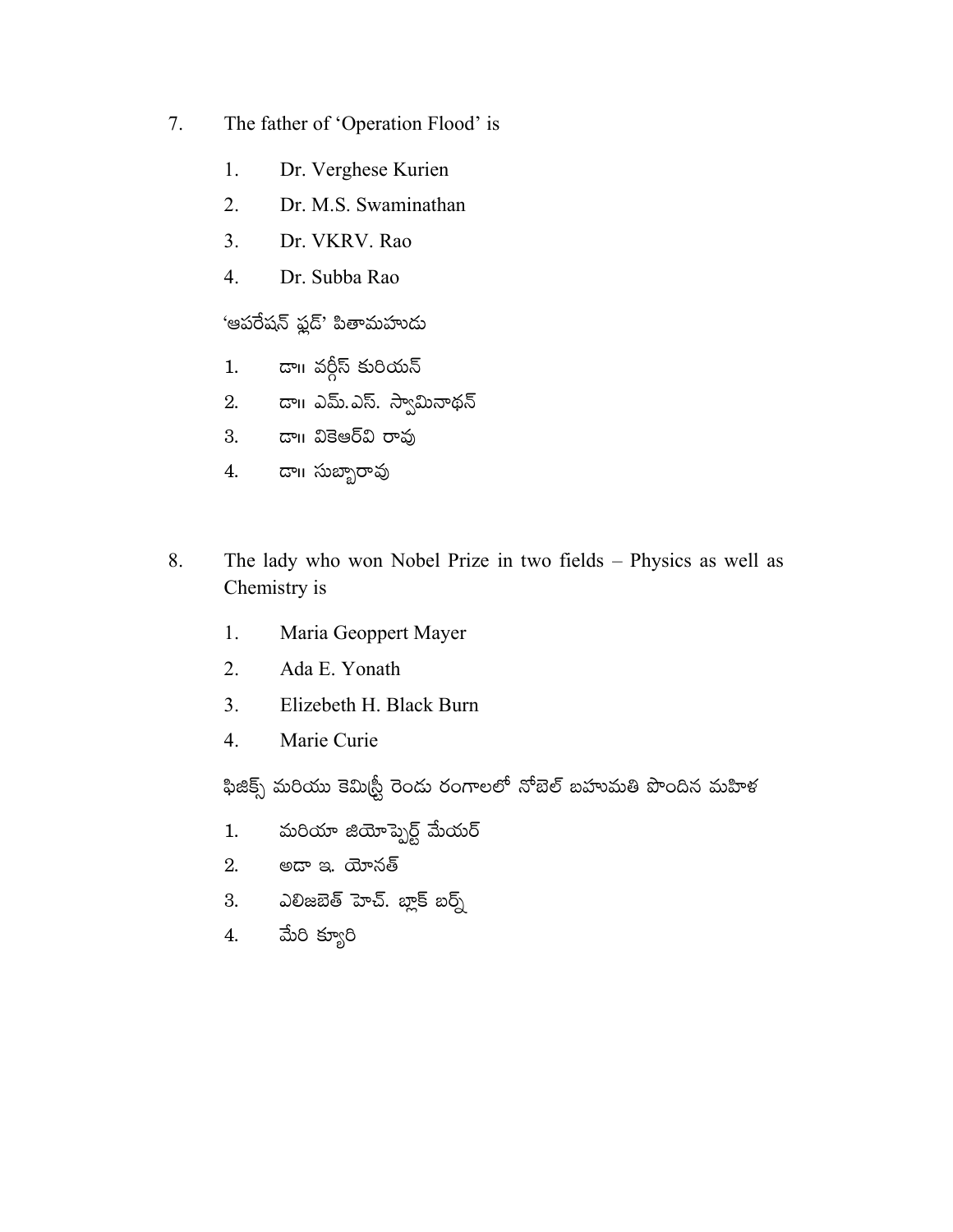- 9. The fastest train in India is
	- 1. Mumbai Rajadhani Express
	- 2. Duronto Express
	- 3. Shatabdi Express
	- 4. Gatimaan express

ఇండియాలో అత్యధిక వేగవంతమయిన రైలు

- 1. ముంబై రాజధాని ఎక్స్ట్ఎస్
- 2. దురంతో ఎక్స్(పెస్
- 3. శతాబ్ది ఎక్స్**[పె**స్
- 4. గతిమాన్ ఎక్స్(పెస్
- 10. First meeting of Fifteenth Finance Commission was held in
	- 1. January 2018
	- 2. October 2017
	- 3. December 2017
	- 4. November 2018

 $15$ వ ఆర్థిక సంఘము మొదటి సమావేశము జరిగినది.

- 1. జనవరి 2018
- $2.$  అక్టోబరు  $2017$
- 3. &ිබිංසර් 2017
- 4. నవంబరు 2018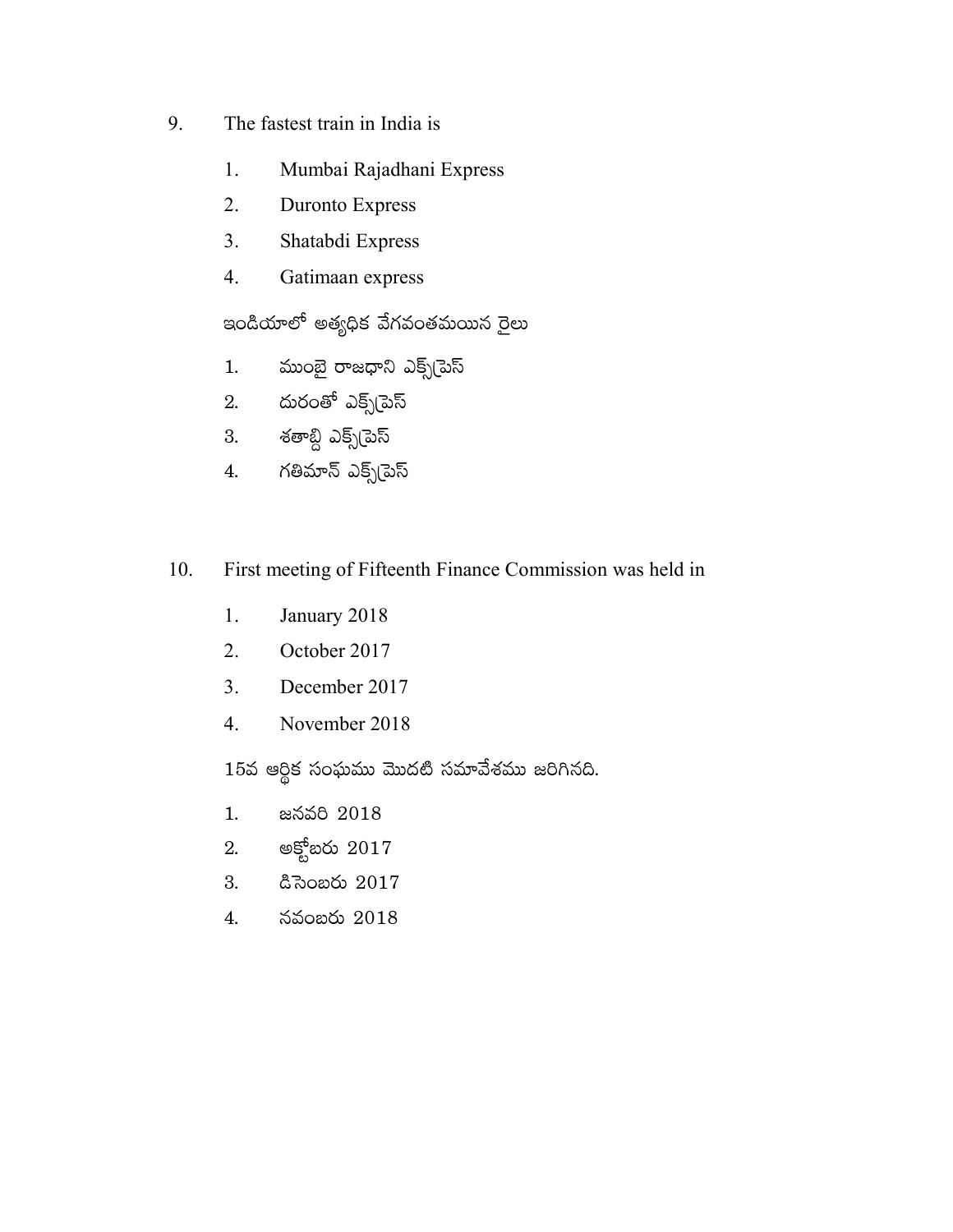Total number of official languages accepted by the Indian 11. constitution are

భారత రాజ్యాంగం నందు పేర్కొనబడిన అధికారిక భాషల సంఖ్య

- $1.$ 15
- 18 2.
- 21  $3.$
- $4.$ 22

#### The Chairman of Rajya Sabha at present is 12.

- 1. Prof. P. J. Kurien
- $2.$ Shri. M. Venkaiah Naidu
- Dr. Satyapal Singh  $3.$
- 4. Shri P.O. Choudhary

వ<mark>్ర</mark>స్తుత రాజ్యసభ చైర్మన్

- ప్రొఫెసర్ పి.జె. కురియన్  $1.$
- 
- 3. డా॥ సతృగోపాల్ సింగ్
- త్రీ పి.ఓ. చౌదరి  $4.$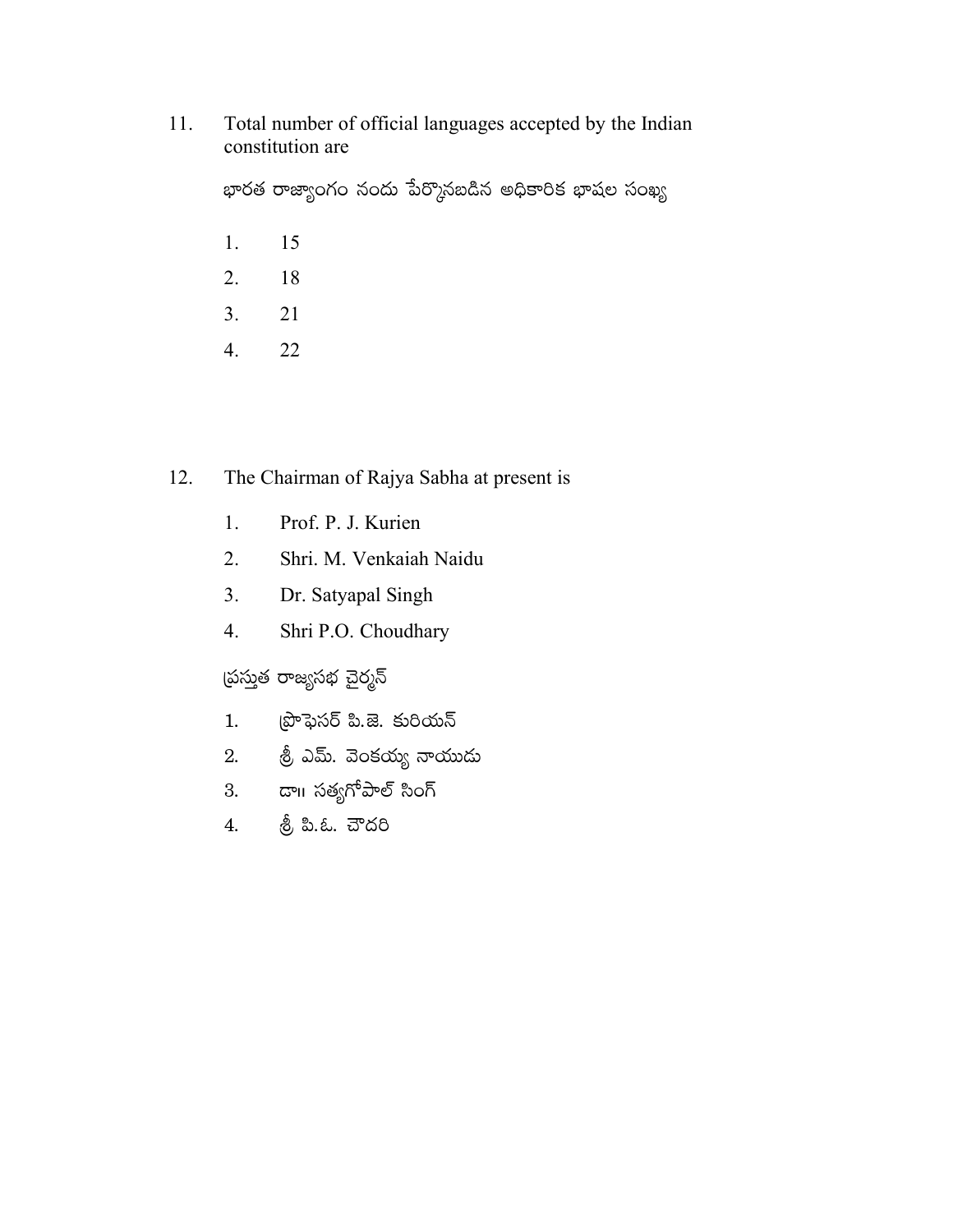- World Music Day is celebrated on 13.
	- $12^{\text{th}}$ January  $1.$
	- 1<sup>st</sup> December  $2.$
	- $21<sup>st</sup>$  June  $\overline{3}$ .
	- $5^{\text{th}}$  June  $4.$

ద్రపంచ సంగీత దినోత్సవము జరుపబదు రోజు

- జనవరి 12  $1.$
- $\alpha$  సెంబరు 1 2.
- జూన్  $21$ 3.
- జూన్ 5  $4.$
- Angel Falls are located in 14.
	- **Brazil** 1.
	- Venezuela  $2.$
	- $3<sub>1</sub>$ Peru
	- $\overline{4}$ . Argentina

ఏంజెల్ జలపాతాలు ఉన్న (పాంతం

- $1.$ (బెజిల్
- 2. వెనిజుల
- 3. పెరూ
- అర్జెంటీనా  $\overline{4}$ .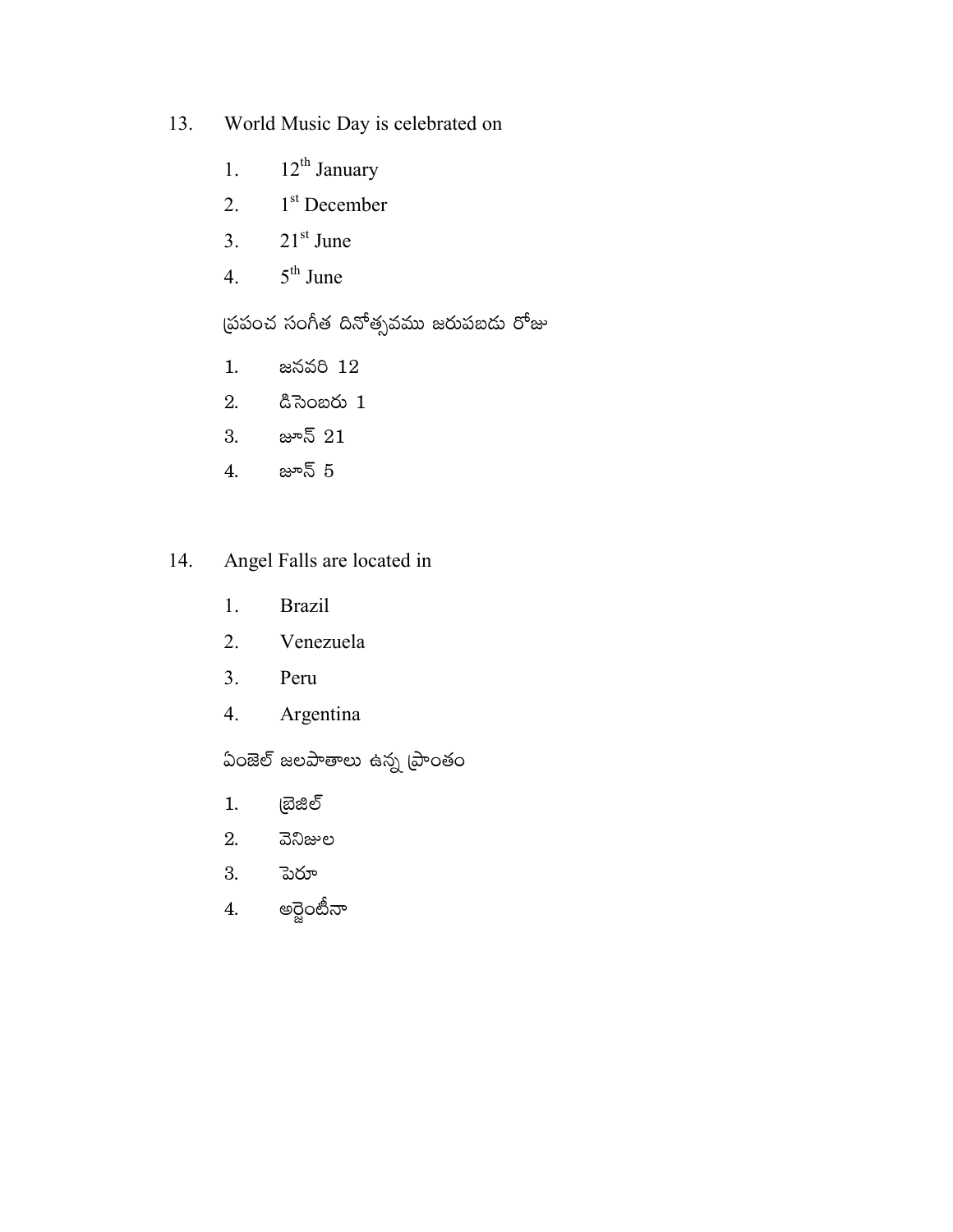- 15. Srinagar is situated on the bank of this river
	- 1. Ravi
	- Chenab  $2.$
	- $3<sub>1</sub>$ **Beas**
	- $4.$ Jhelum

శ్రీనగర్ ఈ నదీ తీరాన కలదు

- $1.$ రావి
- చినాబ్ 2.
- బియాస్ 3.
- జేలమ్  $\overline{4}$ .
- 16. In India the demonetization of Rs.500 and Rs. 1000 notes
	- $6<sup>th</sup>$  June 2017  $1<sup>1</sup>$
	- 8<sup>th</sup> November 2016  $2.$
	- $10^{th}$  July 2015  $3.$
	- 9<sup>th</sup> November 2016  $\overline{4}$ .

భారతదేశంలో రూ.500 మరియు రూ. $1000$  నోట్లరద్దు (పకటించబడిన తేది

- జూన్ 6, 2017  $1.$
- నవంబరు 8, 2016 2.
- 3. æමු 10, 2015
- నవంబరు 9, 2016  $4.$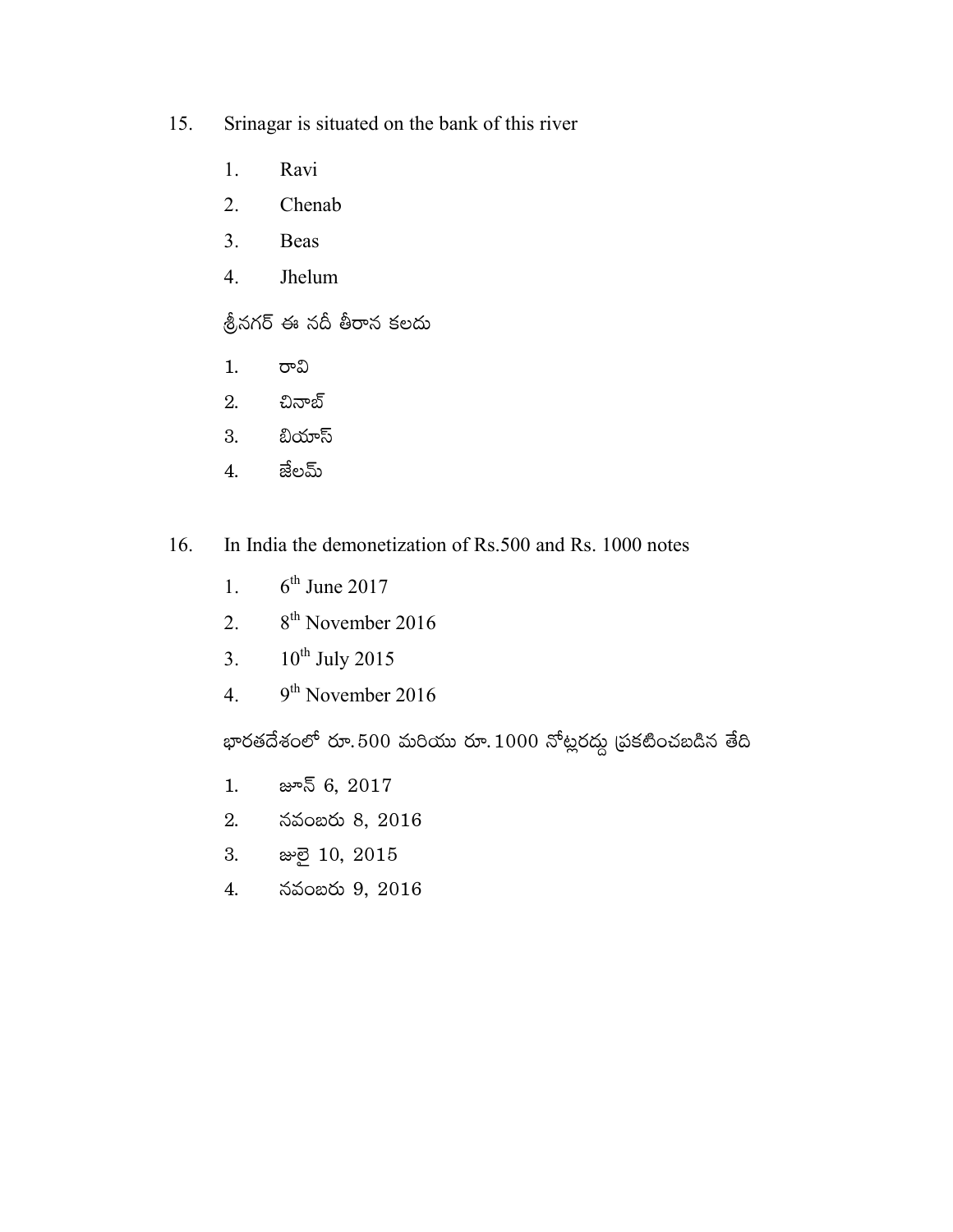Under the provision of this article of the Indian constitution the 17. president of India appoints the finance commission

భారత రాజ్యాంగమునందలి ఈ ఆర్టికల్ (పకారము భారత దేశాధ్యక్షుదు ఆర్థిక మండలిని ఏర్పాటు చేస్తారు.

- 280 1.
- 380  $2.$
- $3<sub>1</sub>$ 377
- 4. 256
- 18. Processing device of a computer is
	- Keyboard 1.
	- 2. Monitor
	- $3<sub>1</sub>$ **CPU**
	- Hard disk  $4.$

కంప్యూటర్ నందలి (పోసెసింగ్ పరికరము

- కీబోర్డ్ 1.
- మానిటర్ 2.
- సి.పి.యు 3.
- హార్డ్ డిస్క్  $\overline{4}$ .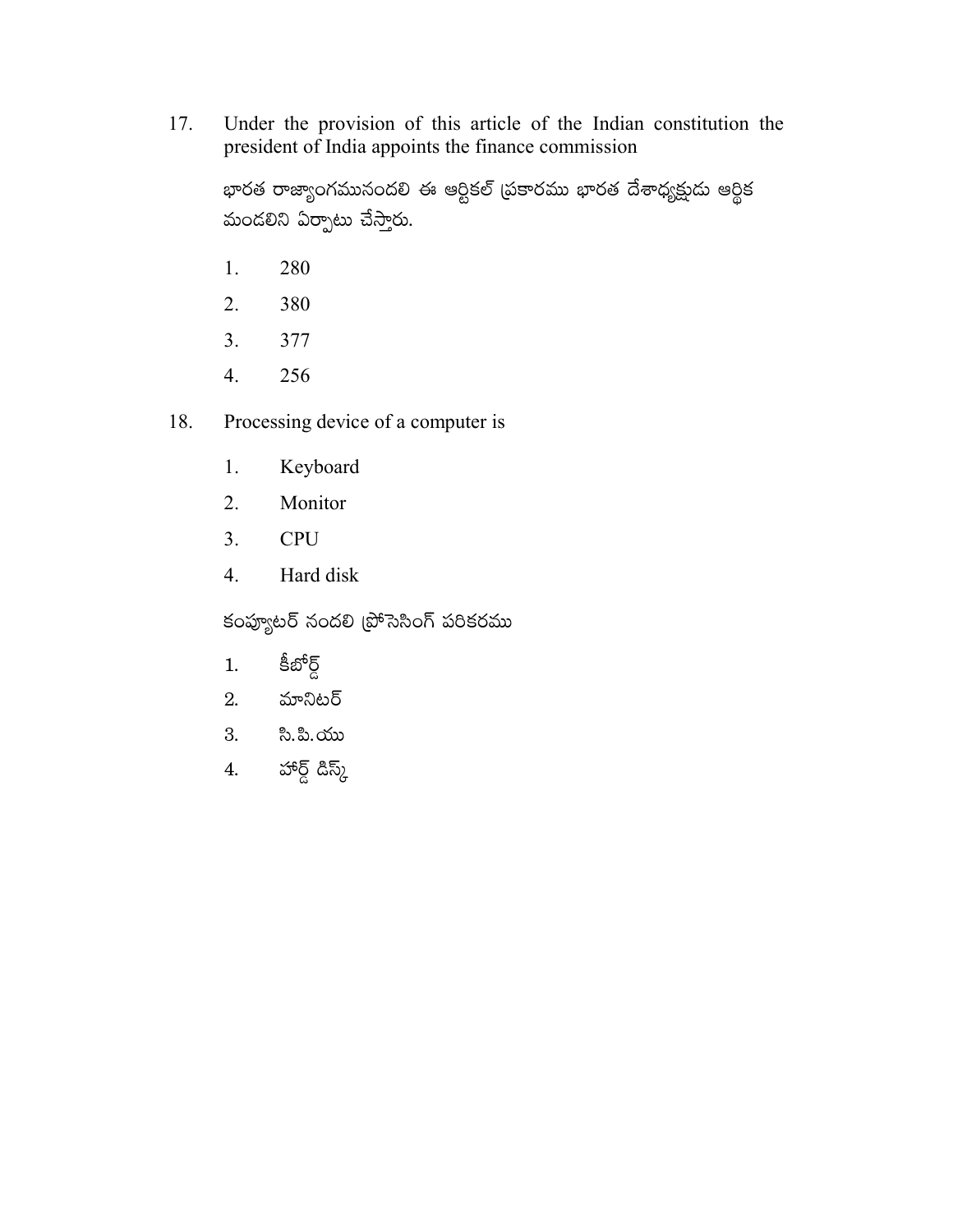- 'Origin of species' was written by 19.
	- Lamarck 1.
	- $2.$ Darwin
	- $3<sub>1</sub>$ Linnaeus
	- 4. Aristotle

'ఆరిజన్ ఆఫ్ స్పీసీస్' గ్రంథ రచయిత

- లామార్క్  $1.$
- 2. డార్విన్
- 3. లిన్నేయస్
- అరిస్టాటిల్ 4.
- 20. This is the connecting link between Reptiles and Aves
	- Archaeopteryx 1.
	- $2.$ Dipnoi
	- Virus  $3<sub>1</sub>$
	- Euglena 4.

సరీసృపాలు మరియు పక్షి జాతులను అనుసంధానము చేయునది

- ఆర్కియోప్టెరిక్స్  $1.$
- డిప్నోయ్ 2.
- వైరస్ 3.
- యూగ్లీనా  $\overline{4}$ .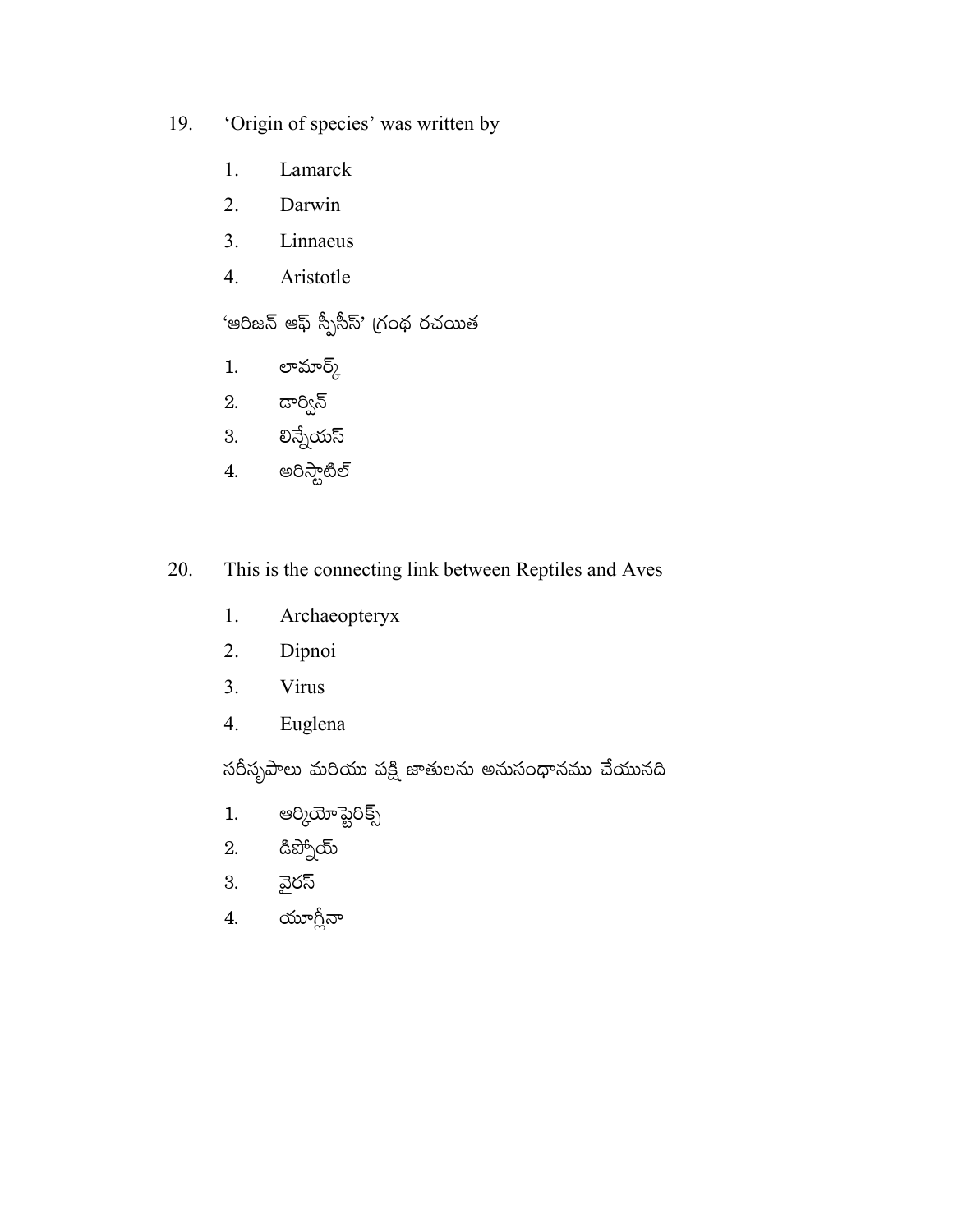- 21. The main aim of education in ancient Vedic Education was
	- 1. Self-Actualization
	- $2<sub>1</sub>$ Social development
	- $\overline{3}$ . Self-Realization
	- $\overline{4}$ . Introspection

పురాతన వేదకాలములో విద్య యొక్క ముఖ్యోద్దేశము

- స్వీయ వాస్తవీకరణ  $1.$
- 2. సాంఘిక వికాసం
- 3. స్వీయ పరిపూర్ణత
- ఆత్మశోధన  $4.$
- 22. The committee / commission that is established to study the reasons for not having pupils support for girls education in villages
	- 1. **Bhaktavatslam Committee**
	- $2<sup>1</sup>$ Kothari Commission
	- $3<sub>1</sub>$ Rama Murthy Committee
	- $\overline{4}$ . **Secondary Education Commission**

గ్రామీణ (పాంతాల్లో బాలికల విద్య పట్ల (పజల మద్దతు లేకపోవదానికి గల కారణాలను అధ్యయనం చేయడానికి ఏర్పాటు చేయబడిన కమిటి/కమీషను.

- భక్తవత్సలం కమిటి  $1.$
- $2.$  కొథారి కమీషను
- 3. రామమూర్తి కమిటీ
- 4. సెకందరీ ఎద్యుకేషన్ కమీషన్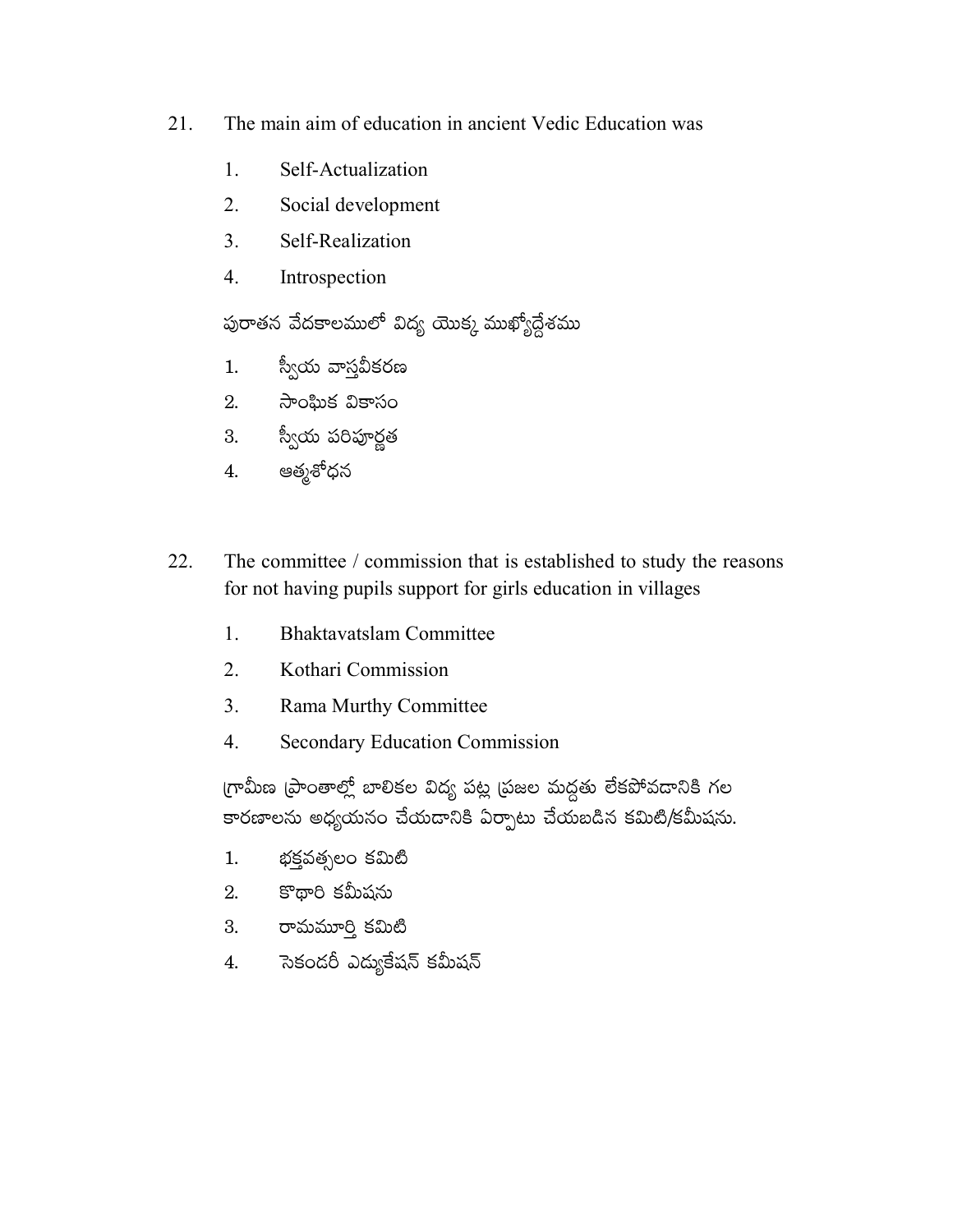- 23. This is envisaged in POA-1992
	- 1. Effective Universalization of Secondary Education
	- $2<sub>1</sub>$ Eradication of adolescent stress and frustration factors
	- $\overline{3}$ . Skill development in 15-35 age group
	- $\overline{4}$ . Inculcation of values in educational system

### POA - 1992 (పతిపాదించినది

- మాద్యమిక విద్యను సమర్థవంతంగా సార్వజనీకరణం చేయుట 1.
- కౌమారుల వత్తిడి మరియు నిరాశా కారకాలను తొలగించుట  $2.$
- 15 నుండి 35 మద్య వయస్సు గల వారిలో నైపుణ్యాభివృద్ధి 3.
- విద్యావ్యవస్థలో విలువలను పెంపొందించుట 4.
- 24. Universalisation of primary education has to be started for children of the age group of 6 to 10 years. This recommendation is given by
	- 1. Woods dispatch
	- $2<sup>1</sup>$ Kothari Commission
	- $3<sub>1</sub>$ Gopala Krishna Gokhalae Bill
	- $\overline{4}$ . Eswari Bai Patel Committee

6 నుంచి 10 సంవత్సరాల వయస్సు గల పిల్లలకు ఉచిత నిర్భంద (పాథమిక విద్యను (పవేశపెట్టాలని మొదటిగా సూచించినది

- ఉద్ నివేదిక  $1.$
- కొథారీ కమీషను 2.
- గోపాలకృష్ణ గోఖలే తీర్మానం 3.
- ఈశ్వరీ బాయిపటేల్ కమిటీ 4.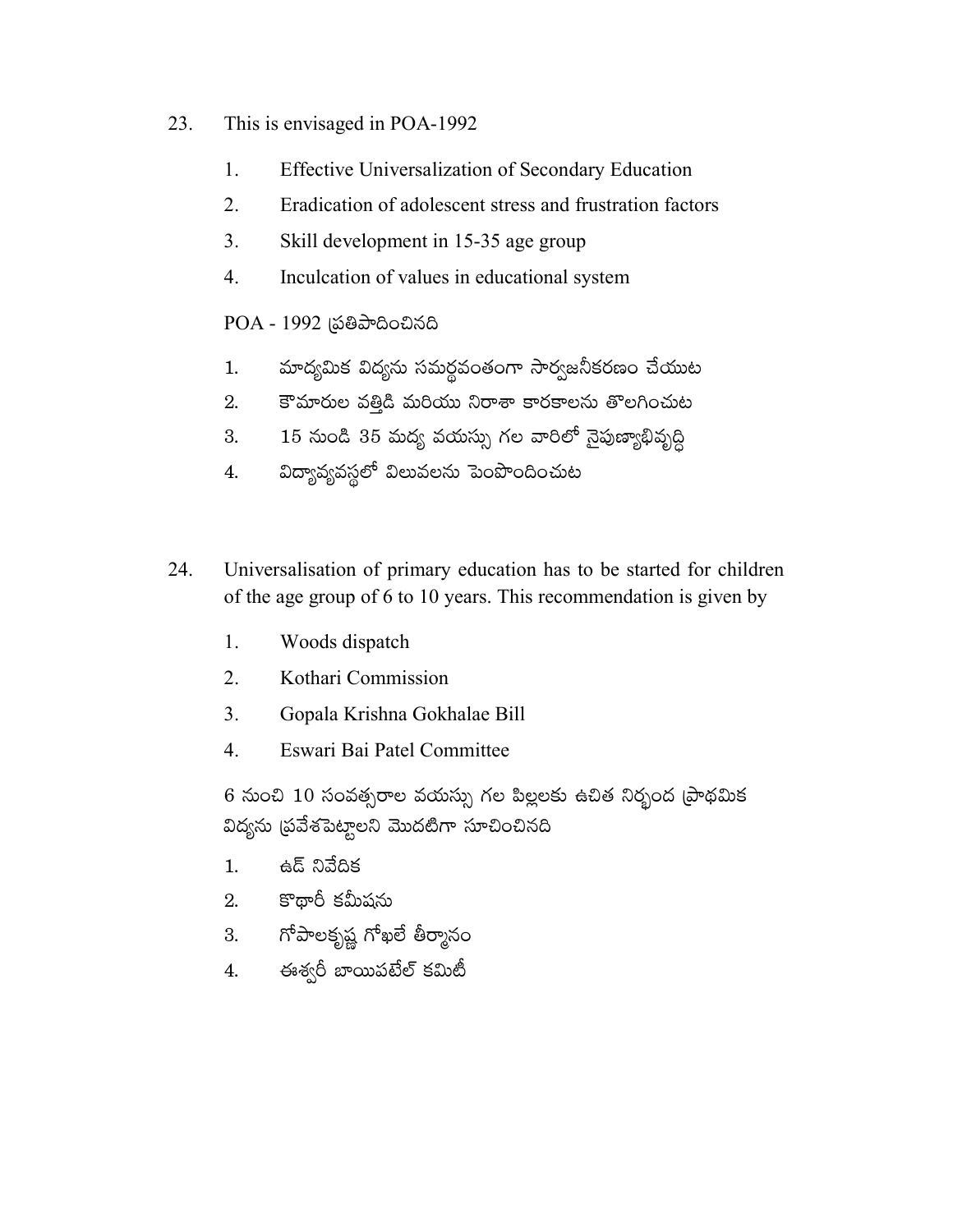- 25. This state is exempted from 'Right to Information  $Act - 2005$ '
	- Telangana 1.
	- $2.$ Andhra Pradesh
	- $3<sub>1</sub>$ Delhi
	- Jammu & Kashmir 4.

'విద్యాహక్కు చట్టం – 2005' నుండి ఈ రా(ష్టానికి మినహాాయింపు కలదు

- ತಿಲಂಗಾಣ  $1.$
- ఆం(ధ(పదేశ్ 2.
- ಥಿತ್ರಿ 3.
- జమ్మూ & కాశ్మీర్  $4.$
- The Internal factor which motivates the teachers is 26.
	- 1. Rewards
	- $2.$ Health
	- $3<sub>1</sub>$ Professional satisfaction
	- Higher educational qualifications 4.

ఉపాధ్యాయులకు (పేరణ కల్గించే అంతర్గత కారకం

- $1.$ బహుమతులు
- ఆరోగ్యము 2.
- 3. వృత్తి సంతృప్తి
- 4. ఉన్నత విద్యార్హత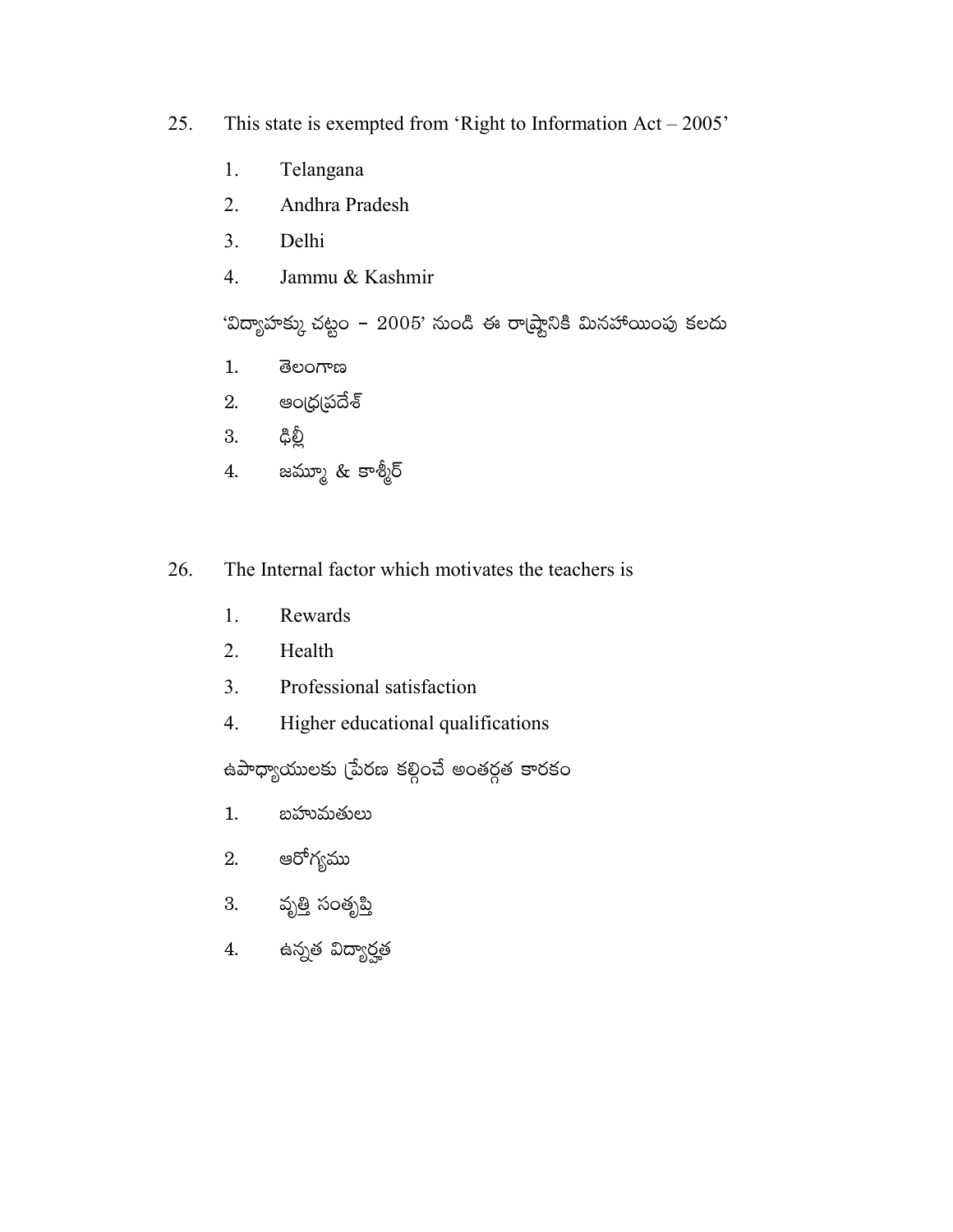- 27. These help in raising the professional status of teacher
	- Formation of joint staff councils including representatives of 1. teachers' organization
	- $\overline{2}$ . Ignoring the mistakes of teachers such as giving corporal punishment to children or other kind of abuse
	- 3. Allowing the acceptance of regular gifts from students and their parents
	- $4.$ Allowing teachers to skip seminar and workshops so that they get enough time to enjoy time with their family members

ఉపాధ్యాయుల హోదాను పెంచుటకు ఇవి సహాయపడతాయి

- ఉపాధ్యాయ సంఘాల (పతినిధులకు అవకాశం కల్పిస్తూ సంయుక్త స్టాఫ్ 1. కౌన్నిల్స్ ఏర్పాటు
- విద్యార్శలకు శారీరక శిక్ష మరియు నిందించడం వంటి శిక్షలను ఇచ్చే 2. ఉపాధ్యాయుల తప్పిదాలను పరిగణనలోనికి తీసుకోకుందుట
- విద్యార్థుల మరియు వారి తల్లిదం(దుల నుండి వచ్చే బహుమతుల 3. స్వీకరణకు అనుమతించుట
- ఉపాధ్యాయుడు వారి కుటుంబ సభ్యులతో కలిసి తగినంత సమయాన్ని 4. ఉల్లాసంగా గడపటానికి వీలుగా వారిని సెమినార్లు మరియు వర్క్షేషాపులకు హాజరుకాకుండా ఉండటానికి వారికి అనుమతినిచ్చుట.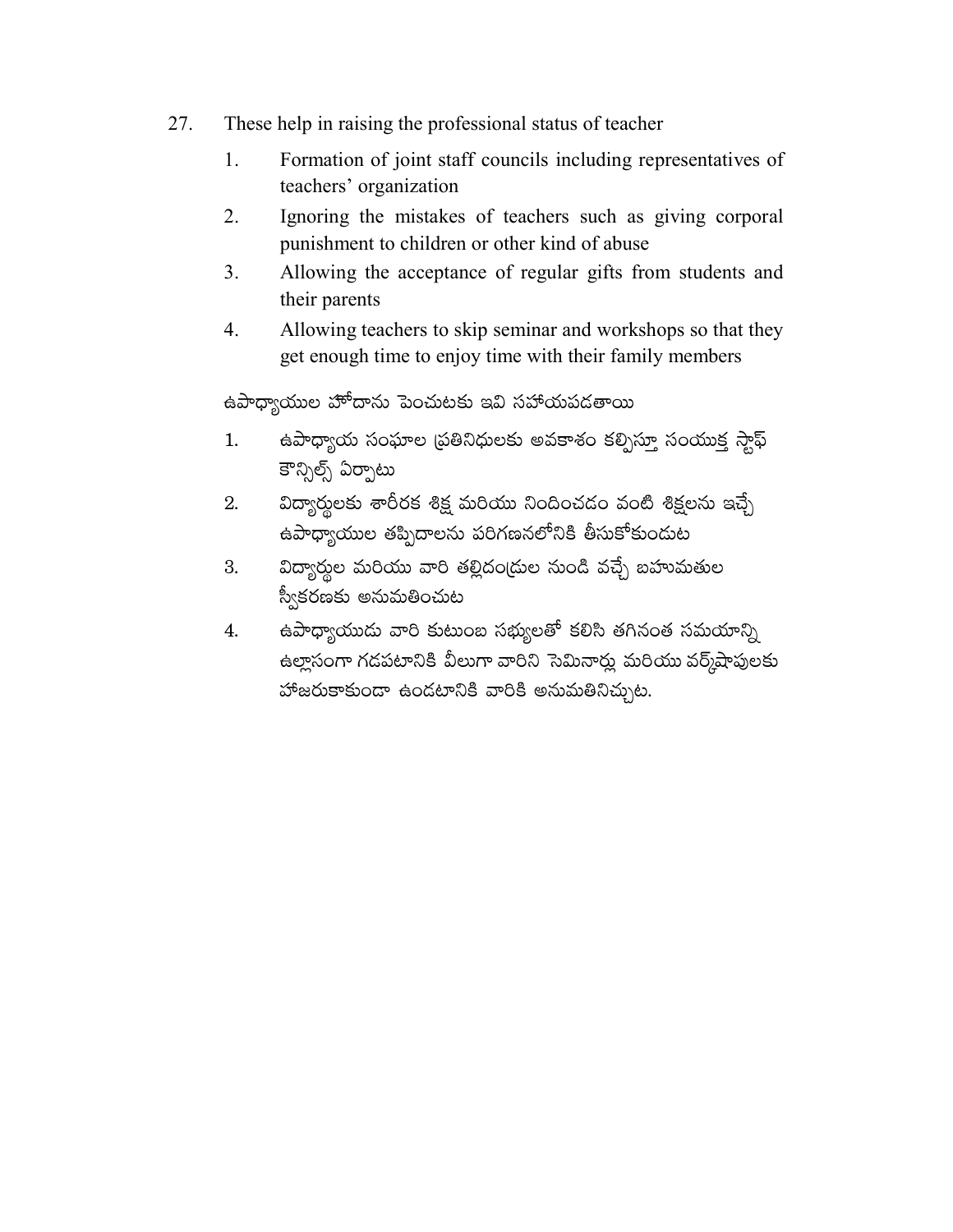- 28. For the teachers that are trained earlier and if refresher courses are organized for them, it is called......
	- $1_{-}$ Extension teacher education
	- $2.$ In-service teacher education
	- Collegiate teacher education 3.
	- $\overline{4}$ Pre-service teacher education

ఇంతకు పూర్వమే ఉపాధ్యాయ శిక్షణ పొందిన వారికి రి(పెషర్ కోర్సులు నిర్వహించినచో వానిని ఈ విధంగా పిలుస్తారు

- విస్తృత ఉపాధ్యాయ విద్య  $1.$
- 2. ఉపాధ్యాయ వృత్యంతర విద్య
- కళాశాల విద్వ 3.
- ఉపాధ్యాయ శిక్షణకు ముందు విద్య 4.
- This is not an article in declaration of universal human rights 29.
	- 1. Right to express the ideas and opinions
	- $\overline{2}$ . Right to take shelter in other states
	- 3. **Right to Nationality**
	- Right to have social protection  $\overline{4}$ .

ఇది విశ్వ జనీన మానవహక్కుల (పకటనలోని ఒక (పకరణము కాదు

- భావాలు అభి(పాయాలు వ్యక్తీకరించే హక్కు  $1.$
- ఇతర రాఁష్టాలలో ఆశ్రయం పొందే హక్కు 2.
- జాతీయతా హక్కు  $3.$
- సామాజిక రక్షణ పొందే హక్కు 4.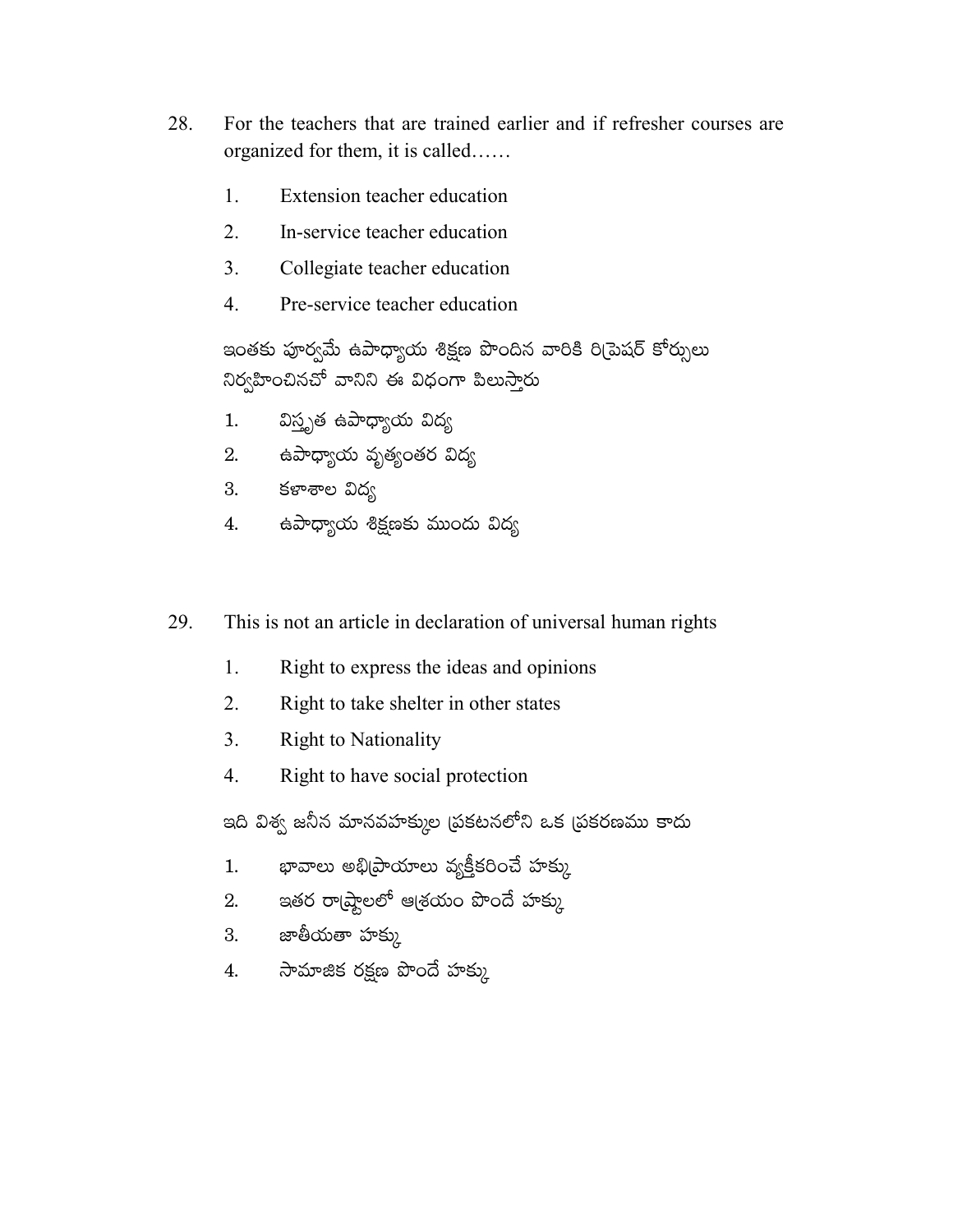- 30. The vision of RMSA is to provide quality secondary education to this age group of children
	- 1. 14 - 18 years
	- $2.$ 14 - 16 years
	- 3. 16 - 18 years
	- $\overline{4}$ .  $12 - 16$  years

ఈ వయస్సు గల పిల్లలకు గుణాత్మక విద్యనందించుటయే రాట్ష్రీయ మాధ్యమిక శిక్షా అభియాన్ దార్శనికత

 $14 - 18$  సంవత్సరాలు  $1.$ 

- $14 16$  సంవత్సరాలు 2.
- $16 18$  సంవత్సరాలు 3.
- $12 16$  సంవత్సరాలు 4.
- 31. The purpose of Vidyanjali scheme of Central Government is
	- $1.$ To provide educational materials to students free of cost
	- $2.$ To facilitate teaching in schools by persons who are not teachers
	- $3<sub>1</sub>$ To encourage BPL students to take part in education
	- $\overline{4}$ . To provide in-service training to teachers without disturbing the regular school

కేంద్రప్రభుత్వ విద్యాంజలి పథకము యొక్క ఉద్దేశ్యము

- విద్యార్థులకు ఉచితముగా విద్యా సామగ్రిని అందించుట  $1.$
- ఉపాధ్యాయులు కాని వ్యక్తులచే పాఠశాలలో బోధన జరుపుటకు 2. అవకాశం
- దారి(ద్యరేఖకు దిగువనున్న విద్యార్థులు చదువుకోవడానికి (పోత్సహించుట 3.
- రెగ్యులర్ పాఠశాలకు అటంకం కలిగించకుండా ఉపాధ్యాయులకు 4. వృత్యంతర శిక్షణనిచ్చుట / కల్పించుట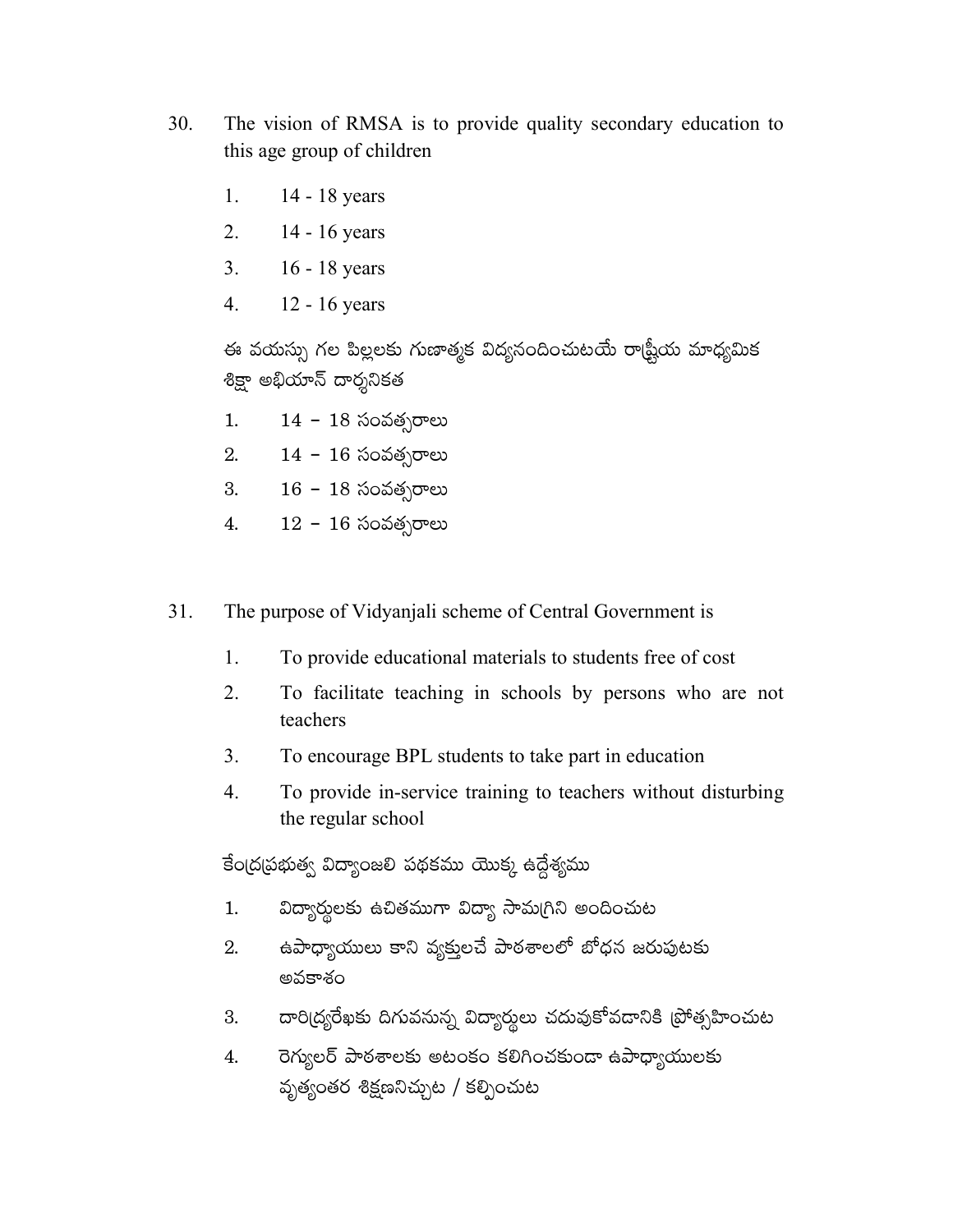- 32. "Inclusion and participation are essential to human dignity and to the enjoyment and exercise of human rights' is stated by
	- $\mathbf{1}$ . Salamanca Statement
	- $\overline{2}$ . **PWD** Act
	- 3. **WHO**
	- $\overline{4}$ . **CRY**

"(శమపట్ల గౌరవము మరియు మానవహక్కులను వినియోగించుకొనుటకు, అనుభవించుటకు సమ్మిళితము మరియు భాగస్వామ్యము అవసరం" అని చెప్పినది

- సలమంక (పవచనము  $1.$
- పి. దబ్య్యూ. డి. చట్టము 2.
- 3. దబ్యూ. హెచ్.ఓ.
- సి.ఆర్.వై. 4.
- 33. As per RTI Act  $-2005$ , which one is true about prescribed form for filing an appeal
	- $1_{\cdot}$ There is a form for first appeal but not second
	- 2. Only handwritten appeal should be submitted
	- $3<sub>1</sub>$ There is a form for second appeal but not for the first
	- $\overline{4}$ . Only a few states have a fixed format

సమాచారహక్కు చట్టం – 2005 (పకారం అప్పీలును దాఖలుచేయుటకు నిర్దేశించబడిన ఫారంకు సంబంధించిన సత్యము.

- మొదటిసారి అప్పీలు చేయుటకు ఫారం ఉందును కాని  $1.$ రెండవసారి ఫారం ఉండదు.
- చేతితో (వాసిన అప్పీలును మా(తమే అందించవలెను. 2.
- రెండవసారి అప్పీలు చేయుటకు మాత్రమే ఫారం ఉందును. కాని 3. మొదటిసారి ఫారం ఉండదు.
- కొన్ని రా(ష్టాలకు మా(తమే నిర్దేశించబడిన ఫారం ఉందును. 4.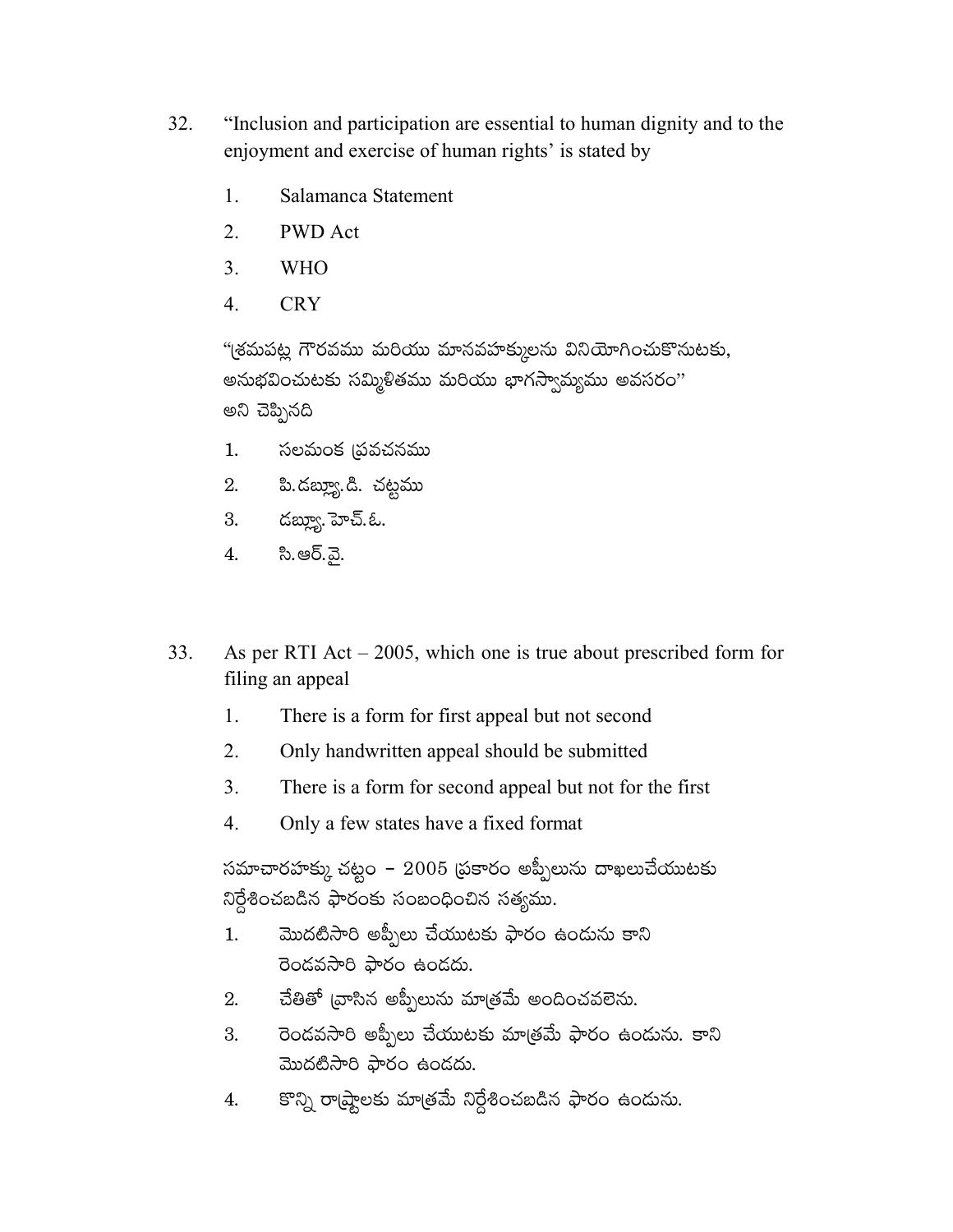- 34. One of the following is a social skill
	- 1. **Decision Making**
	- $2.$ Problem Solving
	- $\overline{3}$ . Empathy
	- Coping with stress of peer  $\overline{4}$ .

క్రింది వానిలో ఒకటి సామాజిక నైపుణ్యము

- నిర్ణయాలు తీసుకోవదం  $1.$
- 2. సమస్యా పరిష్మారం
- సహానుభూతి 3.
- సమవయస్కుల ఒత్తిడిని అధిగమించుట 4.
- For the first time before Independence Mid Day Meal scheme was 35. introduced for backward students in this state at that time
	- 1. Delhi
	- $\overline{2}$ . Madras
	- $3<sub>1</sub>$ Kerala
	- $\overline{4}$ . **Uttar Pradesh**

మొట్టమొదటిసారిగా స్వాతం(త్యం రాకపూర్వమే వెనుకబడిన విద్యార్థుల కోసం మధ్యాహ్న భోజన పథకం అప్పటి ఈ రాష్ట్రంలో (పవేశపెట్టారు.

- ఢిల్లీ  $1.$
- 2. మ్మదాసు
- కేరళ 3.
- ఉత్తర్నపదేశ్ 4.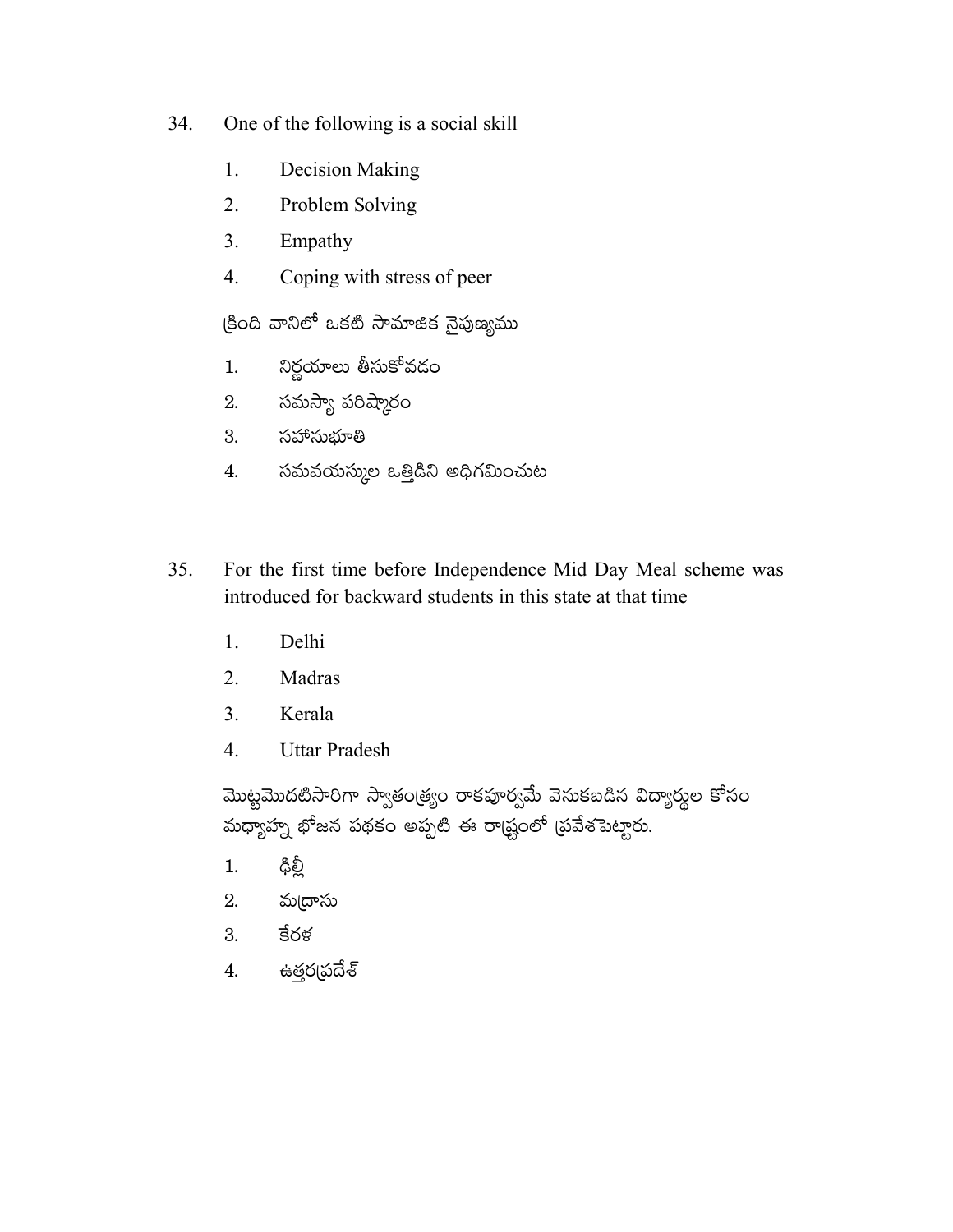- 36. International 'Right To Know' Day is
	- 1. September 18
	- $2.$ October 10
	- $3<sub>1</sub>$ September 28
	- June 5  $4.$

అంతర్జాతీయ 'రైట్ టు నో' రోజు

- సెప్టెంబరు 18  $1.$
- 2. అక్టోబరు  $10$
- సెప్టెంబరు 28 3.
- జూన్ 5  $4.$
- As per this article special reservations in jobs are provided for SC, 37. ST students
	- Article 15 (4) 1.
	- $2.$ Article  $16(1)$
	- Article  $16(4)$  $3.$
	- Article  $15(1)$ 4.

క్రింది అధికరణ (పకారం, ఎస్సీ, ఎస్టీ విద్యార్థులకు ఉద్యోగాలలో (పత్యేక రిజర్వేషన్లు కల్పించడం జరిగింది.

- **ම**ಧಿకరణ 15 (4) 1.
- **ම**ಧಿకరణ 16 (1) 2.
- **ම**ಧಿకరణ 16 (4) 3.
- මධ්ඡරික  $15(1)$ 4.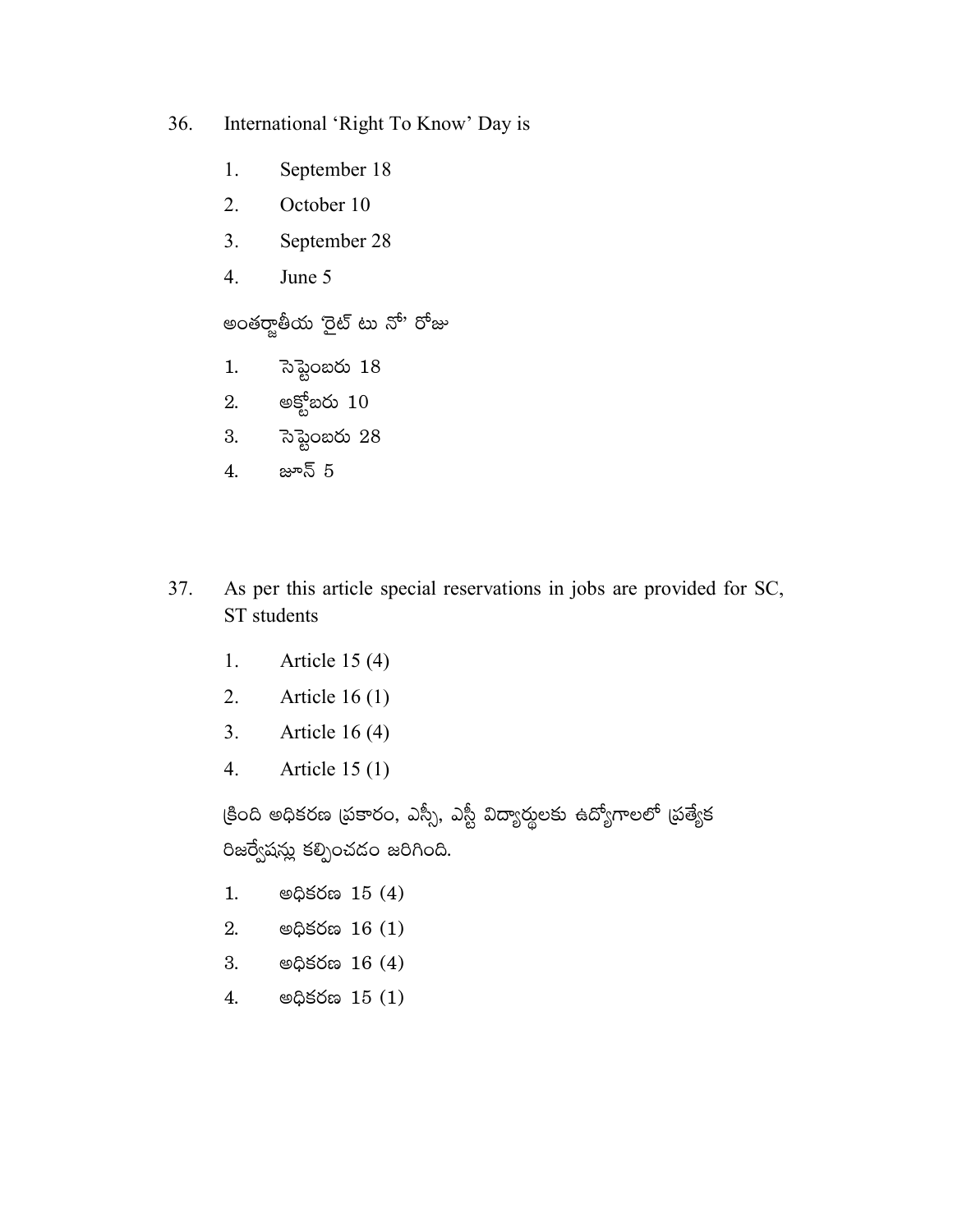- 38. As per NCF - 2005, this is an essential component of textbooks and pedagogic practices
	- $1_{-}$ Teachers' attitude towards students' ability
	- $2.$ Local knowledge and childrens' experiences
	- 3. Parental involvement in school activities
	- $\overline{4}$ . Authoritative decision of the school management

NCF -2005 (పకారం పాఠ్యపుస్తకము మరియు బోధనా (పాక్టీసులో తప్పక ఉందవలసిన అంశము

- విద్యార్థుల సామర్థ్యము పట్ల ఉపాధ్యాయులవైఖరి  $1.$
- స్థానిక జ్ఞానము మరియు పిల్లల అనుభవాలు 2.
- 3. విద్యా కార్యక్రమములో తల్లిదం(దుల భాగస్వామ్యము
- పాఠశాల పాలకవర్గం యొక్క అధికారయుత నిర్ణయము 4.
- 39. "All the children have the right to get service from any health organization" - This is
	- 1. Right to protection
	- $2.$ Right to development
	- $3<sub>1</sub>$ Right to survival
	- $\overline{4}$ . Right to participate

"రాష్ట్రంలోని ఏ ఆరోగ్య సంస్థ నుంచైనా సేవనుపొందే హక్కు" అనునది

- రక్షణ హక్కు  $1.$
- 2. అభివృద్ధిచెందే హక్కు
- 3. మనుగడ హక్కు
- 4. భాగస్వామ్య హక్కు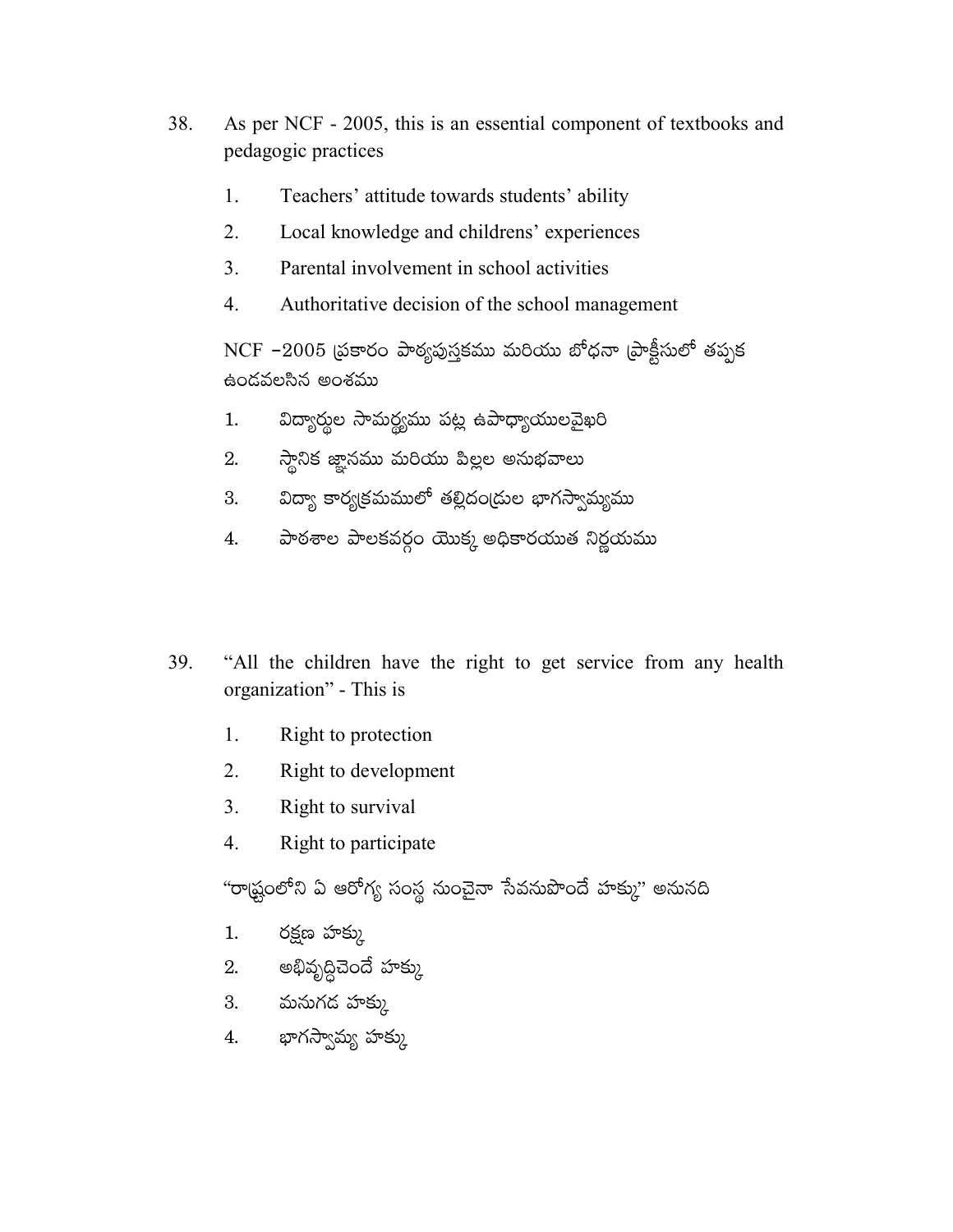- 40. As per NCF 2005, Social Science content needs to focus on
	- Lining up facts to be memorized for examination 1.
	- $2.$ Providing evidences for all the activities of the past
	- $3<sub>1</sub>$ Time line for every event which brought change in social structure
	- $\overline{4}$ . Conceptual understanding

NCF -2005 (పకారం సాంఘిక శాస్త్ర విషయ భాగము దీనిపై దృష్టిపెట్టవలసిన అవసరమున్నది.

- పరీక్షలకు కంఠతాపట్ట వలసిన వాస్తవాలను ఒకచోట ఉంచుట  $1.$
- గతంలో జరిగిన అన్ని కార్యకలాపాలకు సాక్ష్యాలను అందించుట 2.
- సాంఘిక నిర్మాణ క్రమంలో మార్పుతెచ్చిన (పతి సందర్భమునకు టైమ్లైన్ 3. తయారుచేయుట
- భావనాపర అవగాహన 4.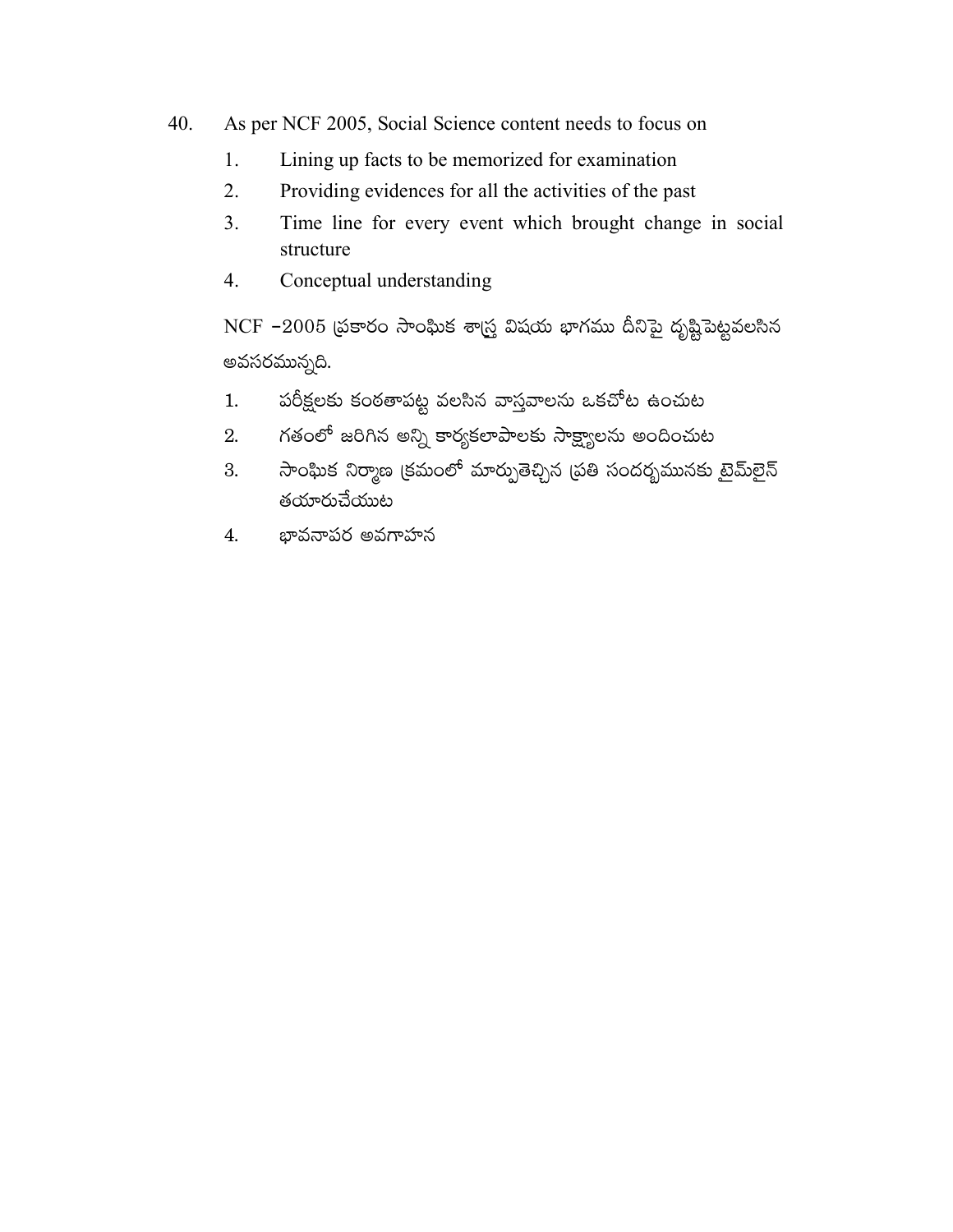- Rakesh is a 9-year-old boy studying in 3<sup>rd</sup> standard. He rarely does 41. his homework. His teacher decides to start sending him out of class every time he does not do his homework. He starts completing his homework in order to avoid being sent out. This is an example of
	- $\mathbf{1}$ . Classical conditioning
	- $2<sub>1</sub>$ Social learning
	- $3<sub>1</sub>$ Negative reinforcement
	- $\overline{4}$ . Positive reinforcement

3వ తరగతి చదువుతున్న 9 ఏళ్ల వయసున్న రాకేష్ తరచుగా ఇంటి పని చేయదు. అతదు ఇంటి పని చేయని (ప్రతిసారి అతని ఉపాధ్యాయుదు అతనిని తరగతి బయటకు పంపటానికి నిర్ణయించుకున్నాడు. ఉపాధ్యాయుడు తనని బయటకు పంపడం నుండి తప్పించుకోవటానికి అతడు ఇంటి పనిని పూర్తిచేయడం మొదలుపెట్టాడు. ఇది దీనికి ఉదాహరణ

- శా్స్తీయ నిబంధనము  $1.$
- 2. సాంఘిక అభ్యసనము
- ఋణాత్మక పునర్భలనము 3.
- ధనాత్మక పునర్బలనము 4.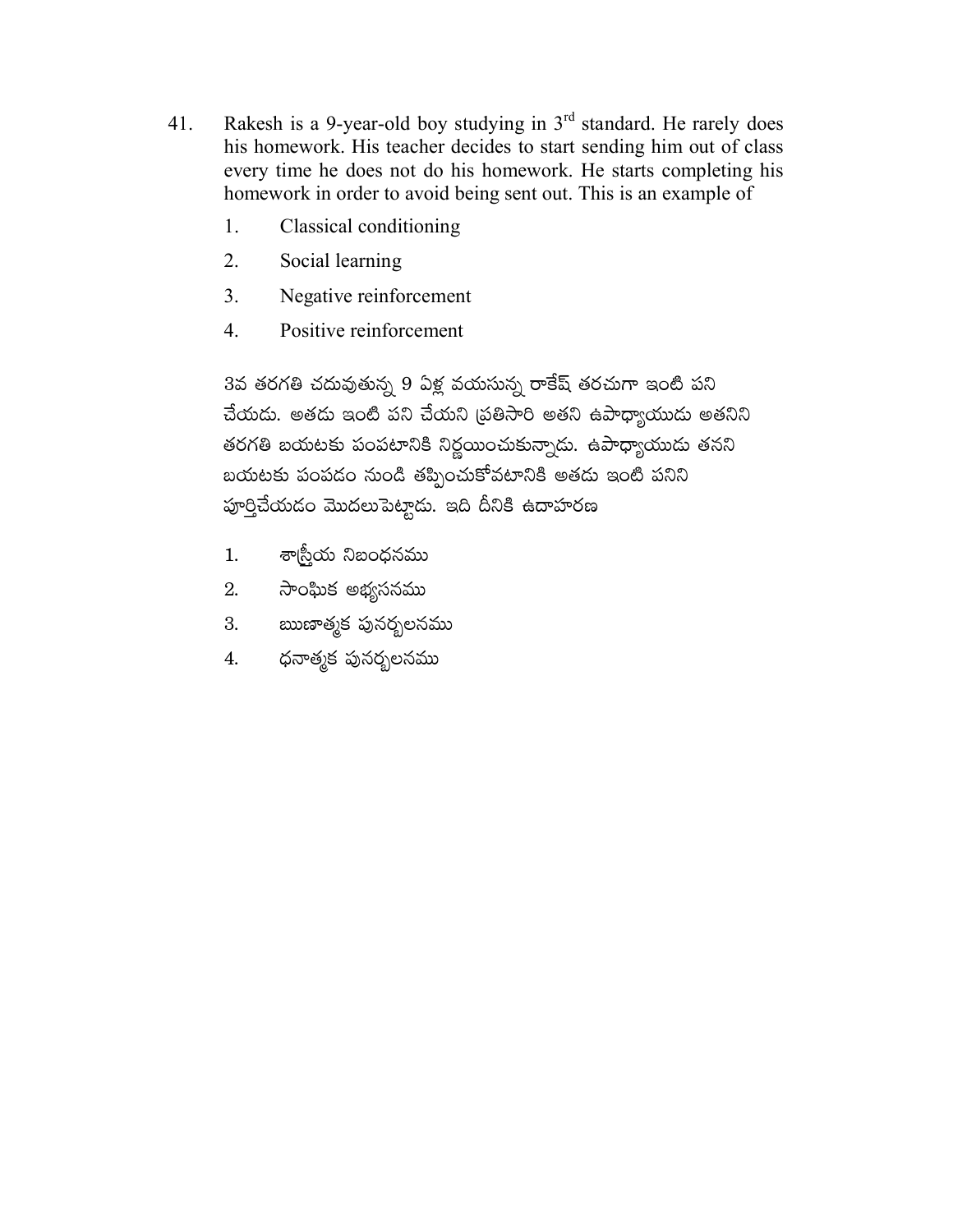- 42. 13-year-old Aleena is invited by her friends to a movie. Her father feels she should not go as she has an exam. She does not really agree with her father, but wants her parents to be happy with her. According to Kohlberg's theory of moral development, she would be in the stage of
	- Pre conventional morality 1.
	- $2.$ Conventional morality
	- $3<sub>1</sub>$ Post conventional morality
	- $\overline{4}$ . Non conventional morality

 $13$  ఏళ్ళ వయసున్న అలీనాను ఆమె స్నేహితులు సినిమాకు ఆహ్వానించారు. ఆమెకు పరీక్ష ఉన్న కారణంగా సినిమాకు వెళ్ళకూడదని ఆమె తండ్రి అనుకున్నారు. తను నిజముగా తన తంఁడితో ఏకీభవించకపోయినా తల్లిదంఁడులు తనతో సంతోషముగా ఉండాలని అనుకున్నది. కోల్ఐర్గ్ నైతిక వికాస సిద్ధాంతం ప్రకారం ఆమె ఈ దశలో ఉన్నది.

- పూర్వ సంప్రదాయ నైతికత  $1.$
- సంద్రదాయ నైతికత 2.
- ఉత్తర సంబపదాయ నైతికత 3.
- సంద్రుదాయముగాని నైతికత 4.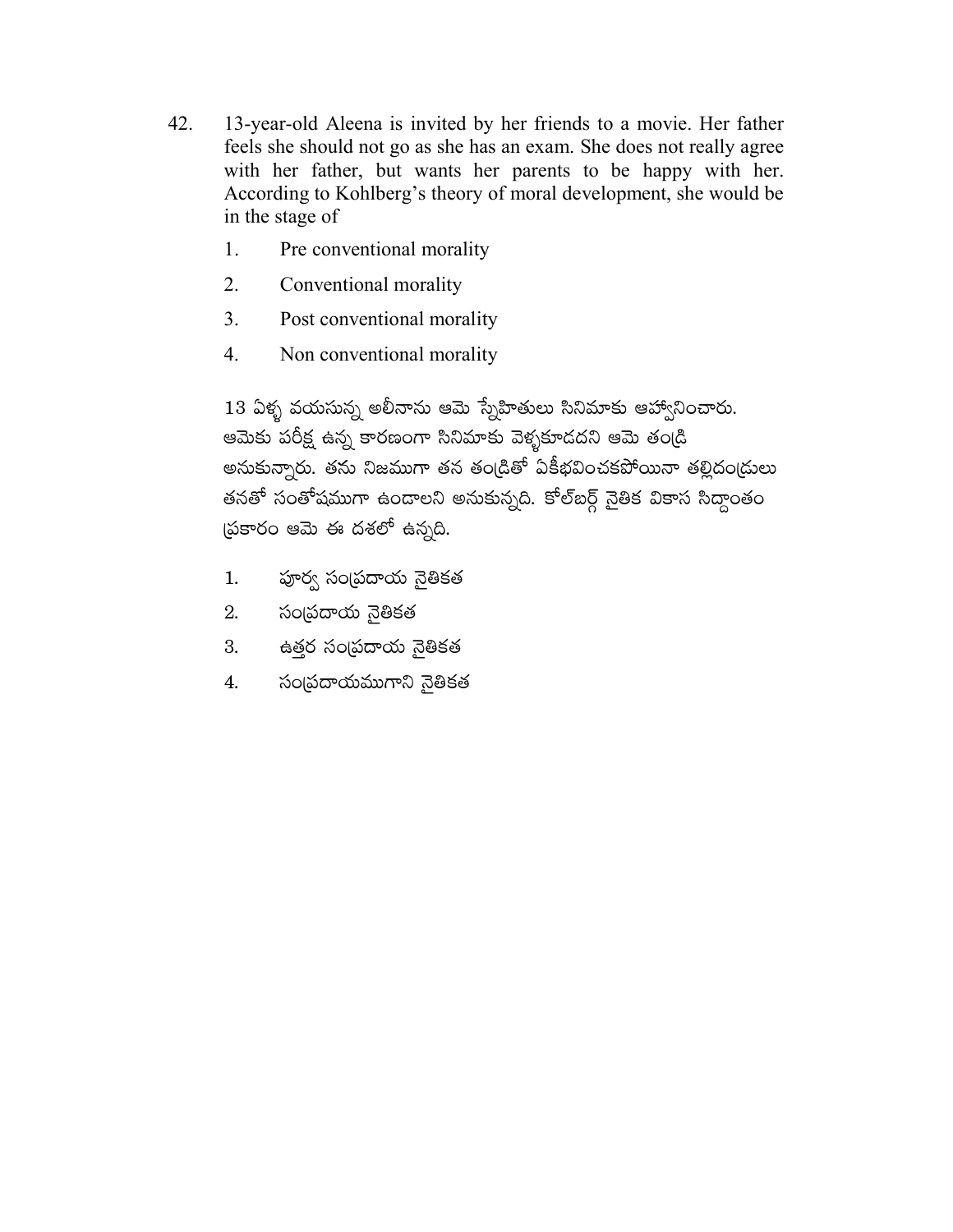- 43. The type of learning that occurs when a person imitates the actions or behaviours of others is called
	- Operant conditioning 1.
	- 2. Social learning
	- Classical conditioning  $3.$
	- Constructivism  $\overline{4}$ .

ఒక వ్యక్తి ఇతరుల చేష్టలు మరియు (పవర్తనలను అనుకరించిన జరుగు అభ్యసనమును ఇలా పిలుస్తారు.

- 1. కార్యసాధక నిబంధన
- 2. సాంఘిక అభ్యసనము
- .<br>3. శాస్ర్రీయ నిబంధనము
- 4. నిర్మాణాత్మకవాదం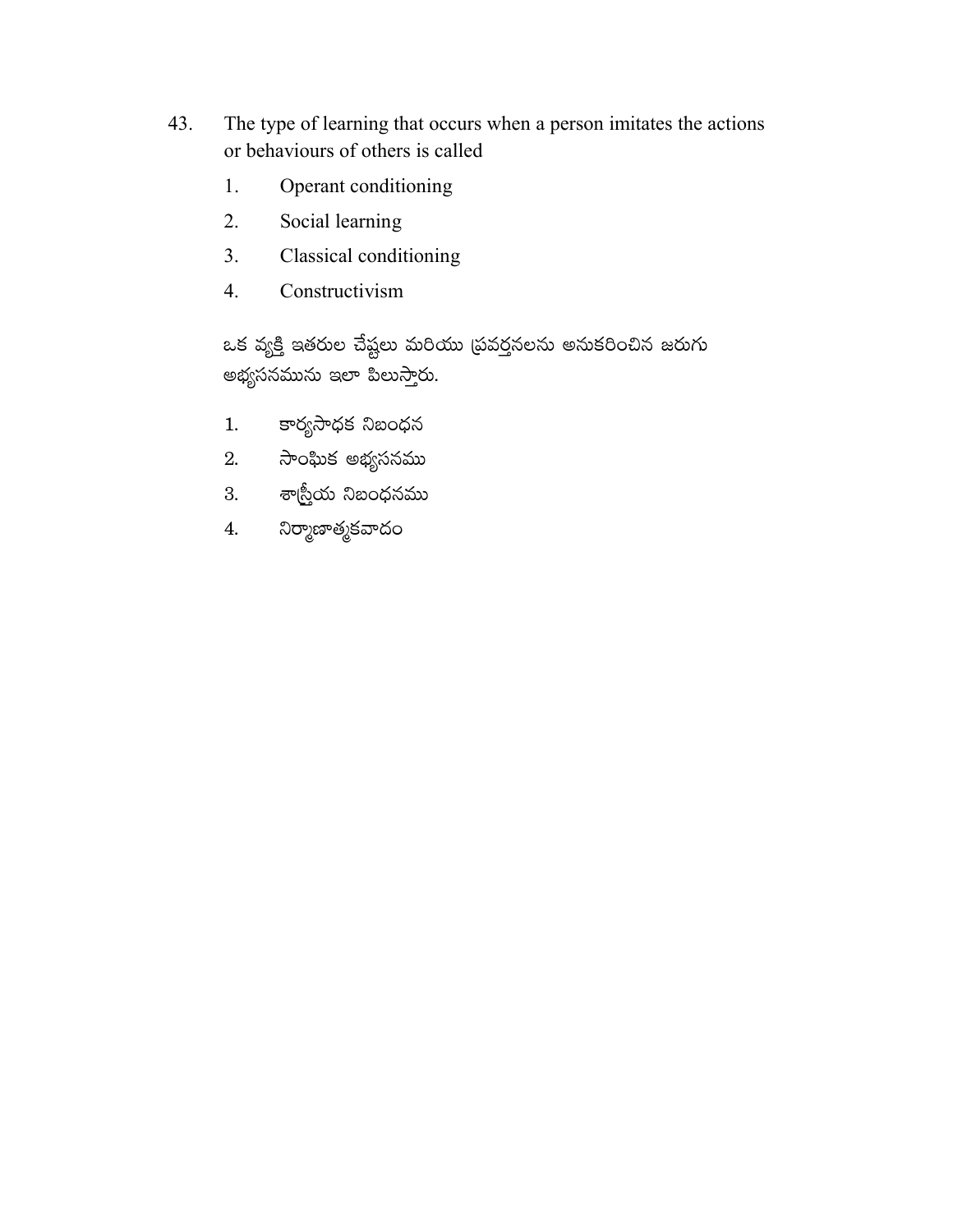- 44. 7-year-old Bhavana does not like her music classes. However, her father tells her that she can watch her favourite cartoon show on TV if she attends her music class. She then starts taking an interest in music classes, and eventually begins to do well. This is an example  $\sigma$ f
	- 1. Negative reinforcement
	- $2.$ Punishment
	- $\overline{3}$ Positive reinforcement
	- $\mathbf{4}$ Classical conditioning

7 ఏళ్ళ వయసున్న భావనకు సంగీత క్లాసులంటే ఇష్టం లేదు. కానీ ఆమె తన సంగీత క్లాసులకు హాజరైన, దూరదర్శన్**లో ఆమెకిష్టమైన కార్టూన్ (పదర్శ**న చూదవచ్చని ఆమె తండ్రి చెప్పారు. ఆమె సంగీత క్లాసులపట్ల అభిరుచి పెంచుకొని దానిలో రాణించటం (పారంభించింది. ఇది దీనికి ఉదాహరణ

- ఋణాత్మక పునరృలనము  $1.$
- 2. లిక్ట
- 3. ధనాత్మక పునర్భలనము
- 4. శా్నీయ నిబంధనము
- The part of our memory responsible for remembering our personal 45. details and old incidents is
	- $\mathbf{1}$ . Short term memory
	- 2. Long term memory
	- $3<sub>1</sub>$ Immediate memory
	- $4.$ Passive memory

మన వ్యక్తిగత సమాచారము మరియు పాత సంఘటనలు గుర్తుపెట్టుకొనుటకు ఉపయోగపడు స్మృతి రకము

- స్వల్పకాలిక స్మృతి 1.
- 2. దీర్ఘకాలిక స్మృతి
- తక్షణ స్మృతి 3.
- 4. నిఝ్రియాత్మక స్మృతి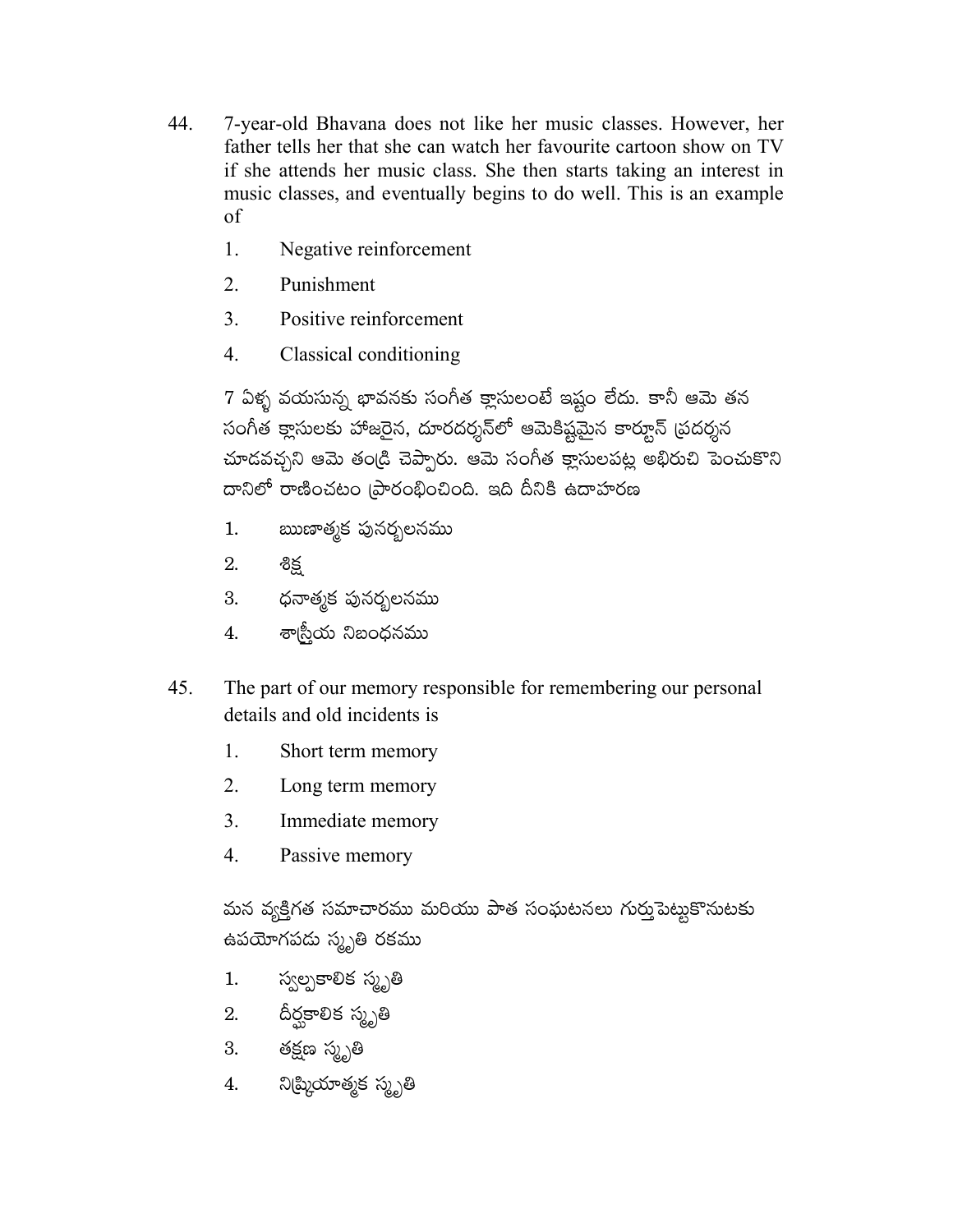- The one who described operant conditioning was 46.
	- 1. B.F. Skinner
	- $2.$ Ivan Pavlov
	- $3.$ Norman Chomsky
	- $4.$ Jean Piaget

కార్యసాధక నిబంధనను (పతిపాదించినవారు.

- బి.ఎఫ్. స్మిన్నర్  $1.$
- 2. ఇవాన్ పావలోవ్
- 3. నోర్మన్ చొమస్కీ
- జీన్ పియాజె 4.
- 'Projects' are examples of 47.
	- 1. Summative assessments
	- 2. Formative assessments
	- 3. Summary assessments
	- 4. Formal assessments

'(పాజెక్టులు' వీనికి ఉదాహరణలు

- సంకలన మదింపు  $1.$
- రూపాత్మక మదింపు 2.
- సారాంశ మదింపు 3.
- నియత మదింపు 4.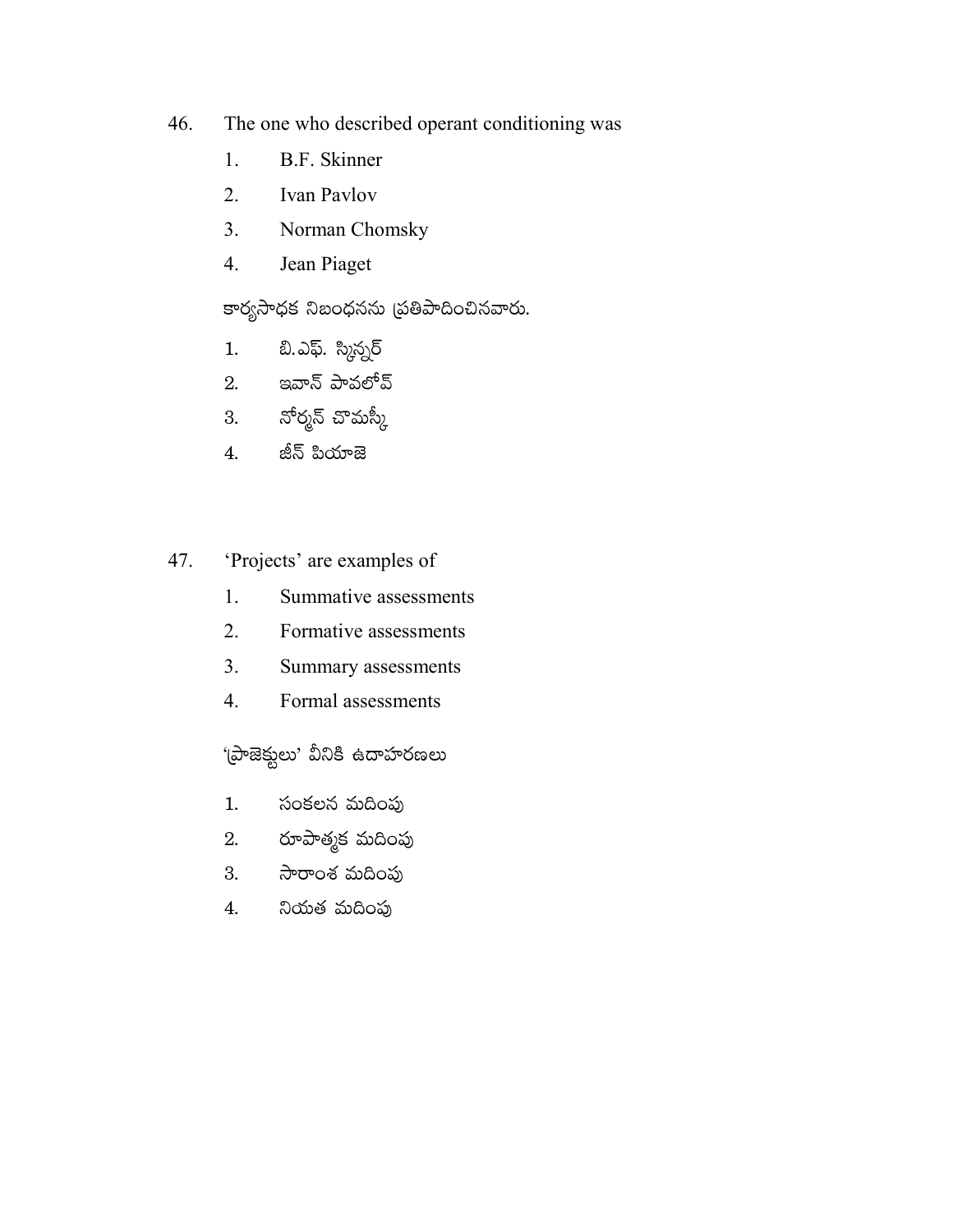- 48. 'Learner centric' teachers usually
	- 1. Sit in the centre of the class
	- $2.$ Allow the students to take part in deciding what are the key areas to focus on in a topic
	- 3. Decide all that needs to be taught to the students
	- $\mathbf{4}$ . Avoids teaching and do not like teaching the learners

సాధారణముగా 'విద్యార్థి కేంద్రక' ఉపాధ్యాయులు

- తరగతి మధ్యలో కూర్చుంటారు  $1.$
- ఒక విషయానికి సంబంధించి (పాధాన్యతారంగాలేవో నిర్ణయించుటలో 2. విద్యార్శలు పాల్గొనుటకు అనుమతిస్తారు.
- విద్యార్థులకు బోధించవలసిన అన్ని విషయాలను నిర్ణయిస్తాడు. 3.
- బోధనను తప్పించుకొంటారు మరియు అభ్యాసకులకు బోధించుటకు 4. ఇష్టపదరు.
- 49. The teacher tries to use humour and allow students to share their viewpoints freely while taking class. This is an example of
	- 1. Guidance and counseling
	- $2.$ Creating a non-threatening environment for learning
	- $\overline{3}$ Authoritarian style of leadership
	- $\overline{4}$ . Permissive style of leadership

పాఠం చెప్పేటప్పుడు ఉపాధ్యాయుడు హాస్యాన్ని ఉపయోగించటానికి ప్రయత్నిస్తూ విద్యార్థులు కూడా స్వేచ్ఛగా తమ అభి[పాయాలను పంచుకొనుటకు అనుమతిస్తారు. ఇది దీనికి ఉదాహరణము

- మార్గదర్శకత్వము మరియు మంత్రణమునకు 1.
- అభ్యసించుటకు భయరహిత వాతావరణమును నెలకొల్పుటకు 2.
- 3. అధికారిక నాయకత్వ లికి
- అనుమతి పూర్వక నాయకత్వశెలికి 4.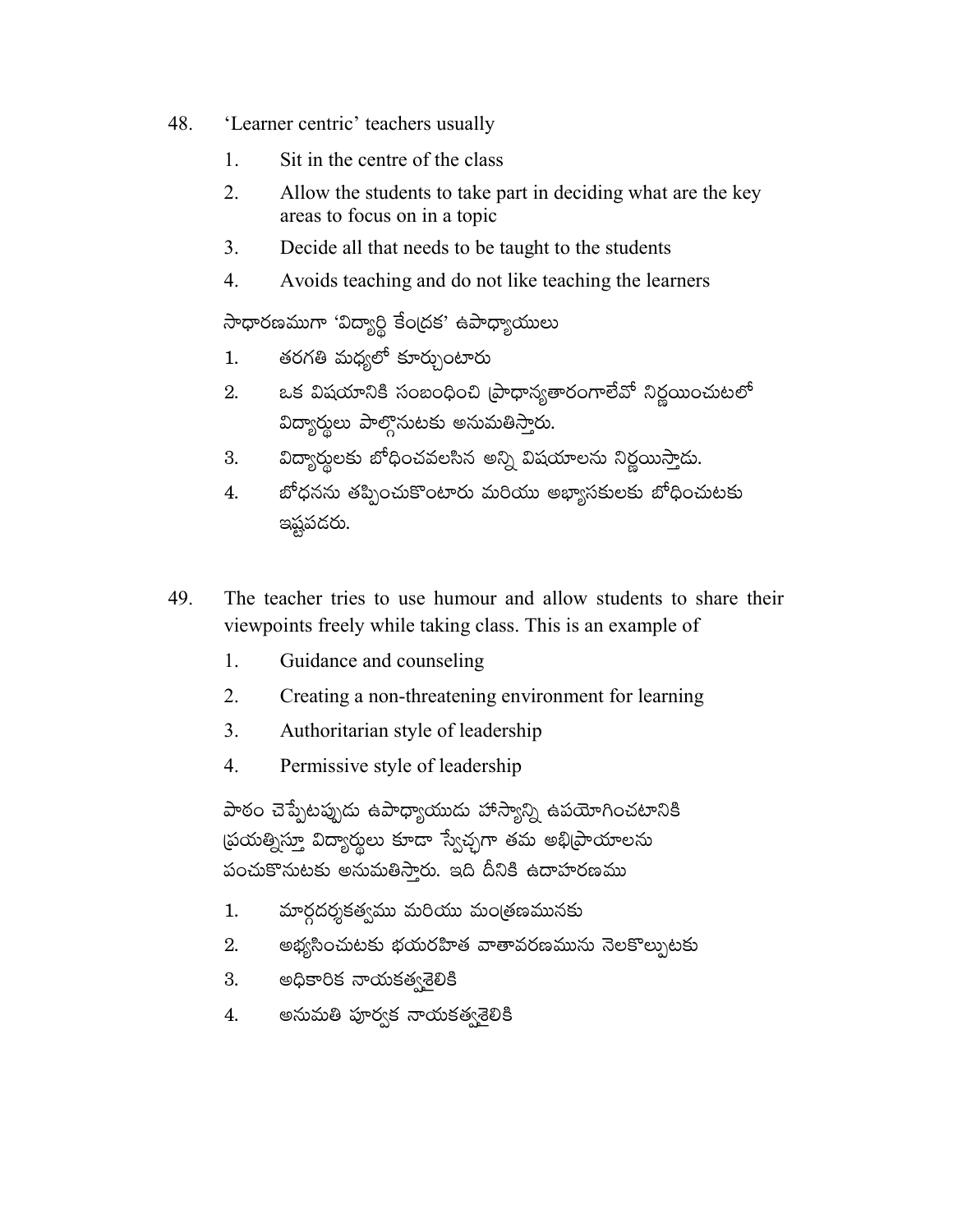- 50. Good facilitators are characterized most importantly by
	- 1. The ability to be strict
	- 2. The ability to make students afraid of him
	- The ability to inspire and encourage students to be continuous  $3<sub>1</sub>$ learners
	- $\overline{4}$ . The ability to cover the syllabus on time

ఇది మంచి సౌలభ్యకర్తల అతి ముఖ్య లక్షణము

- కఠినంగా ఉండే సామర్థ్యము  $1.$
- పిల్లలు తనకు భయపడేటట్లు చేయగల సామర్థ్యము 2.
- నిరంతర అభ్యాసకులుగా విద్యార్థులను ఉత్తేజపరిచే మరియు 3. ట్రోత్సహించే సామర్థ్యము
- ఇచ్చిన వ్యవధిలో పాఠ్యప్రణాళికను పూర్తి చేయగల సామర్థ్యము 4.
- 'Listening to lectures' are an example of 51.
	- 1. Active learning
	- $2<sub>1</sub>$ Passive learning
	- $3<sub>1</sub>$ Activity based learning
	- $4.$ Formal learning

'ఉపన్యాసములు వినుట' దీనికి ఉదాహరణము

- చురుకైన అభ్యసనము  $1.$
- నిట్మియాత్మక అభ్యసనము  $2.$
- కృత్యాధార అభ్యసనము 3.
- నియత అభ్యసనము 4.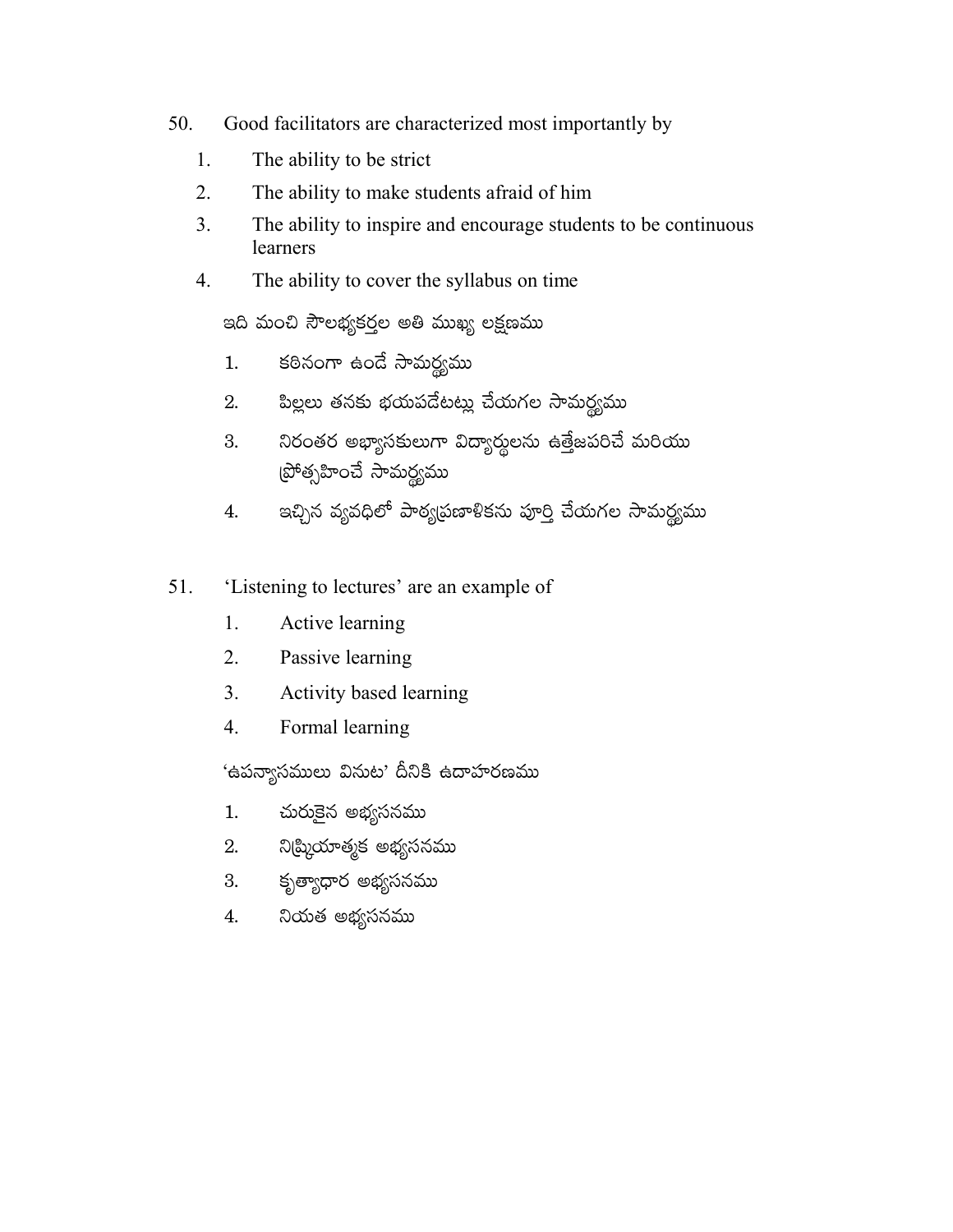- 52. Of these factors that affect the development of one's personality, the one that cannot be modified is
	- $\mathbf{1}$ Parental care and attitudes
	- 2. School environment and friends
	- $3<sub>1</sub>$ Intelligence
	- Religious instruction  $\overline{4}$ .

ఒకరి మూర్తిమత్వ వికాసాన్ని (పభావితం చేసే ఈ అంశాలలో, మార్చటానికి వీలుకానిది

- తల్లిదండ్రుల సంరక్షణ మరియు వైఖరులు  $1.$
- పాఠశాల పరిసరాలు మరియు స్నేహితులు  $2.$
- 3. ర్రుజ్ఞ
- మతపరబోధన 4.
- 53. An example of a homogeneous group is
	- 1. Children of same age from different socio-economic status
	- 2. Children of same age having same interests
	- Children of different gender having same socio-economic 3. status
	- Children of different age having same interests  $\overline{4}$ .

సజాతీయ సమూహానికి ఒక ఉదాహరణ

- ఒకే వయస్సులో ఉన్న భిన్న సామాజిక ఆర్థిక స్థితి గల పిల్లలు  $1.$
- 2. ఒకే వయస్సులో ఒకే అభిరుచితో ఉన్న పిల్లలు
- ఒకే సామాజిక ఆర్థిక స్థితి గల వివిధ లింగాలకు చెందిన పిల్లలు 3.
- ఒకే అభిరుచితో ఉన్న వివిధ వయస్సులు గల పిల్లలు 4.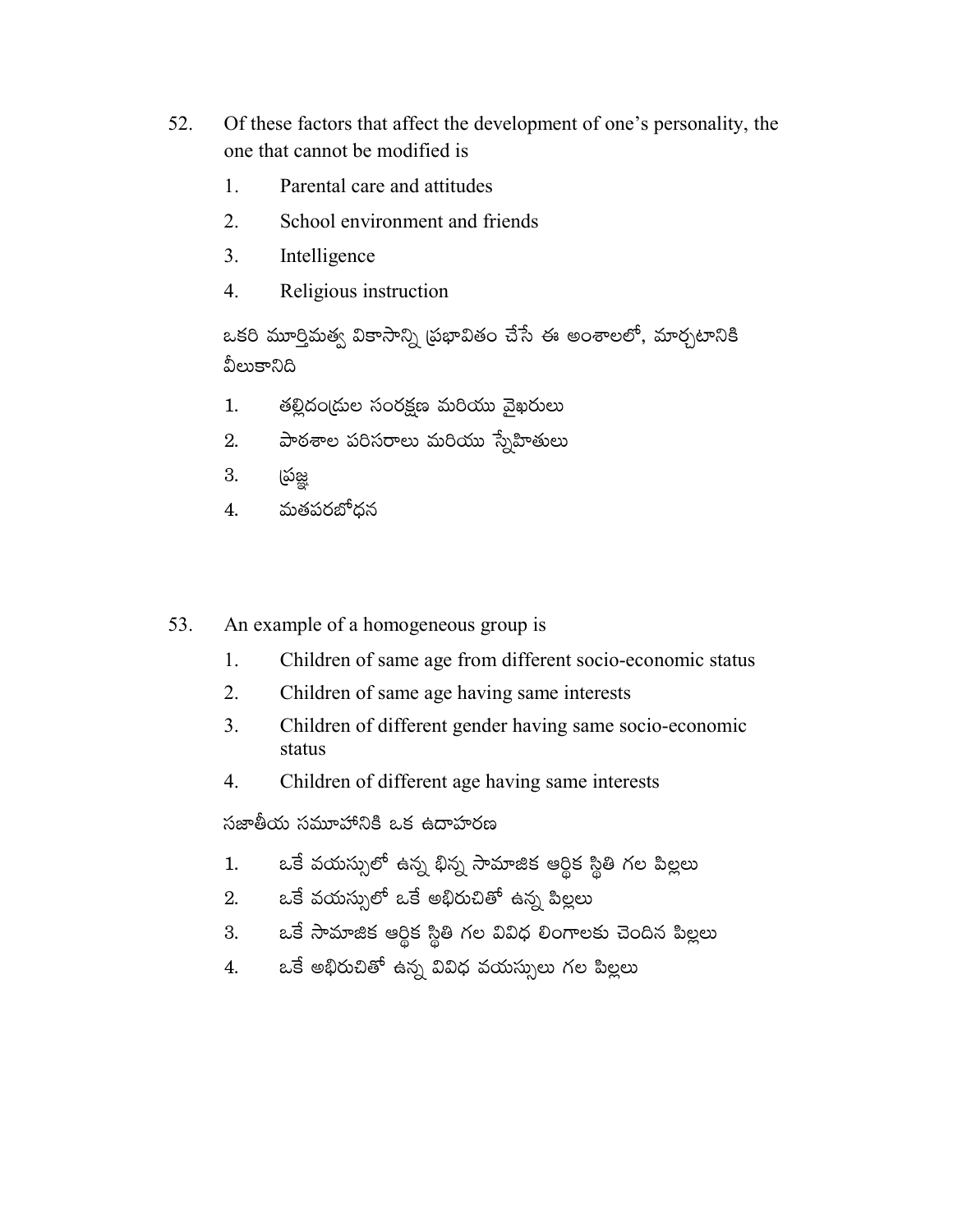- 54. Among the following contributors to psychology, the 'Gestalt' theorist was
	- Sigmund Freud 1.
	- $2.$ **B.F.** Skinner
	- $3<sub>1</sub>$ Carl Rogers
	- $\overline{4}$ . Wolfgang Kohler

గెస్తాల్ట్ సిద్ధాంతకర్తగా మనోవిజ్ఞానశా(స్తానికి సేవలందించినవారు

- సిగ్మండ్ (పాయిడ్  $1.$
- 2. బి.ఎఫ్. స్కిన్సర్
- 3. కార్ల్ రోజర్స్
- 4. పుల్ఫ్గాంగ్ కొహ్లర్
- 55. Chandhini is a 10-year-old girl. She seems like a very intelligent girl. However, she frequently makes spelling mistakes replacing 'p' for 'q' and leaving out some letters. She probably has
	- 1. Mental retardation
	- $2.$ Autism
	- $3<sub>1</sub>$ Attention deficit hyperactivity disorder
	- $\overline{4}$ . Dyslexia

10 ఏళ్ళ వయసున్న చాందిని (పజ్ఞావంతురాలనిపిస్తుంది. కాని (వాసేటప్పుడు కొన్ని అక్షరాలు వదిలివేస్తూ 'q' బదులు 'p' వ్రాస్తూతరుచుగా స్పెల్లింగ్ తప్పులు చేస్తుంటుంది. అమెకు గల వైకల్యము

- బుద్ధిమాంద్యత  $1.$
- $2.$  ෂඪිඝධ්ා
- 3. ఏకా(గత లోపం
- డిస్లెకిృయా  $\overline{4}$ .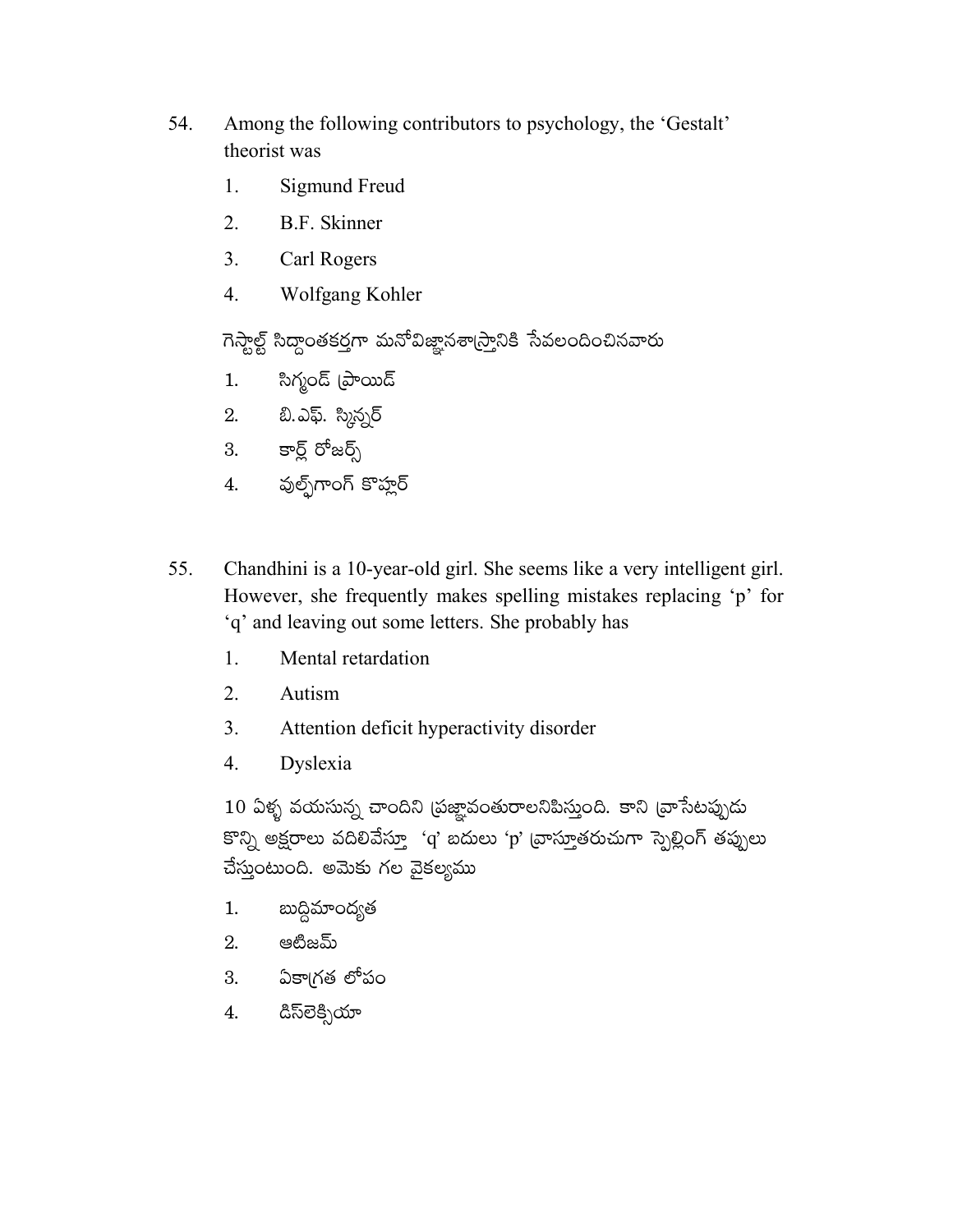- 56. Of these conditions, the one that is NOT eligible for disability certification is
	- Mental retardation  $\mathbf{1}$ .
	- 2. Deafness
	- $3<sub>1</sub>$ Depression
	- $\overline{4}$ . Autism

ఈ క్రింది వైకల్యమున్నవారు వైకల్యపు సర్టిఫికెట్ పొందుటకు అర్హులు కారు

- బుద్ధిమాంద్యత  $1.$
- చెవుడు 2.
- మాంద్యం 3.
- $4.$ ෂඪීඝර
- According to Erikson, the stage of human development during 57. adolescence is
	- Ego integrity vs despair  $1.$
	- $2.$ Initiative vs guilt
	- $3<sub>1</sub>$ Identity vs role confusion
	- Autonomy vs shame and doubt 4.

ఎరిక్సన్ (పకారము, కౌమారదశలోని మానవ వికాస దశ

- చిత్తశుద్ధి నిరాశ  $1.$
- 2. చొరవ $-$  అపరాధం
- 3. గుర్తింపు పాత్రసందిగ్గత
- 4. స్వయంబ్రతిపత్తి సిగ్గు మరియు సంశయము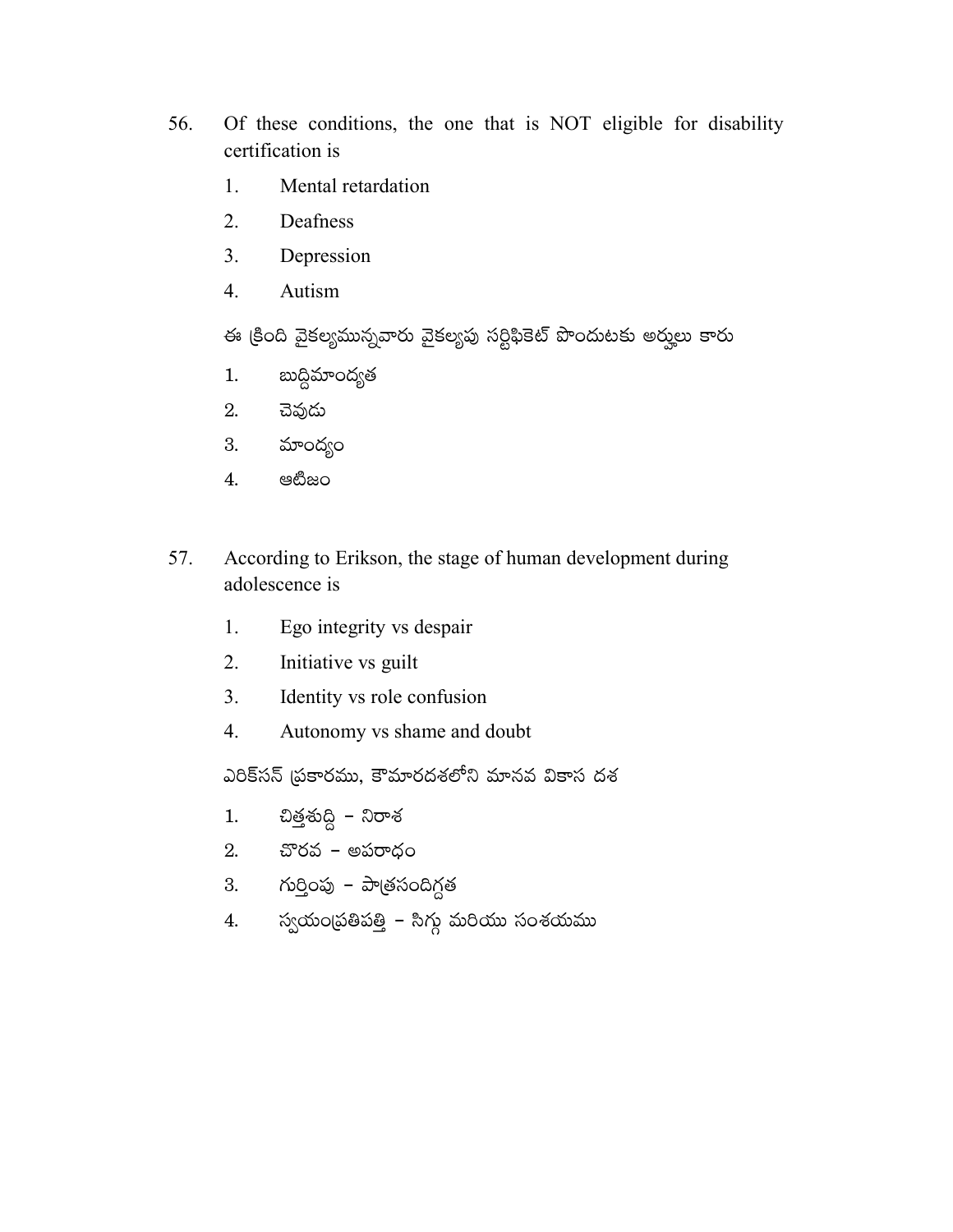- 58. 5 year old Tanuja has understood that a square piece of China clay continues to have the same amount of China clay even if the shape is changed into a triangle. In Piaget's theory of cognitive development, this is referred to
	- $\mathbf{1}$ Law of conservation
	- $2<sup>1</sup>$ Law of reversibility
	- $3<sub>1</sub>$ Animistic thinking
	- $\overline{4}$ . Syllogistic reasoning

చతుర్కసాకారపు చైనా క్లే (ఒక రకపు తడి బంకమట్టి) ను (తిభుజాకారపు చైనా క్లేగా మార్చినను ఒకే పరిమాణపు చైనా క్లేను వాడినట్లు 5 సంవత్సరముల తనూజ అర్థంచేసుకుంది. పియాజే సంజ్ఞానాత్మక అభివృద్ధిలో దీనిని ఇలా సూచించవచ్చు.

- పదిలపరుచుకొనే భావనా సూ౹తము  $1.$
- విపర్యాయాత్మక భావనా సూత్రము 2.
- సర్వాత్మక ఆలోచన 3.
- నిగమనతర్క వివేచనము 4.

#### 59. Ivan Paylov is associated with

- 1. Classical conditioning
- $2<sup>1</sup>$ Operant conditioning
- $3<sub>1</sub>$ Social Learning
- $\overline{4}$ . Cognitive learning

ఇవాన్ పావలోవ్ (పతిపాదించినది

- శా్సీయ నిబంధనం  $1.$
- కార్యసాధక నిబంధనం 2.
- సామాజిక అభ్యసనము 3.
- సంజ్హానాత్మక అభ్యసనము 4.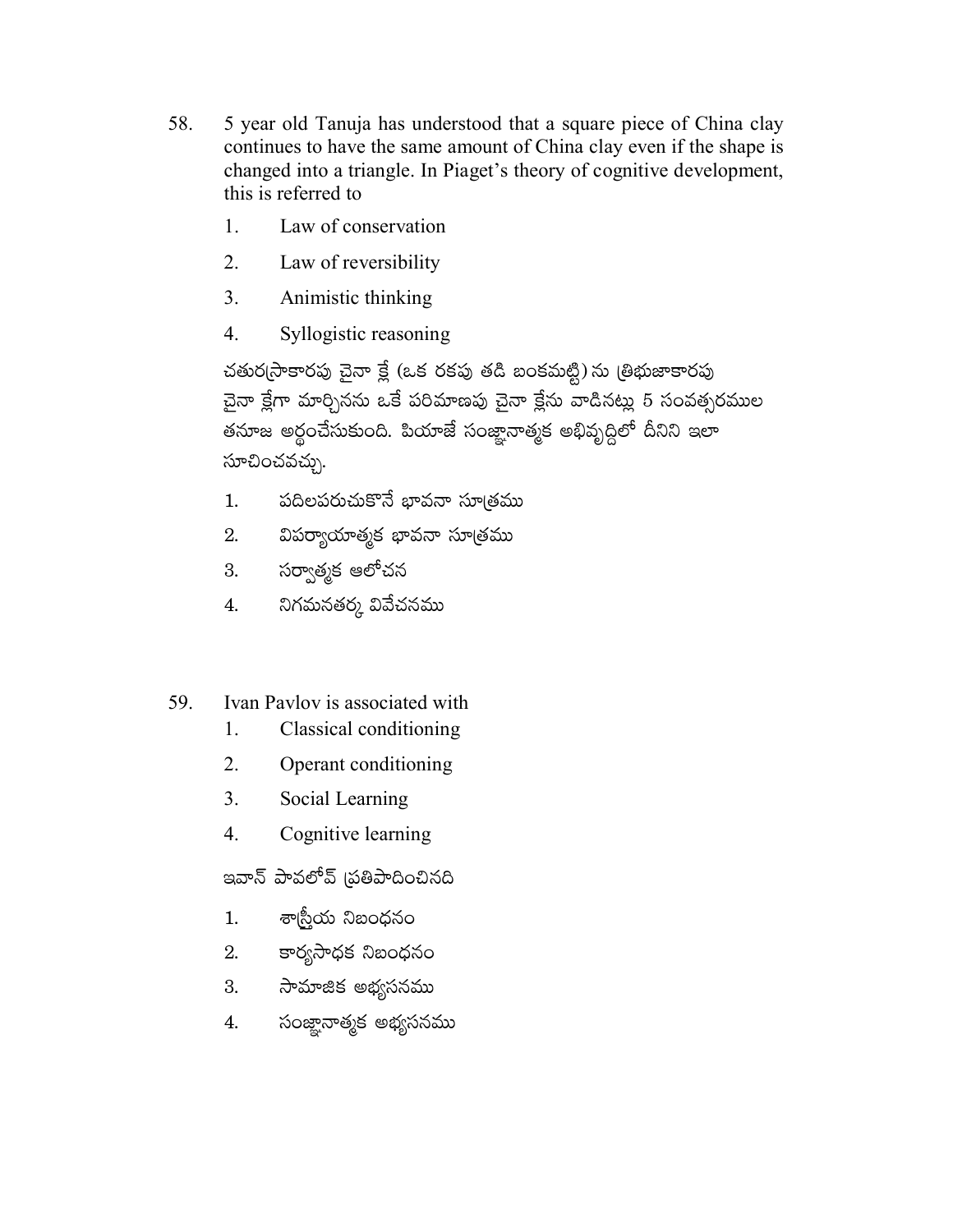- 60. Meera is 2 years old. She talks to her toys and even to dishes and bottles. This is an example of
	- Animistic thinking 1.
	- $2.$ Object permanence
	- $3.$ Syllogistic reasoning
	- $\overline{4}$ . Superego development

మీర రెండేళ్ళ (పాయము కలది. ఆమె, తన బొమ్మలతో మరియు పాత్రలతో, సీసాలతో కూడా మాట్లాదుతుంది. ఇది దీనికి ఉదాహరణ

- సర్వాత్మ ఆలోచన  $1.$
- 2. వస్తు స్థిరత్వము
- 3. నిగమన తర్క వివేచనము
- 4. అధ్యహ అభివృద్ది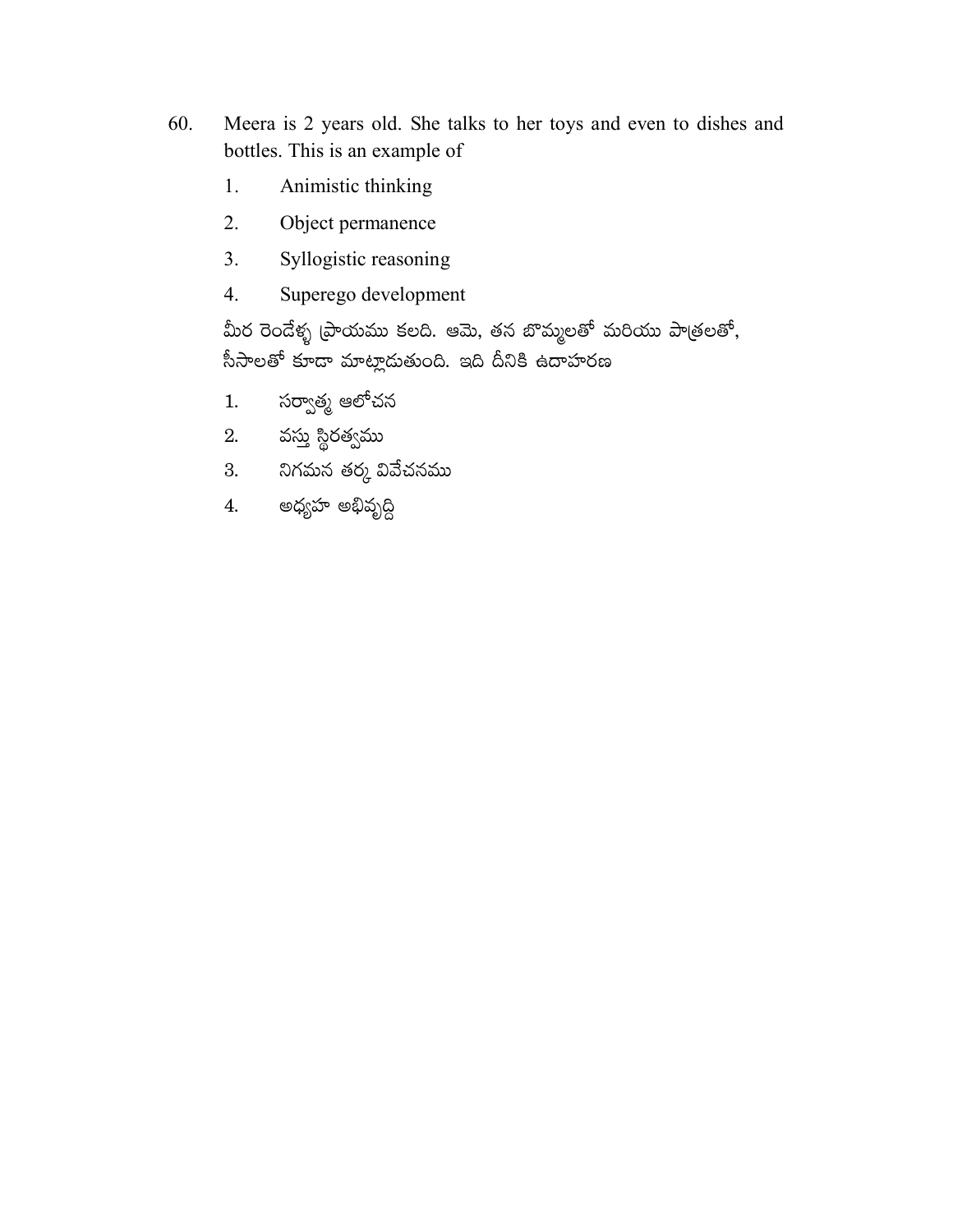### **CONTENT**

- 'అంట, యింక, చుండు శబ్దంబులందప్ప నుడి తొలి (హస్వము మీంద ఖండ 61. బిందువును (దుతంబునకు లోపంబును లేవు. $^{\text{7}}$ ఈ సూత్రంలో (దుతమునకు లోపము లేకుందుటకు చిన్నయసూరి ఇచ్చిన ఉదాహరణ
	- వచ్చెంధా్్తీపతి  $1.$
	- కన్దోయి 2.
	- ముంగొంగు 3.
	- కొంబసిడి 4.
- 'అమ్మయిచ్చెను'. ఈ రూపం బహుళవిధాలలో దీనికి చెందింది. 62.
	- (పవృ<u>త</u>ి  $1.$
	- 2. అ(పవృ<u>త</u>ి
	- విభాష 3.
	- అన్యకార్య (పవ<u>ృత</u>ి 4.
- బాలవ్యాకరణంలో చిన్నయసూరి చెప్పిన లకారాలలో సంస్మృతంలో లేని లకారము. 63.
	- $1.$ లృట్టు
	- 2. ಲಿಟ್ಟು
	- 3. లూట్టు
	- 4. లట్టు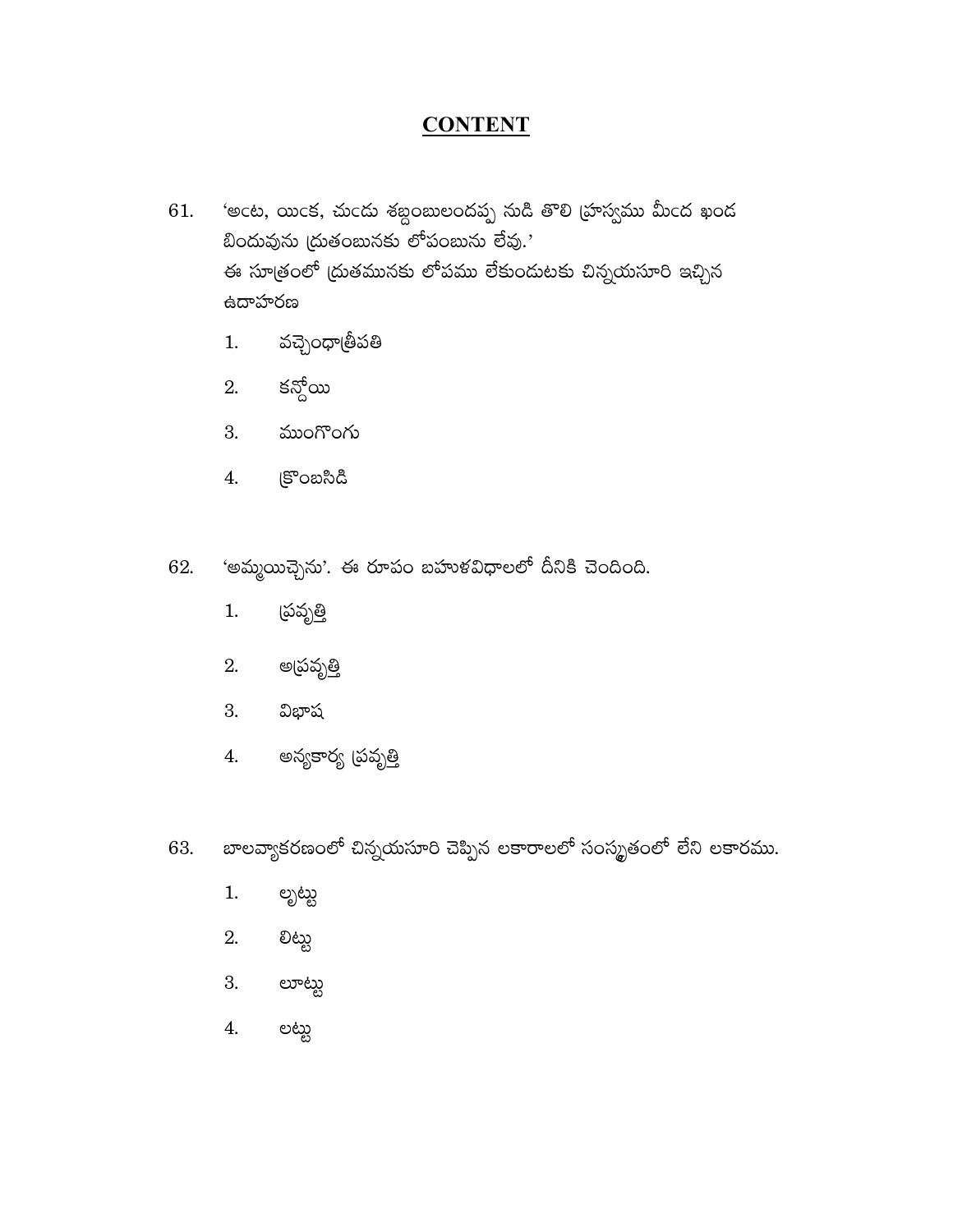64. బాలవ్యాకర్త (పకారం

|    | అ. చేర్వాదులు   –  క. అక  |         |        |       |
|----|---------------------------|---------|--------|-------|
|    | ఆ. అప్పాదులు   –   ఖ. అ   |         |        |       |
|    | ఇ. గీఱ్వాదులు   –   గ. గడ |         |        |       |
|    | ఈ. మాఱ్వాదులు –  ఘ. నజీ   |         |        |       |
| 1. | అ – గ,                    | ఆ – ఘ,  | ಇ – ఖ, | ఈ – క |
| 2. | అ – క,                    | ఆ – ఖ,  | ఇ – ఘ, | ఈ – గ |
| 3. | అ – ఖ,                    | ఆ – క,  | ఇ - గ, | ఈ – ఘ |
| 4. | అ – గ,                    | ఆ  – ఘ, | ఇ - క, | ఈ – ఖ |

- 'మోక్షమందు ఇచ్ఛ గలదు'. ఇది దీనికి ఉదాహరణ 65.
	- ఔపశ్లేషికము  $1.$
	- వైషయికము 2.
	- అభివ్యాపకము 3.
	- ఉపయోగము  $\overline{4}$ .
- 'ఆంధ్రవ్యాకరణ సంహితాసర్వస్వము' కర్త 66.
	- బహుజనపల్లి సీతారామాచార్యులు  $1.$
	- వజ్జల చిన సీతారామశా(<mark>స్తి</mark> 2.
	- వేదం వెంకటరాయశా<mark>స్</mark>రి 3.
	- మల్లాది సూర్యనారాయణ శా<mark>స్</mark>రి 4.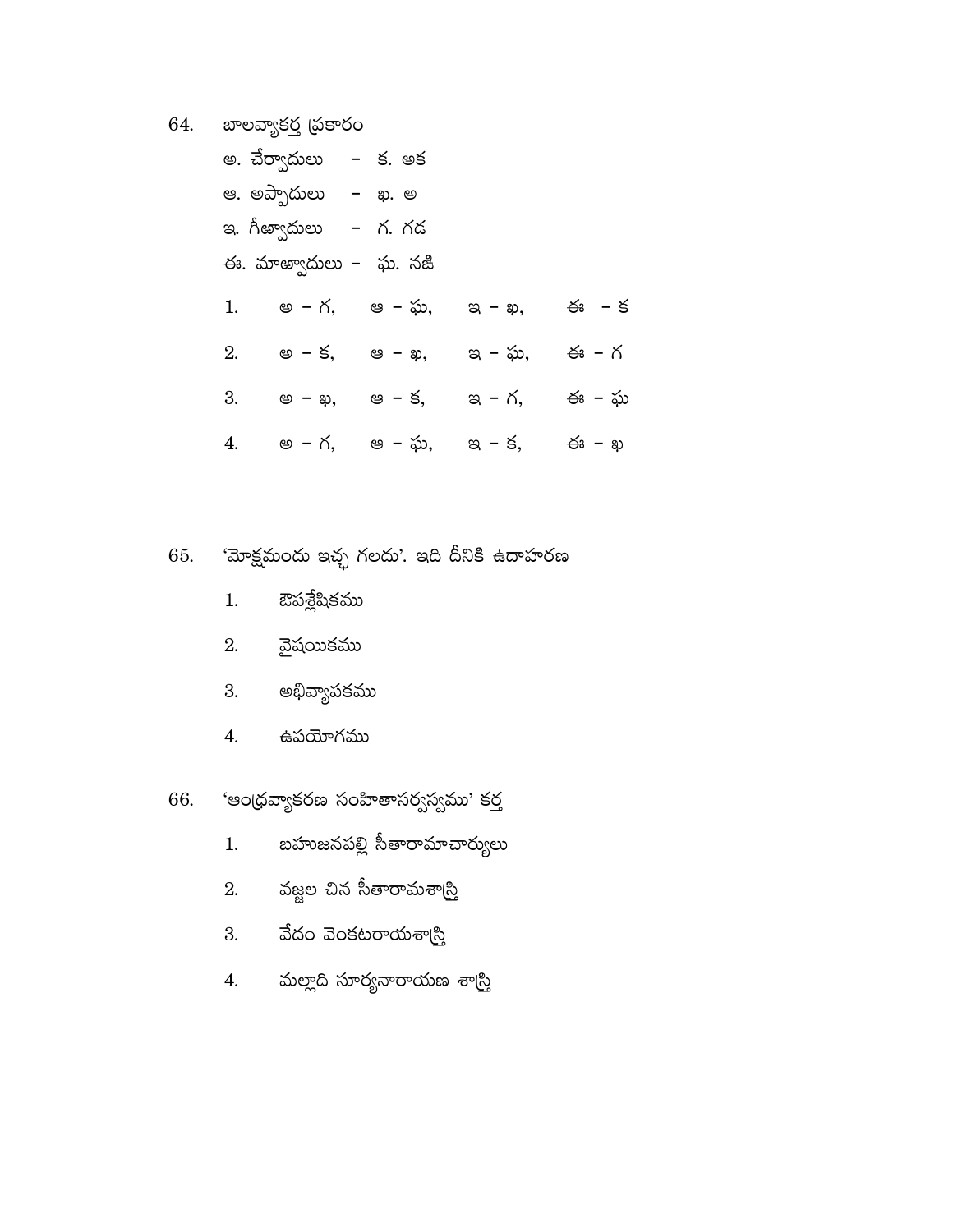కింది రెందు వరుసల్లోని అంశాలకు సరైన వాటిని గుర్తించండి 67.

| <u>మొదటి వరుస</u>     |        |                | <u>రెండో వరుస</u>                |       |  |
|-----------------------|--------|----------------|----------------------------------|-------|--|
| అ. తత్సమచం[దిక        |        |                | క. వావిలికొలను సుబ్బారావు        |       |  |
| ఆ. (పశ్నోత్తరవ్యాకరణం |        |                | ఖ. మల్లాది సూర్యనారాయణ శా(స్త్రి |       |  |
| ఇ. సులభవ్యాకరణం       |        |                | గ. సన్నిధానం సూర్యనారాయణ శాట్రి  |       |  |
| ఈ. ఆంధ్రభాషానుశాసనం   |        |                | ఘ. పుదూరి సీతారామశా్న            |       |  |
| 1.                    | అ – క, | ಆ – <b>ఖ</b> , | ఇ – ఘ,                           | ఈ – గ |  |
| 2.                    | అ – గ. | ఆ – ఘ.         | ఇ - క.                           | ఈ – ఖ |  |
| 3.                    | అ – ఖ, | ఆ – క.         | ఇ – ఘ,                           | ఈ – గ |  |
| 4.                    | అ – గ. | ఆ – ఘ.         | ಇ – ఖ,                           | ఈ – క |  |

### బాలవ్యాకరణంలోని "ధాతువునకు" అనుసూత్రం 68.

- అధికారసూత్రం  $1.$
- సంజ్ఞా సూత్<mark>రం</mark> 2.
- 3. విధిసూత్రం
- $4.$ నియమసూత్రం

### 'ఇభచక్షురిందు' అనగా స్వీకరించవలసిన సంఖ్య 69.

- $512\,$  $1.$
- 2. 256
- 3. 128
- $\overline{4}$ . 64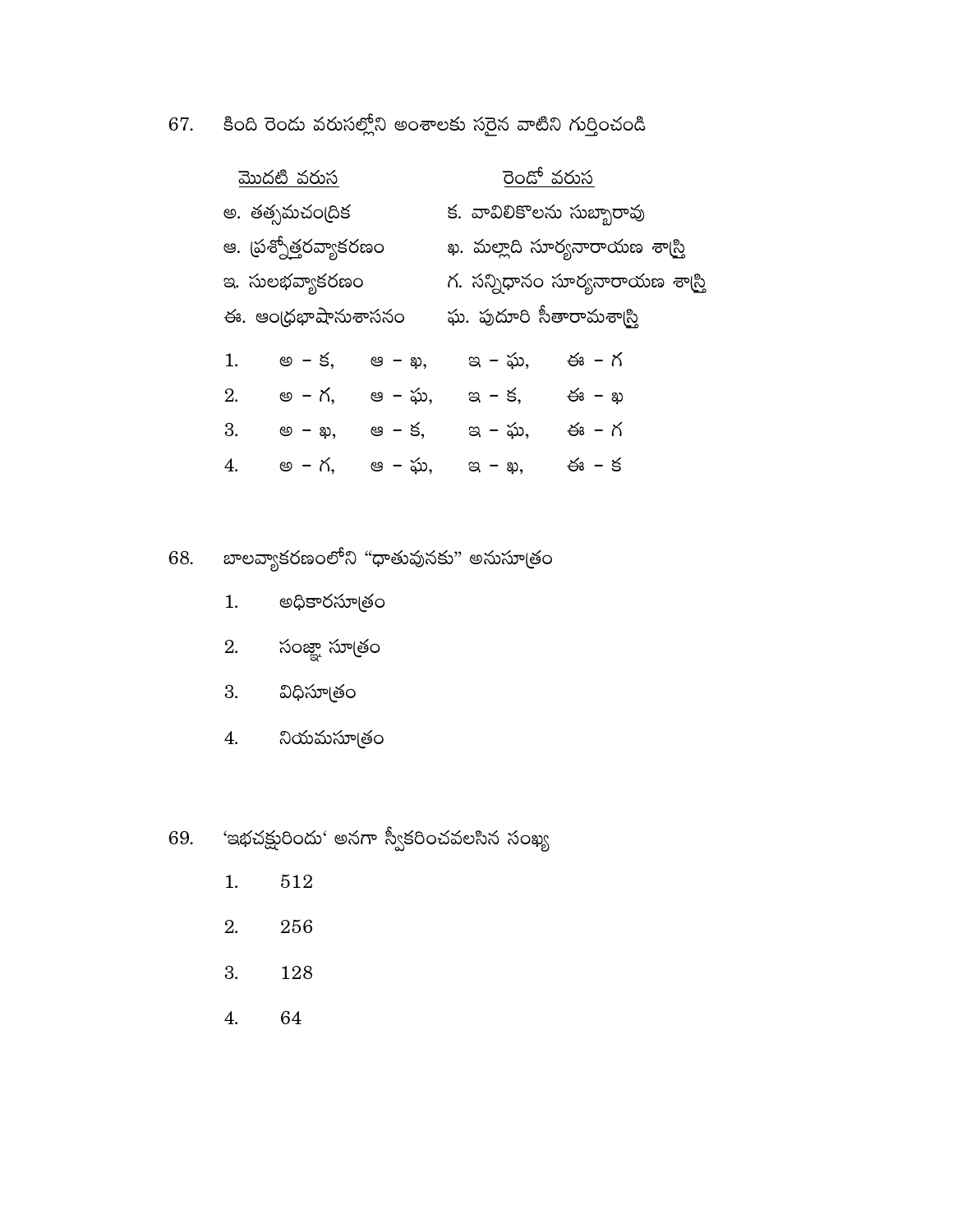- $26$  ఛందములలో పుట్టు సమవృత్తముల మొత్తం సంఖ్య 70.
	- 13, 22, 17, 786  $1.$
	- 2. 13, 52, 18, 756
	- 13, 42, 17, 726 3.
	- $4.$ 13, 13, 16, 856
- కవిరాజవిరాజితము వృత్తములోని మొదటి రెండు లఘువులను ఒక 71. గురువుగా చేయగా వచ్చు వృత్తము
	- మణిరంగము  $1.$
	- 2. మాలిని
	- 3. మానిని
	- మందా[కాంత  $4.$
- 'శంకరంబాడి సుందరాచారి గారు'. ఈ పేరును గణ విభజన చేయగా 72. ఏర్పడే పద్యం
	- ద్విపద  $1.$
	- 2. తరువోజ
	- 3. ఆటవెలది
	- తేటగీతి  $4.$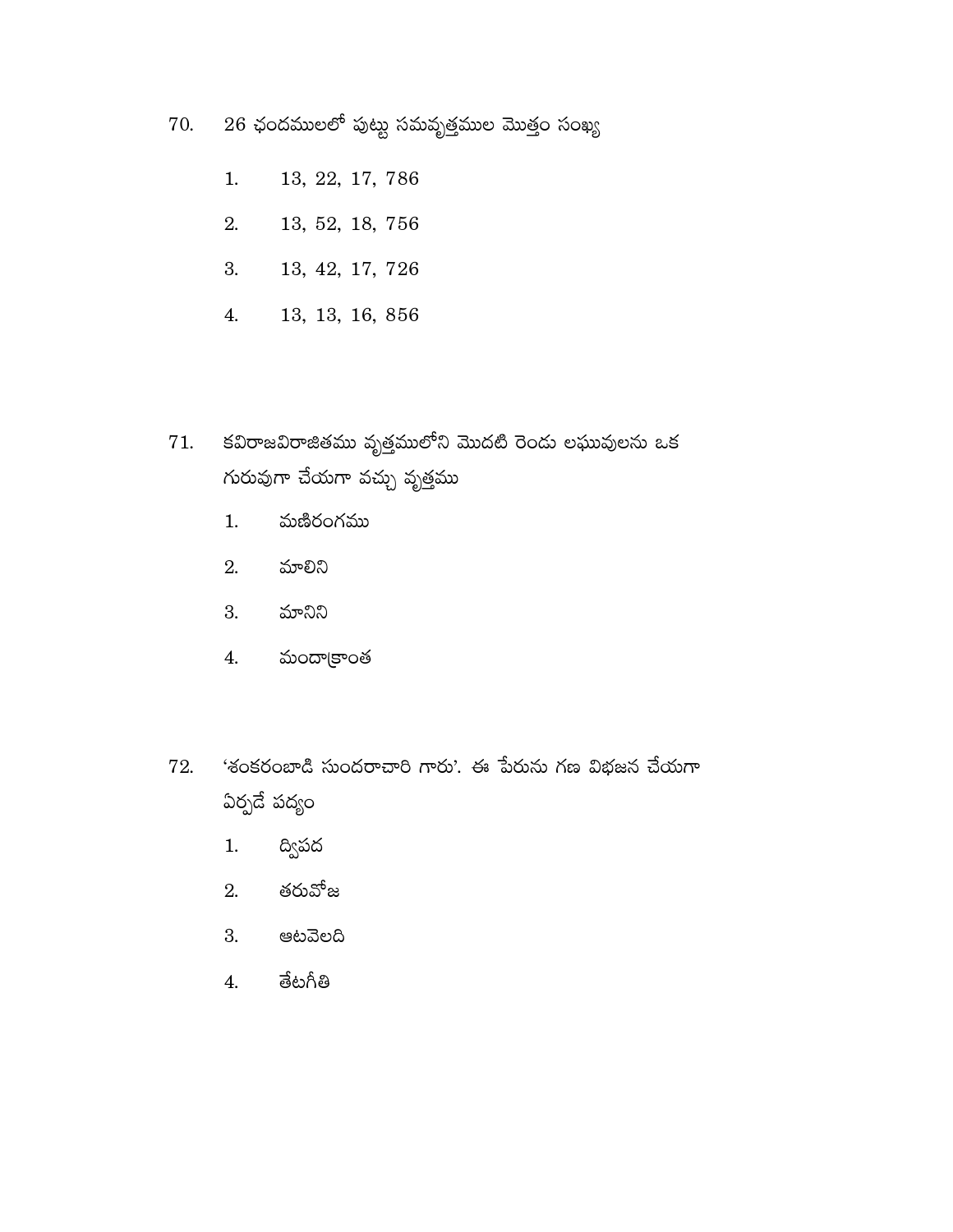- 'ఉపహారము' అను పదానికి గల నైఘంటికార్థం 73.
	- అల్పాహారము 1.
	- చిన్నగొలుసు 2.
	- కానుక 3.
	- విహారము  $4.$
- 'విద్వాంసుడు' అను పదానికి పర్యాయపదాలు 74.
	- దోషజ్ఞుడు, సంఖ్యావంతుడు, విపశ్చిత్తు  $1.$
	- పండితుడు, ధీరుడు, హేరంబుడు 2.
	- భిషక్కు, పరిపంథి, ద్విట్టు 3.
	- కువిందుడు, పరి[వాట్టు, అపాంపతి  $4.$
- వ్యాకరణం రీత్యా 'అసాధురూపం' 75.
	- $1.$ పంచమ
	- 2. షష్ఠమ
	- 3. సప్తమ
	- అష్టమ  $\boldsymbol{4}$ .
- 'నమస్తే' అనునది ఒక 76.
	- $1.$ పదం
	- 2. పదాంశం
	- 3. సపదాంశం
	- వాక్యం 4.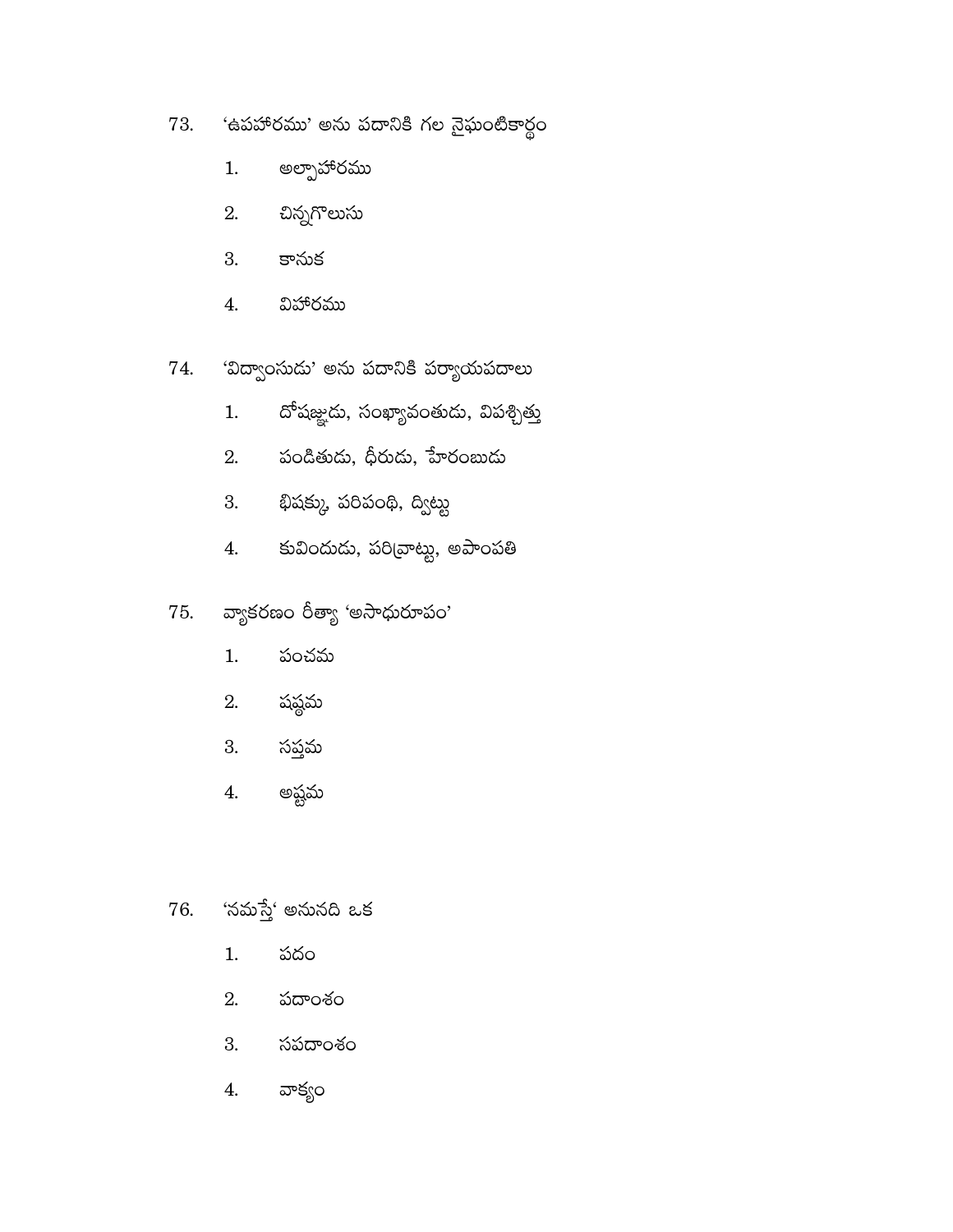- "అనీకస్థండు" ఈ పదానికి వ్యుత్పత్తి 77.
	- ప్రాణులకు జీవనాధారమైన వాండు  $1.$
	- ఇతరులచే అద్దగింపబడిన వాండు 2.
	- ౹బహ్మచర్యాది చతురా<sub>(</sub>శమములలో నొకటియు లేని వాందు 3.
	- 4. యుద్ధమున నిలిచిన వాండు

#### "onomatopoeic words" అనగా 78.

- శబ్దపల్లవాలు  $1.$
- 2. బహు(వీహి సమాసపదాలు
- 3. తద్ధిత పదాలు
- ధ్వన్యనుకరణ పదాలు  $\overline{4}$ .

#### లోకనిరుక్తికి ఉదాహరణ కానిది 79.

- $1.$ చక్రకేళ్
- వస్తాదు 2.
- 3. ఐదువ
- చందమామ  $4.$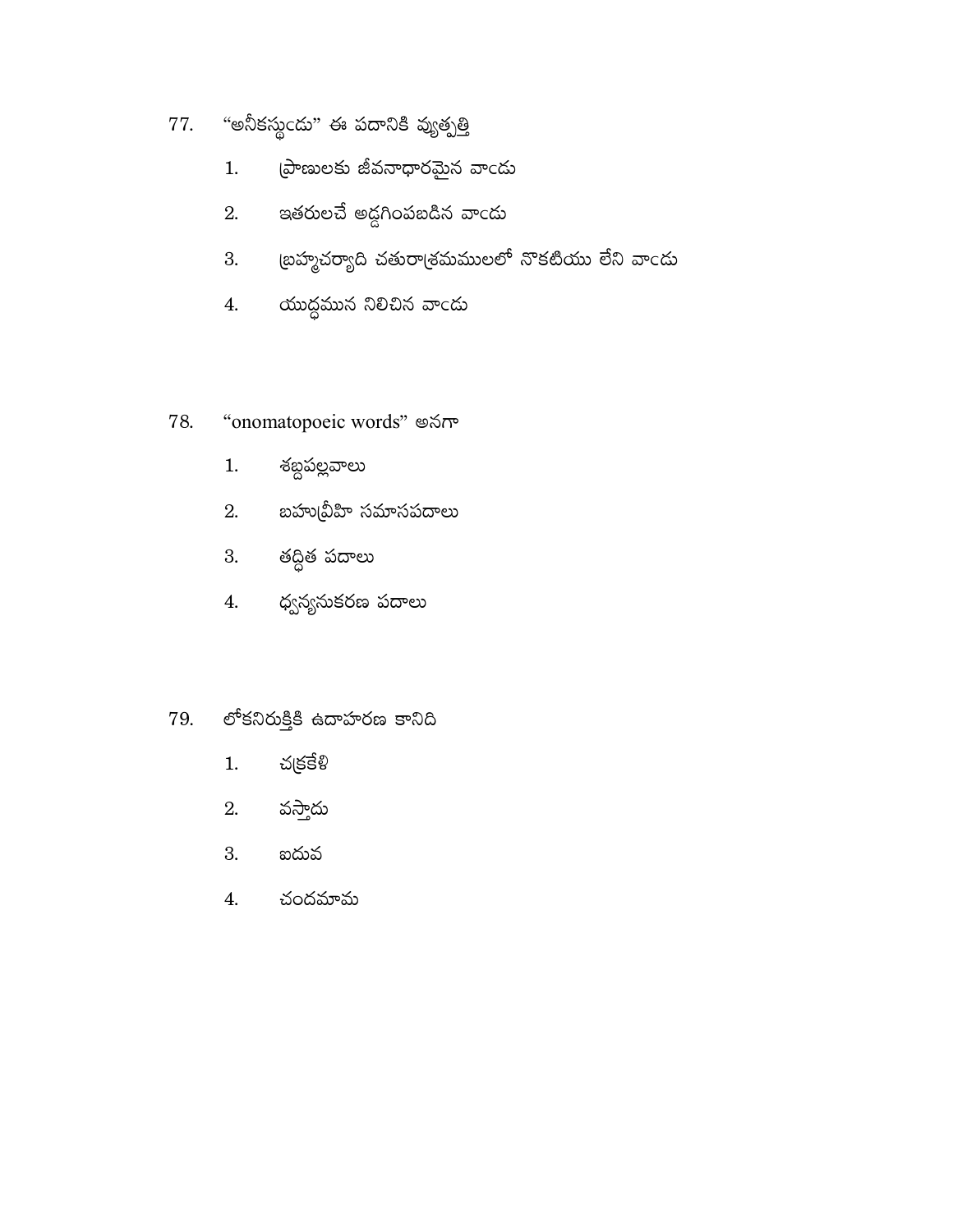- 'శబ్ద'మను పదం 'సబుదము'గా మారటంలోని ధ్వనిపరిణామం 80.
	- వర్ణవ్యత్యయం  $1.$
	- 2. లోపదీర్ఘత
	- 3. స్వరభక్తి
	- 4. వర్ణసమీకరణము
- కింది రెండు వరుసల్లో పరస్పర సంబంధం గల అంశాలను గుర్తించండి. 81.

|    | <u> బాలవ్వాకరణ వ్యాఖ్యాతలు</u>   |         |        | <u>బాలవ్యాకరణ వ్యాఖ్యానాలు</u> |
|----|----------------------------------|---------|--------|--------------------------------|
|    | అ)  కల్లూరి వేంకట రామశాస్ట్రి    |         |        | క) గ్రాంథికాం(ధ కల్పకము        |
|    | ఆ) దూసి రామమూ <u>ర్తి</u> పంతులు |         |        | ఖ) గుప్తార్థ (పకాశిక           |
|    | ఇ)  వంతరాం రామకృష్తారావు         |         |        | గ) దీపిక                       |
|    | ఈ) పుల్లూరి ఉమ                   |         |        | ఘ) ఘంటాపథము                    |
| 1. | అ – ఖ,                           | ఆ  – ఘ. | ఇ - గ, | ఈ – క                          |
| 2. | అ – ఖ,                           | ఆ – క,  | ఇ – ఘ, | ఈ – గ                          |
| 3. | అ – ఘ,                           | ఆ – ఖ,  | ఇ - క. | ఈ – గ                          |
| 4. | అ – గ.                           | ఆ – క.  | ఇ – ఘ, | ఈ – ఖ                          |
|    |                                  |         |        |                                |

- భాషలో అర్థవంతమైన కనిష్ఠరూపాన్ని ఇలా అంటారు. 82.
	- వర్థం  $1.$
	- పదం 2.
	- 3. పదాంశం
	- వాక్యం 4.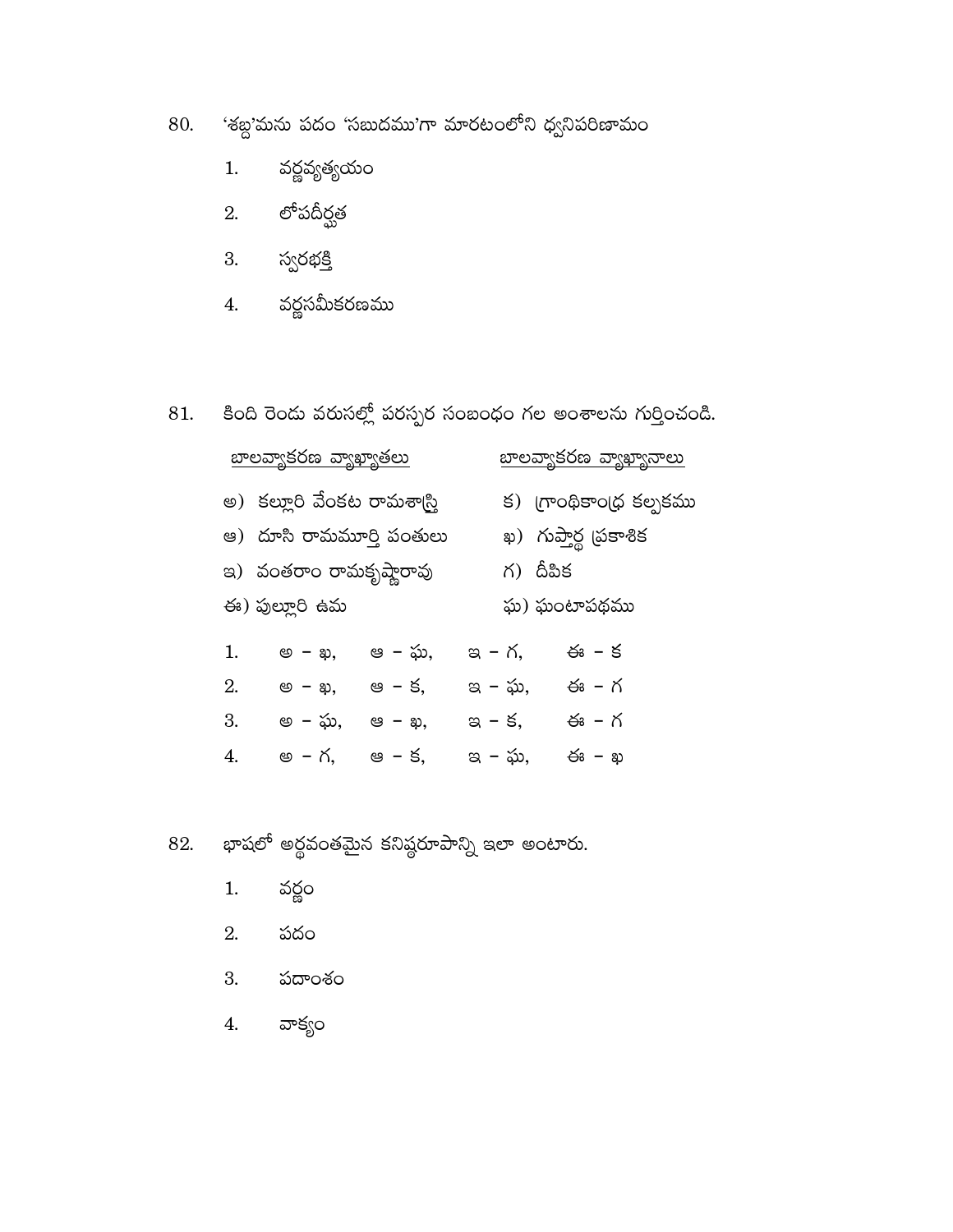- "అధ్యాపకుడనే వాడు గతంలో చదివి వర్తమానంలో చదవకపోతే భవిష్యత్తులో 83. నిరక్షరాస్యుదు అవుతాదు" ఈ వాక్యంలో "చదవకపోతే" అనునది
	- చేదర్థక క్రియ  $1.$
	- $2.$  వృతిరేక చేదర్ధక క్రియ
	- 3. క్వార్గక క్రియ
	- 4. శతర్థక క్రియ

#### ధాతువుకు ఈ (పత్యయం చేర్చటం వల్ల తెలుగులో క్వార్థక(కియ ఏర్పదుతుంది. 84.

- ගයි  $1.$
- 2.  $\mathbb{S}$
- 3. అక
- $\overline{4}$ . ఇన

#### "నిరంతరం పరి<sub>(</sub>శమిస్తే ఉత్తమ ఫలితం దక్కుతుంది" ఈ వాక్యం 85.

- అప్యర్ధక వాక్యం  $1.$
- 2. క్వార్గక వాక్యం
- 3. చేదర్థక వాక్యం
- 4. శత్రర్థక వాక్యం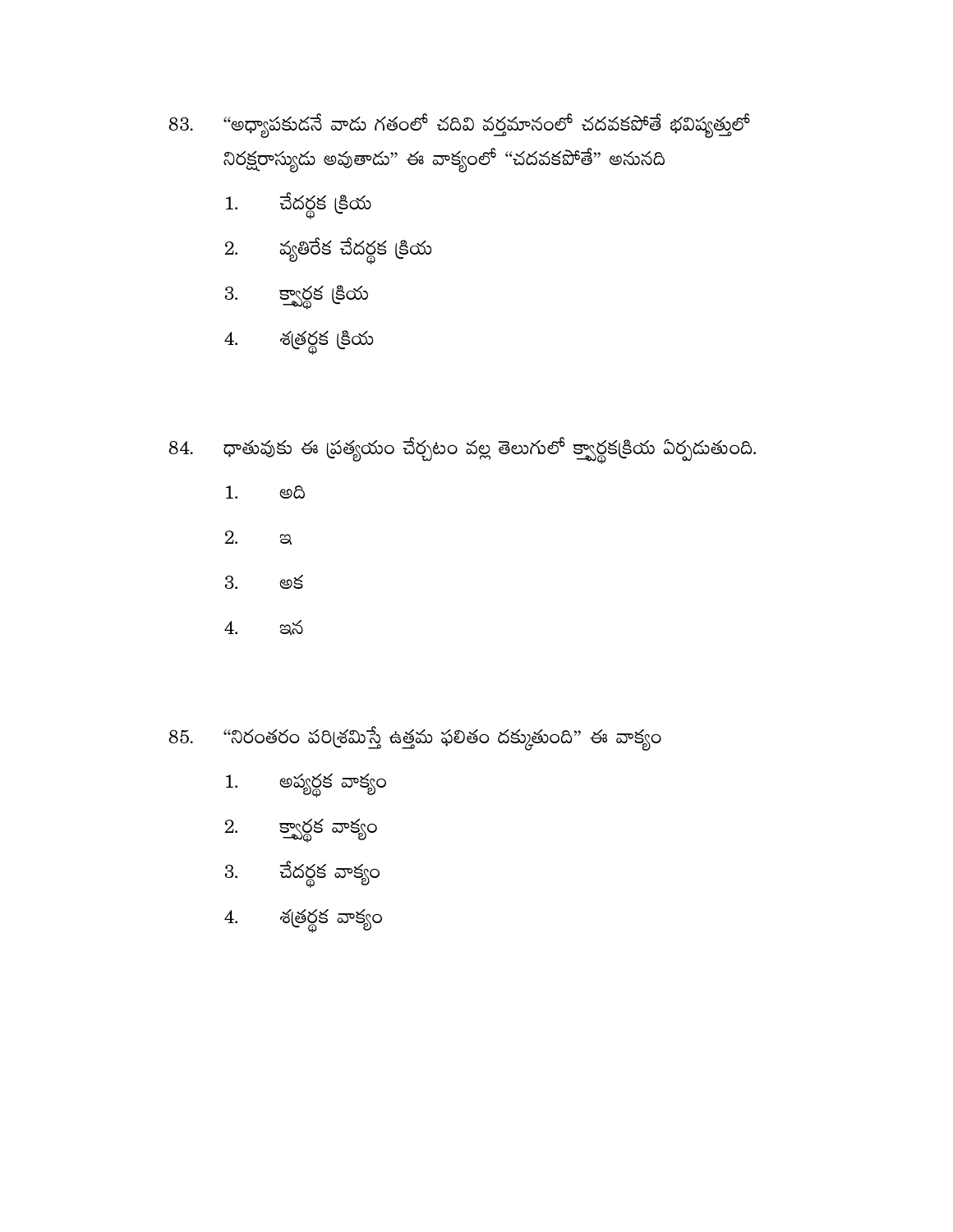- 86. క్వా, శతృ అనేవి సంస్కృతంలో
	- @ాతిపదికలు  $1.$
	- ధాతువులు 2.
	- 3. పదాలు
	- త్య<mark>యా</mark>లు  $4.$
- "వాగర్థౌ స చమత్కారౌ కావ్యం కావ్యవిదో విదుః" అన్న ఆలంకారికుడు 87.
	- భట్టతౌతుడు  $1.$
	- విశ్వేశ్వరుడు 2.
	- హేమచం(దుడు 3.
	- శారదాతనయుడు 4.
- "నిర్దోషం గుణవత్మావ్యమలంకారై రలంకృతమ్ 88. రసాన్వితం కవిః కుర్వన్ కీర్తిం (పీతించ విందతి" ఈ కావ్యలక్షణం గల అలంకారశాద్ర్ర గ్రంథం
	- సరస్వతీకంఠాభరణం  $1.$
	- కావ్య(పకాశం 2.
	- కావ్యాదర్శం 3.
	- అలంకారసంగ్రహం 4.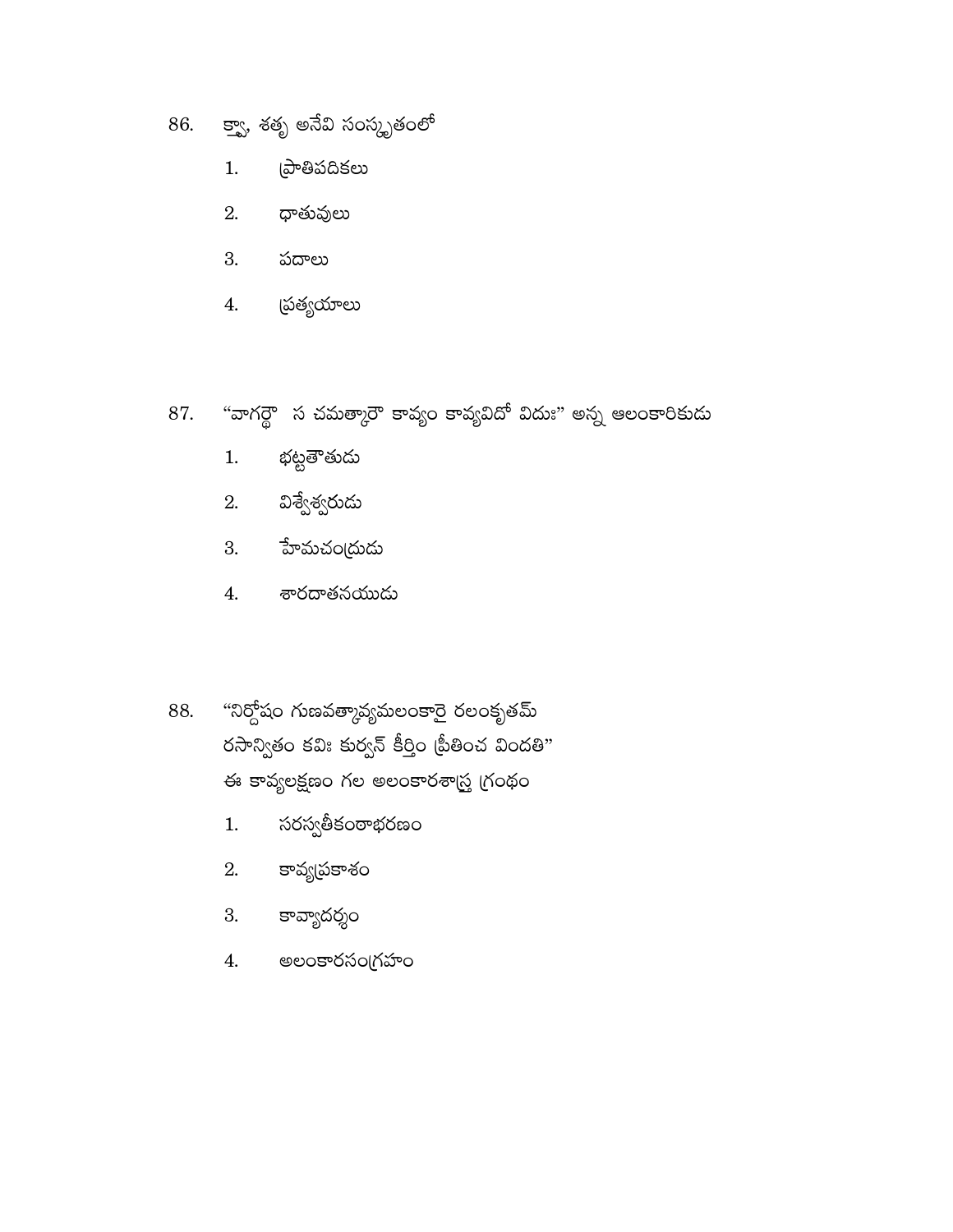- 89. మమ్మటుదు చెప్పిన కావ్య (పయోజనాలలో లేనిది
	- ఐశ్వర్యం  $1.$
	- 2. లోకవ్యవహారజ్ఞానం
	- 3. తత్త్వజ్ఞానం
	- 4. అమంగళనాశనం

## 90. కింది వాటిలో సాత్త్వికభావాలు

| $(i)$ (పళయం |         | (ii) అమర్వము | (iii) దైన్యము | $(iv)$ వేపథువు |
|-------------|---------|--------------|---------------|----------------|
| 1. $i, ii$  |         |              |               |                |
| 2.          | i, iii  |              |               |                |
| 3.          | i, iv   |              |               |                |
| 4.          | iii, iv |              |               |                |

- $91.$  భానుదత్తుడు పేర్కొన్న రసం
	- 1. శాంతరసం
	- $2.$  మాయారసం
	- 3. వాత్సల్యరసం
	- భక్తిరసం 4.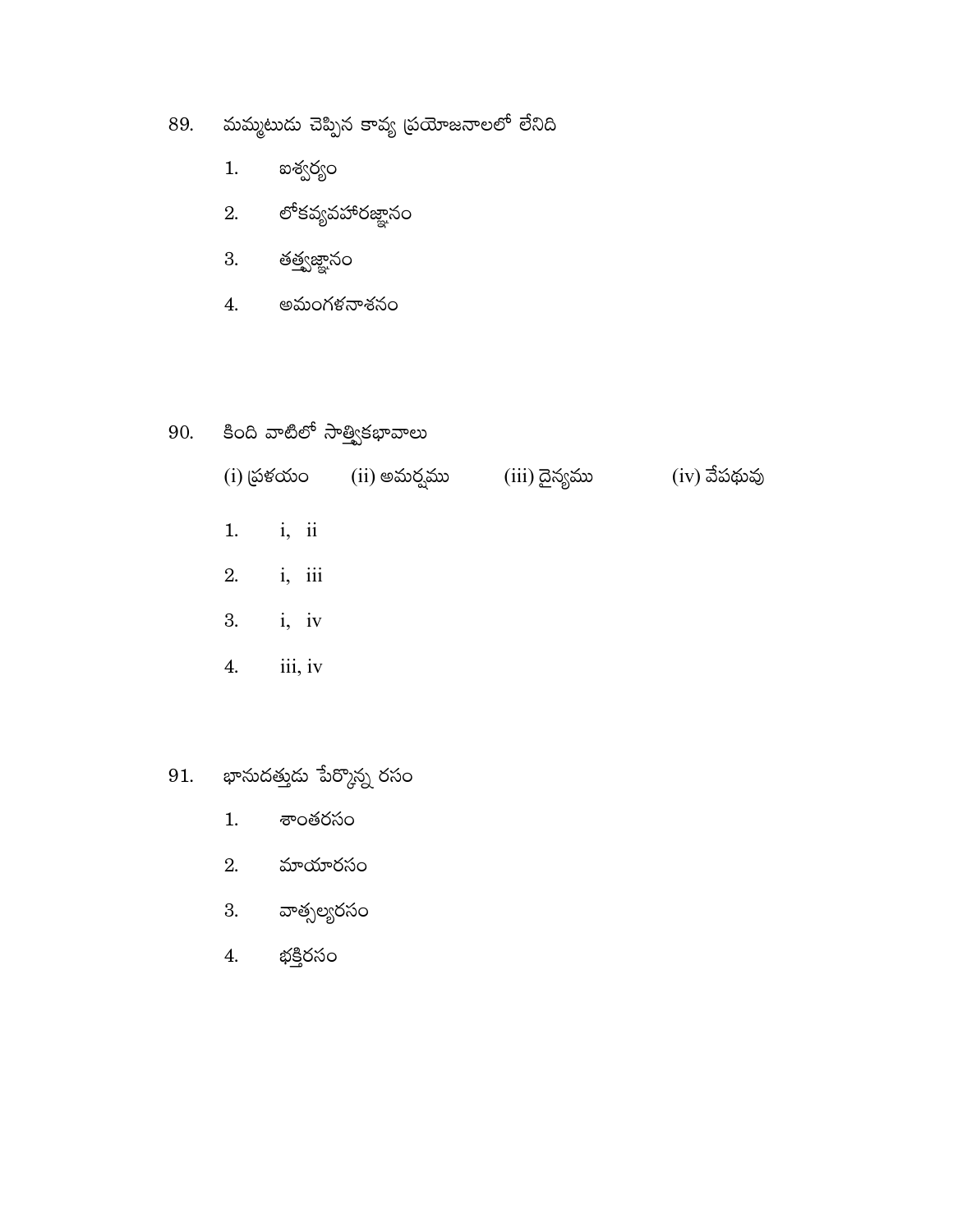- "ఉపమైకా శైలూషీ" అన్న ఆలంకారికుడు 92.
	- వల్లభభట్టు  $1.$
	- 2. యజ్ఞేశ్వర దీక్షితులు
	- 3. కేశవమిత్రుడు
	- 4. అప్పయ్య దీక్షితులు
- "ఇది ముఖము కాదు. పద్మము". ఇందులోని అలంకారం 93.
	- అపహ్నవం  $1.$
	- దీపకం 2.
	- 3. యథాసంఖ్యం
	- కావ్యలింగం  $4.$
- "కారణం లేనప్పటికీ కార్యం జరిగినట్లు చెబితే" ఈ అలంకారం అవుతుంది. 94.
	- కారణమాల  $1.$
	- వ్యతిరేకం 2.
	- దీపకం 3.
	- విభావన  $\overline{4}$ .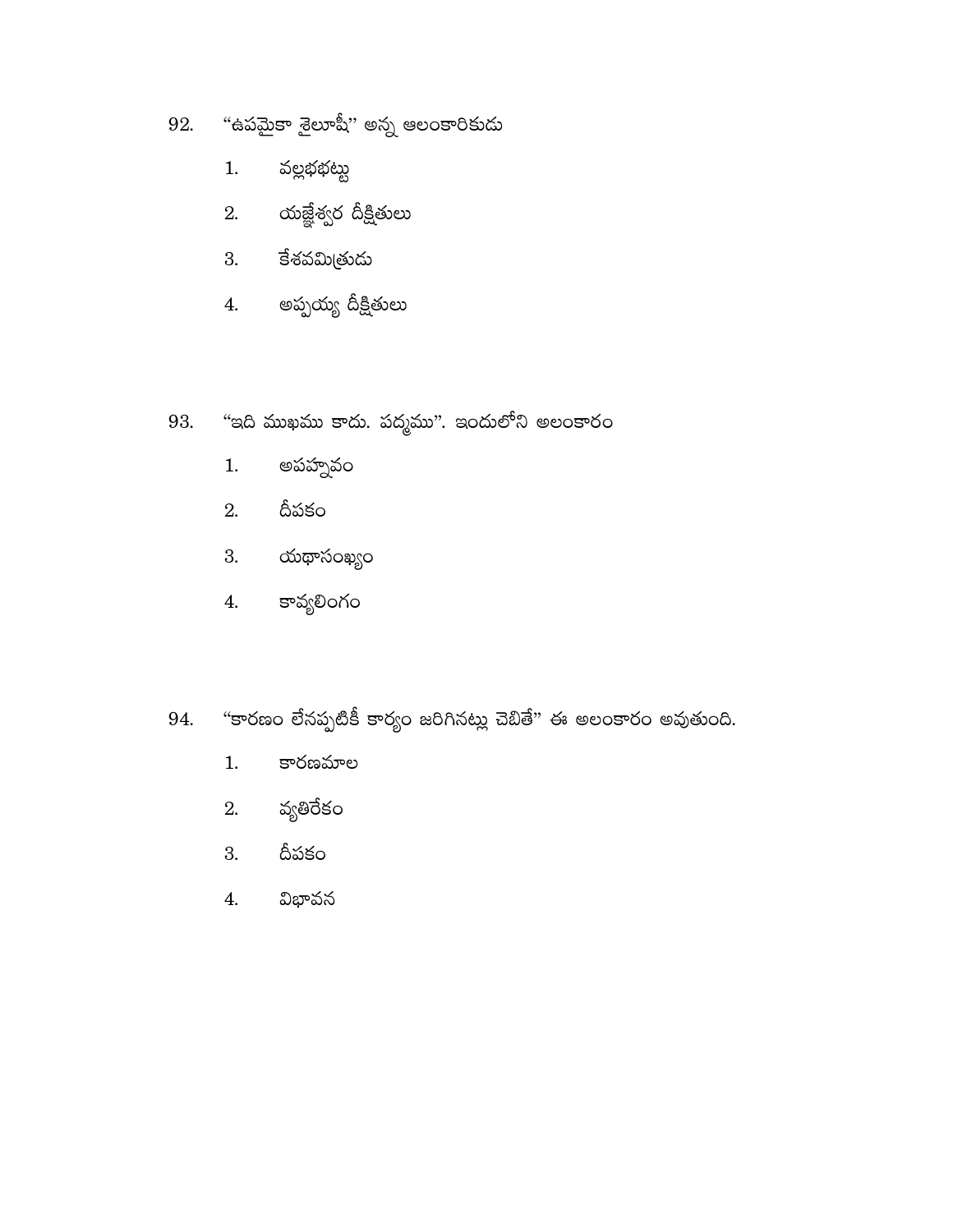- "నాయకుడు ఊరు వెళ్తానని అనగానే నాయిక ఉంగరం కంకణం అయ్యింది" 95. ఈ వాక్యంలోని అలంకారం
	- రూపకాతిశయోక్తి  $1.$
	- అత్యంతాతిశయ<u>ో</u> క్తి 2.
	- 3. చపలాతిశయోక్తి
	- $4.$  సాపహ్నవాతిశయోక్తి
- 96. "కవిర్మనీషీ పరిభూః స్వయం భూః" అని పేర్కొన్న ఉపనిషత<mark>్</mark>తు
	- కఠోపనిషత్తు  $1.$
	- $2.$  ఈశోపనిషత్తు
	- 3. ముందకోపనిషత్తు
	- బృహదారణ్యకోపనిషత్తు 4.
- "కవిత్వం శాస్ర్త విజ్ఞానానికి విరుద్ధమైంది. దాని సత్వర లక్ష్యం ఆనందమే గాని 97. సత్యం కాదు'' అనిన వారు
	- వర్ధ్స్వర్త్ 1.
	- 2. కార్లెల్
	- $3.$  పెల్లీ
	- కాలెరిడ్జ్  $\overline{4}$ .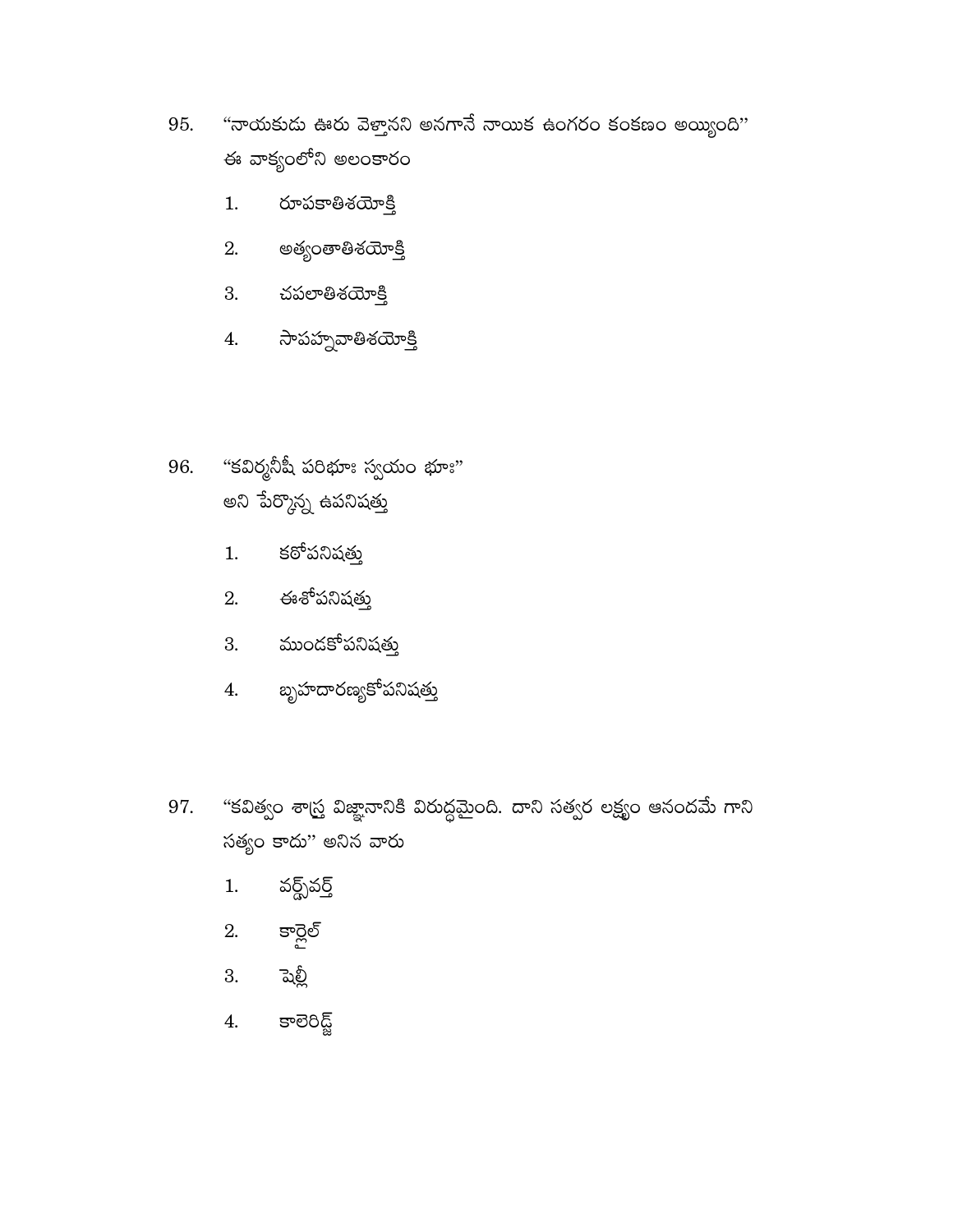- నన్నయ రచించిన అరణ్య పర్వభాగంలో చివరి పద్యం 98.
	- (శీవాణీ గిరిజాశ్చిరాయ  $.....$  $1.$
	- 2. రాజకులైక భూషణుడు ......
	-
	- 4. శారద రాత్రులుజ్జ్వల ......
- నూనూగు మీసాల నూత్న యౌవనమున శ్రీనాథుడు రచించిన రచన 99.
	- మరుత్తరాట్చరి(త  $1.$
	- శివరాఁతి మాహాత్మ్యం 2.
	- 3. శృంగార నైషధం
	- $4.$  శాలివాహన సప్తశతి
- $100.$  "అనవిని (వేటు వద్ద యురగాంగనయంబలె నేయివోయ ...." ఈ పద్యాన్ని రచించిన కవి
	- అల్లసాని పెద్దన  $1.$
	- $2.$  చేమకూరి వేంకట కవి
	- 3. నంది తిమ్మన
	- పిల్లలమ(రి పిన వీరభ(దుడు 4.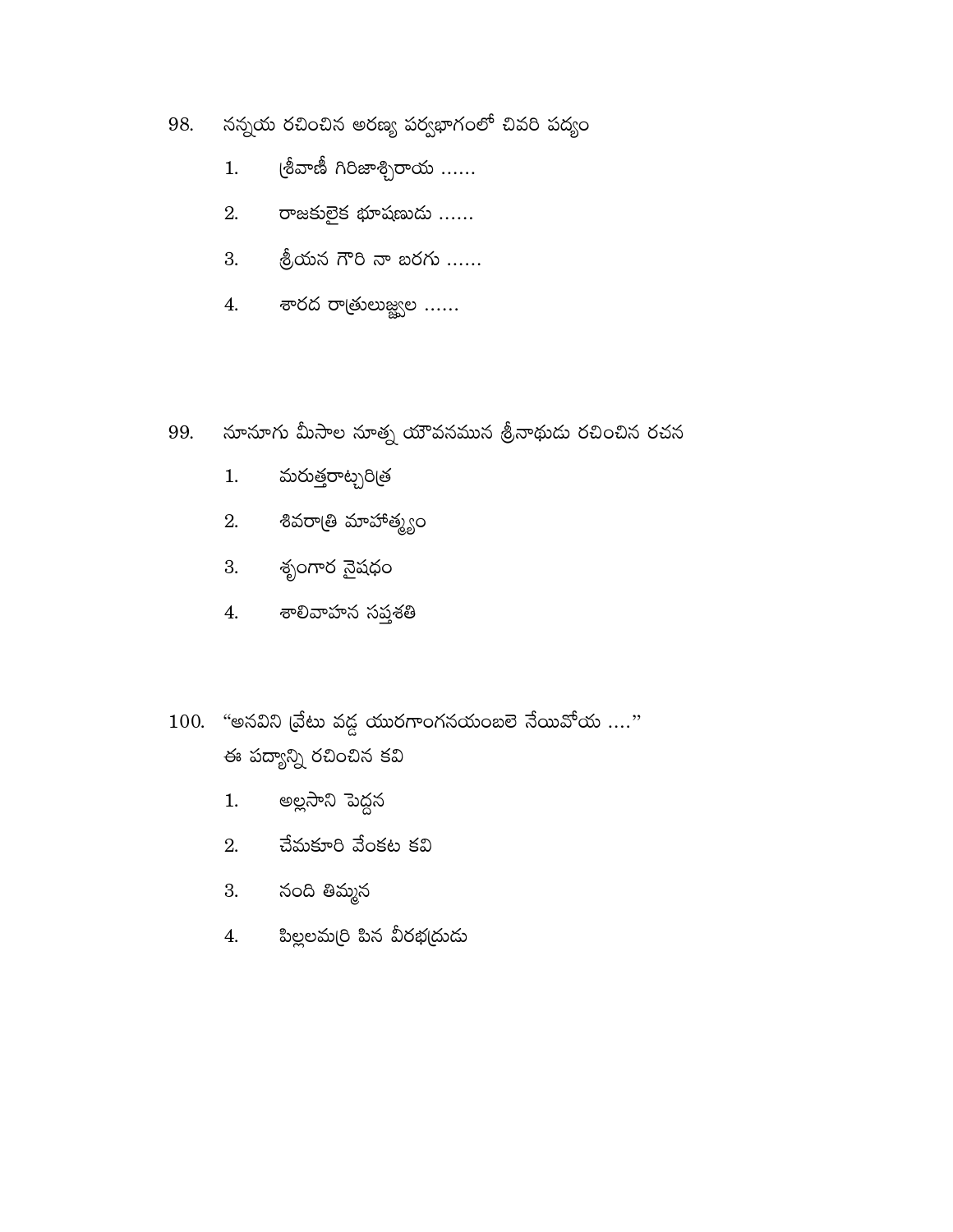$101.$  కింది రెందు వరుసల్లోని అంశాలకు మధ్య సంబంధాలను గుర్తించండి.

|    | <u>మొదట వరుస</u>      |              | <u>రెండో వరుస</u>              |       |
|----|-----------------------|--------------|--------------------------------|-------|
|    | (అ) మనుచరిత్ర         |              | (క) (పారంభించిన వేదపాఠమునకున్  |       |
|    | (ఆ) పారిజాతాపహరణం     |              | (ఖ) కాంచెన్ వైష్ణవుదర్ధ యోజన   |       |
|    | (ఇ) ఆముక్తమాల్యద      |              | (గ) ఈసునపుట్టి దెందమున హెచ్చిన |       |
|    | (ఈ) పాందురంగమహాత్మ్యం |              | (ఘ) ఆపురి బాయకుందు మకరాంక      |       |
| 1. | అ – గ                 | ఆ – ఘ        | $\alpha$ – $\beta$             | ఈ – ఖ |
| 2. | అ  – ఘ                | ఆ  – గ       | $\approx$ - $\approx$          | ఈ – క |
| 3. | అ  – ఘ                | <b>@ – ఖ</b> | ఇ – క                          | ఈ – గ |
| 4. | అ – క                 | ఆ – గ        | $\alpha - \omega$              | ఈ – ఘ |

 $102.$  (పభావతీ (పద్యుమ్న కావ్య కృతి భర్త

- 1. పింగళి సూరన
- 2. అమరామాత్యుడు
- 3. విరూపాక్షుడు
- 4. నంద్యాల కృష్ణభూపాలుడు
- $103.$  'శ్రీరామచంద్ర చరణారవింద వందన పవన నందన (ప్రసాద సమాసాదిత సంస్థృతాం(ధ భాషా సాయ్రాజ్య చతుర్విధ కవితా నిర్వాహక .....' అని ఆశ్వాసాంత గద్యలో చెప్పుకున్న కవి
	- రామరాజభూషణుడు  $1.$
	- $2.$  రఘునాథనాయకుడు
	- 3. అయ్యలరాజు రామభ(దుడు
	- 4. పుత్తేటి రామభ(దకవి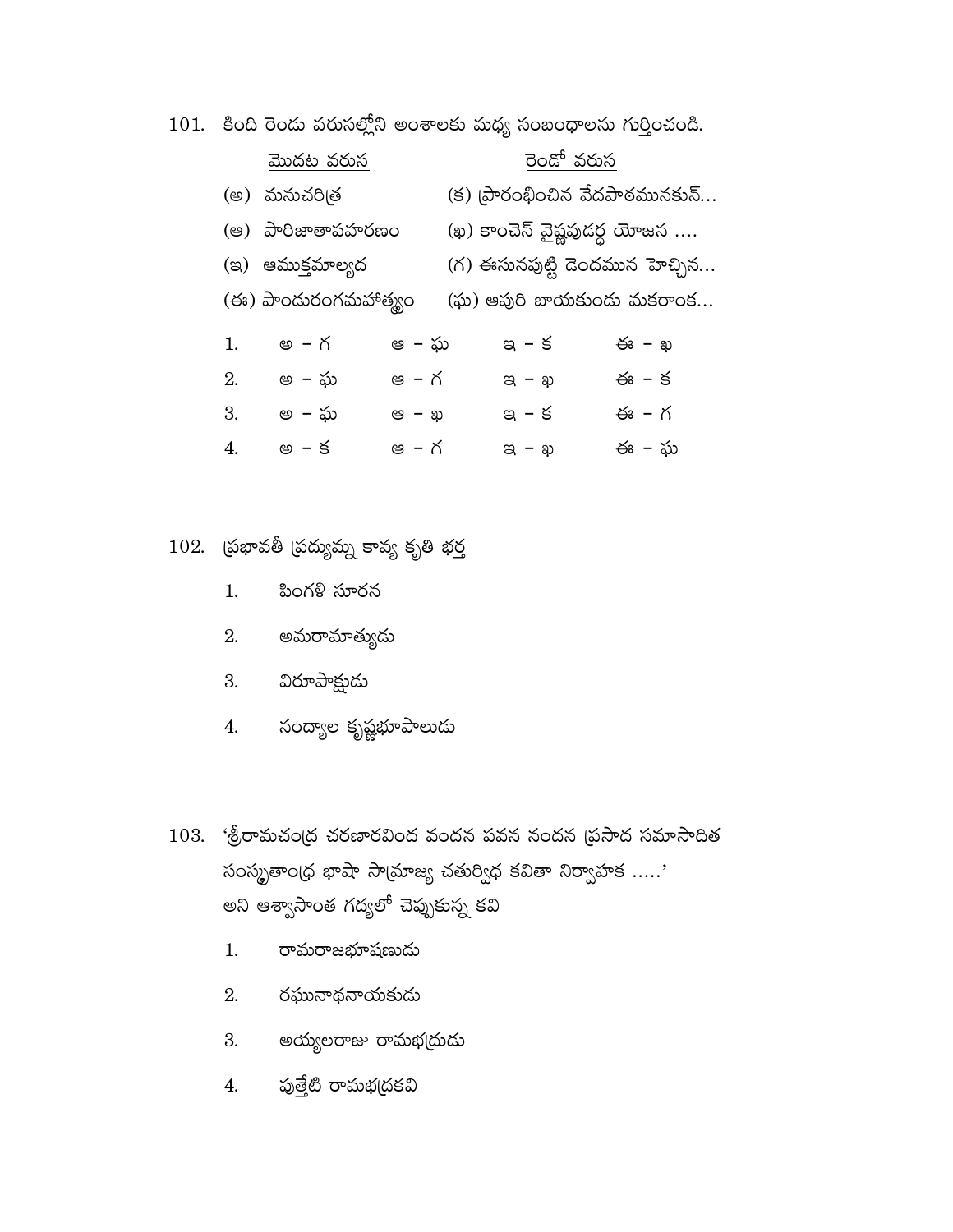## $104.$  "అక్షపాద కణాద పక్షిలోదీరిత

న్యాయకళా కౌశలాతిశయము"

ఈ పద్యపాదం ఈ కవికి సంబంధించిన (పశంసోక్తి

- త్రీకృష్ణదేవరాయలు  $1.$
- అల్లసాని పెద్దన 2.
- 3. శ్రీనాథుడు
- పోతన  $4.$

# $105.$  మనుచరిత్రలో కళావతి తండ్రి

- పారుడు  $1.$
- మందారుడు 2.
- 3. (బహ్మమి(తుడు
- 4. ఇందీవరాక్షుడు
- $106.$  వేదం వెంకటరాయశాస్త్రి ఆముక్తమాల్యదకు వ్రాసిన వ్యాఖ్య
	- $1.$ సర్వంకష
	- 2. సంజీవని
	- 3. ఘంటాపథం
	- 4. రసాస్వాదినీ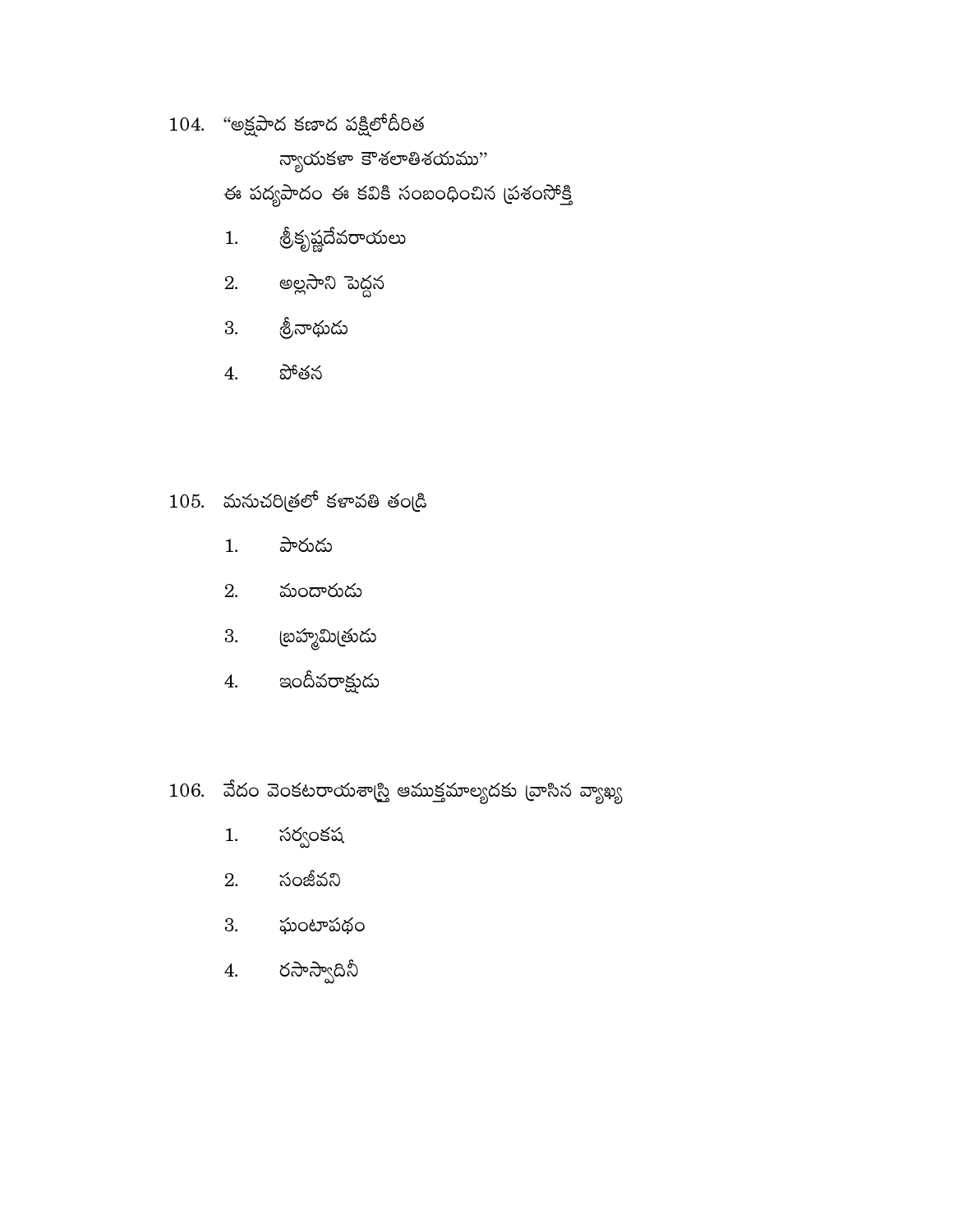## $107.$  ధూర్జటి శ్రీకాళహస్తి మాహాత్మ్యానికి మూలం

- మార్మందేయపురాణం  $1.$
- $2.$  స్కాందపురాణం
- 3. పద్మపురాణం
- లింగపురాణం 4.

## 108. భారతంలో శిశుపాలవధ ఘట్టం గల పర్వం

- సభాపర్వం  $1.$
- $2.$  విరాటపర్వం
- 3. (దోణపర్వం
- ఉద్యోగపర్వం  $4.$

## $109.$  గ్రంథాంతమున తన ఆంధ్రీకరణ విధానమును వివరించిన కవి

- తిక్కన  $1.$
- 2. పోతన
- 3. శ్రీనాథుడు
- మారన 4.

### $110.$  "తెలుగునాదు" అను కావ్య కర్త

- కోలాచలం శ్రీనివాసరావు  $1.$
- 2. దాసు శ్రీరామకవి
- 3. కాశీభట్ట బ్రహ్మయ్యశాద్రి
- 4. ఆకొండి వ్యాసమూర్తి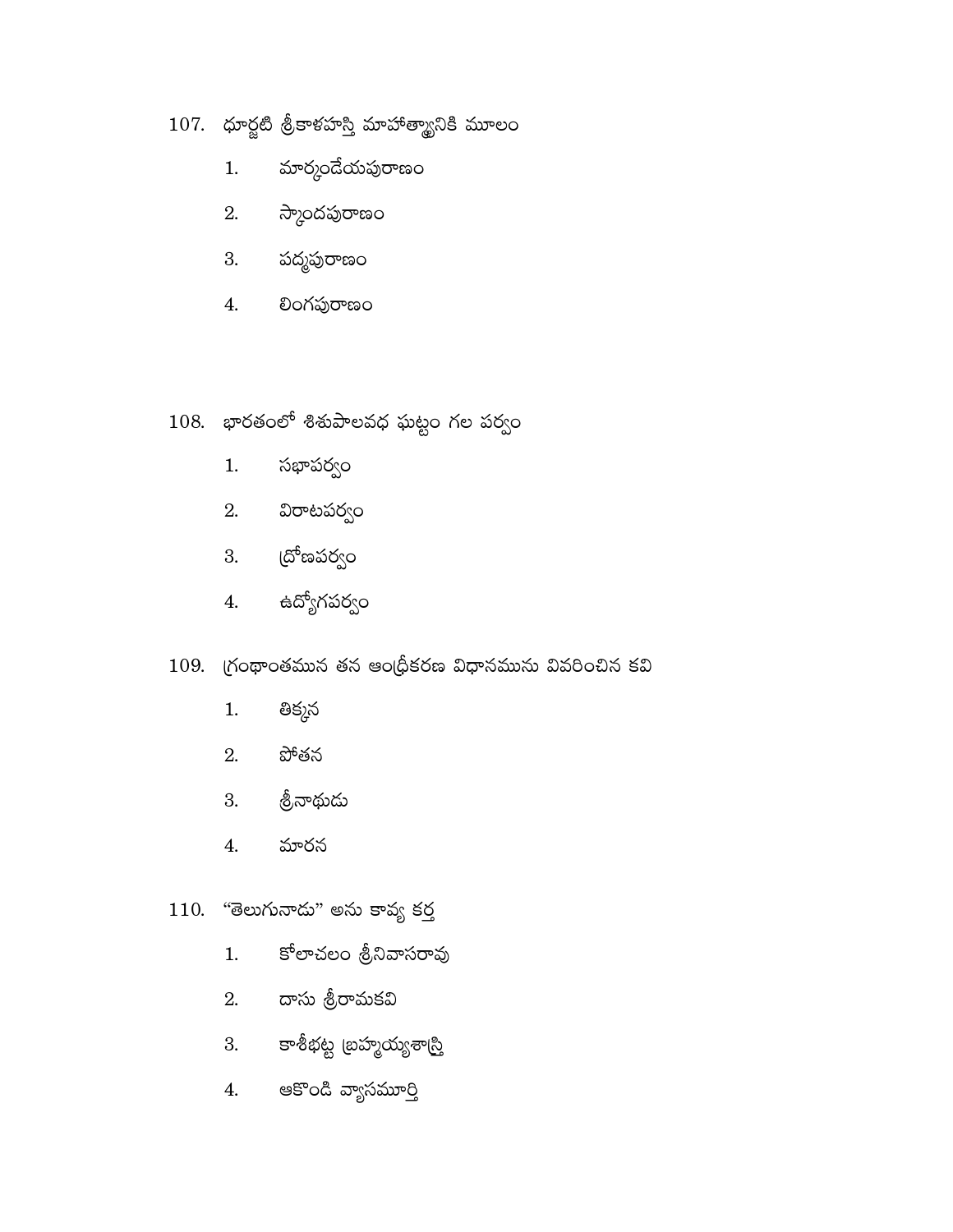- $111.$  "వెచ్చని కంటి నీటినిక పిందెద నాకలము నుండి" అన్న కవి
	- గుర్రం జాషువా  $1.$
	- $2.$  కృష్ణశా $\mathbb{S}$
	- 3. దాశరథి
	- 4. దువ్వూరి రామిరెడ్డి
- $112.$  "స్నానఘట్టము" అను కావ్యం రచించిన కవి
	- విశ్వనాథ సత్యనారాయణ  $1.$
	- 2. నాయని సుబ్బారావు
	- 3. కాళ్ళకూరి గోపాలరావు
	- 4. కొక్కండ వేంకటరత్నం పంతులు
- 113. సి. నారాయణరెడ్డి రచన "మావూరు మాట్లాడింది" ఒక
	- వ్యాససంపుటం  $1.$
	- $2.$  ముక్తకకావ్యం
	- 3. కవితాసంపుటం
	- దీర్ఘకావ్యం  $4.$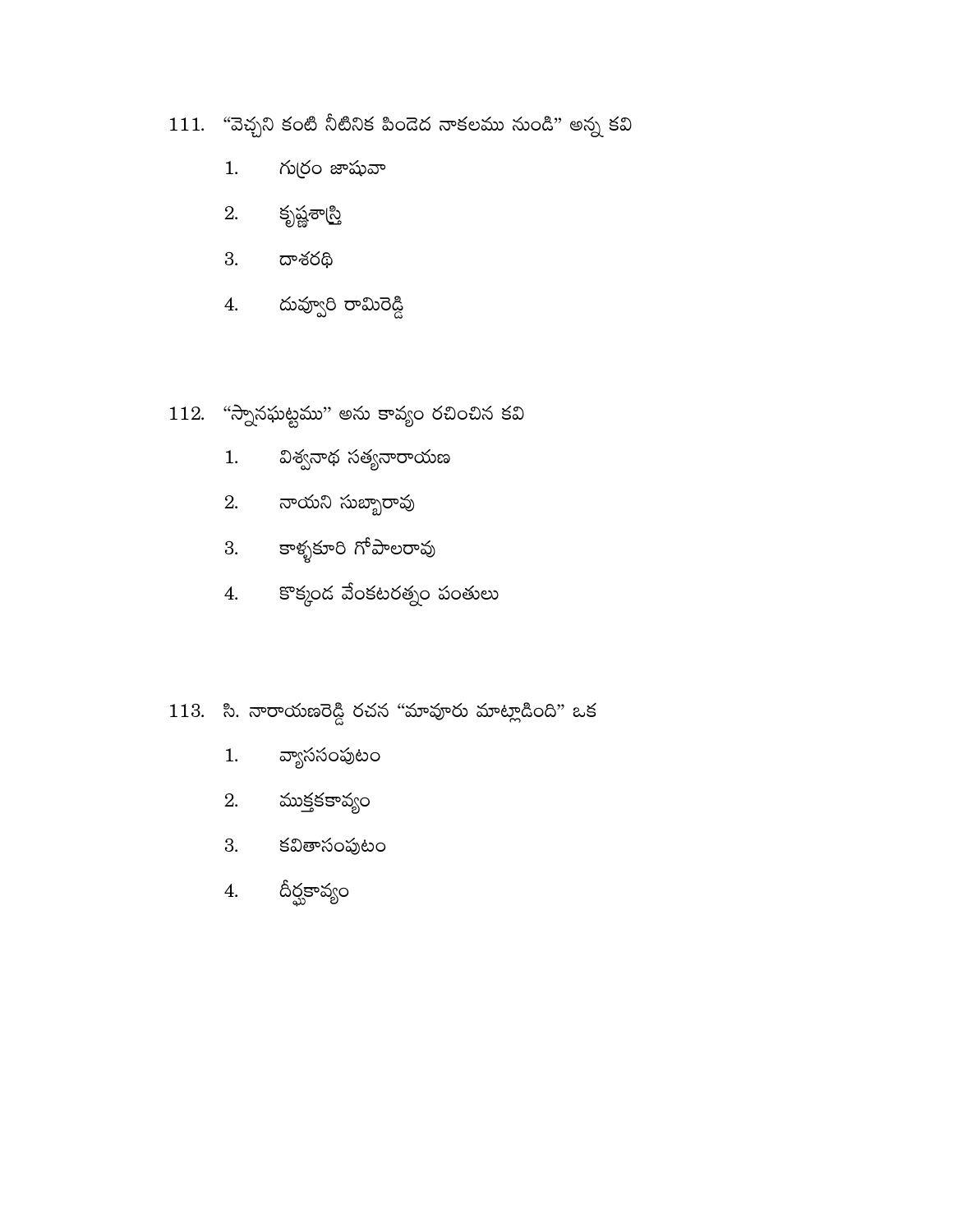## $114.$  "మెరిట్ గురించి నీవు నిజంగా వెంపర్లాడితే

ఆ మెజారిటీ (పజల మెరిట్ గురించి మాట్లాడు'' అని (పశ్నించిన కవి

- ఎంద్లూరి సుధాకర్ 1.
- 2. లిఖామణ<u>ి</u>
- 3. మద్దూరి నగేష్*టా*బు
- చెరుకు సుధాకర్ 4.

## $115.$  రామచంద్రుని హంపీయాత్రు కావ్యకర్త

- కొడాలి సుబ్బారావు  $1.$
- 2. తిరుమల రామచంద్ర
- 3. గంటిజోగి సోమయాజి
- వేదుల సత్యనారాయణ  $4.$

## $116.$  "వలపు చెలమలు" అను ఖండ కావ్యకర్త

- గుఱ్ఱం జాషువా  $1.$
- త్రీరంగం నారాయణబాబు 2.
- 3. రాయట్రోలు సుబ్బారావు
- దేవులపల్లి కృష్ణశా<u>స్తి</u> 4.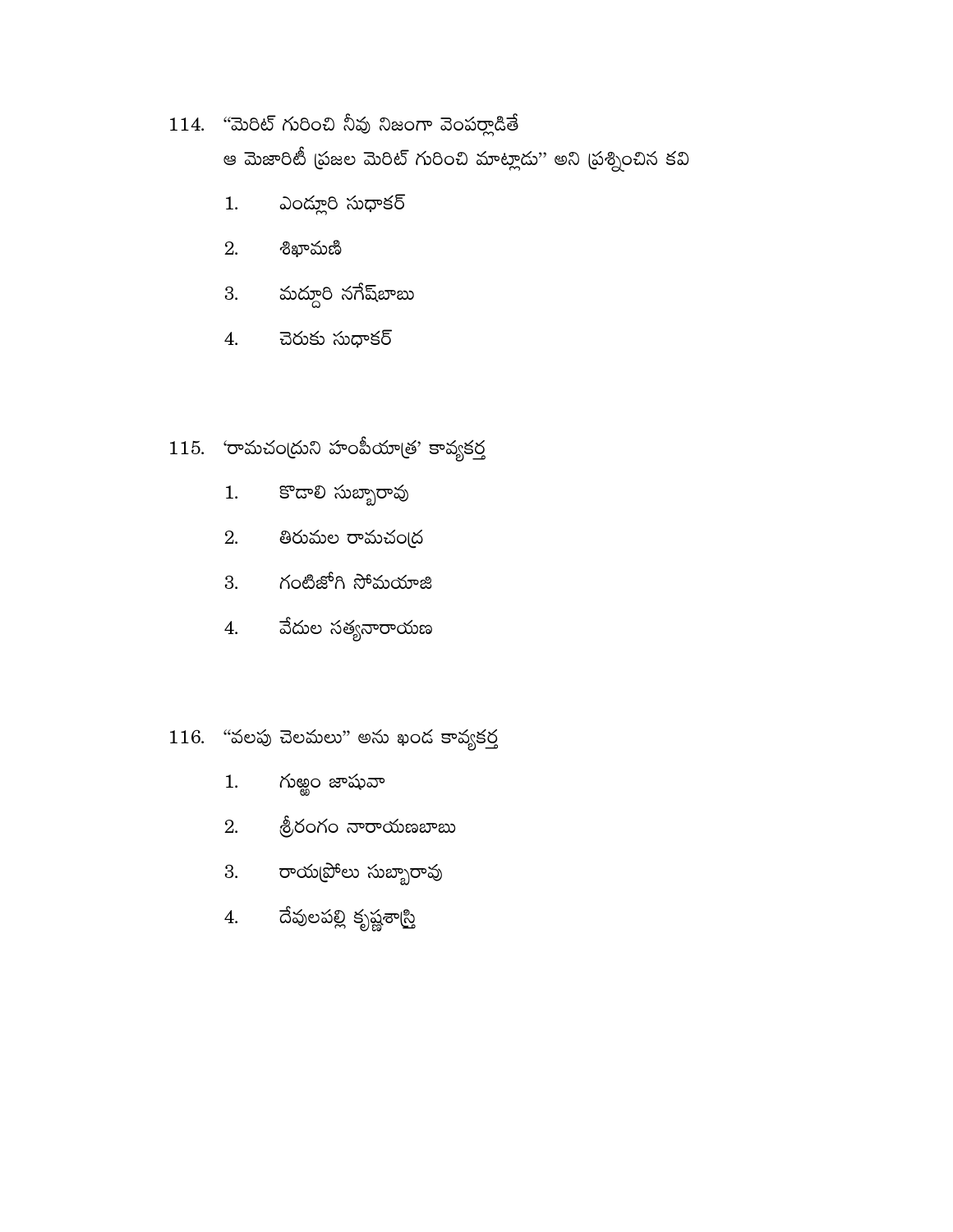- 117. "ఒంటరి పూలబుట్ట" రచించిన కవి
	- కె. శివారెడ్డి  $1.$
	- $2.$  ධ්ව $\&$ හිරා
	- 3. ఎన్. గోప<u>ి</u>
	- 4. రాళ్ళబండి కవితా(పసాద్
- $118.$  చేతనావర్తన కవులలో లేని వారు
	- సుద్రసన్న  $1.$
	- 2. పేర్వారం జగన్నాథం
	- 3. సంపత్కుమార
	- 4. ఏల్చూరి సుబ్రహ్మణ్యం
- $119.$  "సంద్రుదాయ సాహిత్యం స్రీవాద దృక్పథం" అను గ్రంథ రచయిత్రి
	- కొలకలూరి మధుజ్యోతి  $1.$
	- 2. కాత్యాయనీ విద్మహే
	- 3. జయద్రభ
	- విమల  $\overline{4}$ .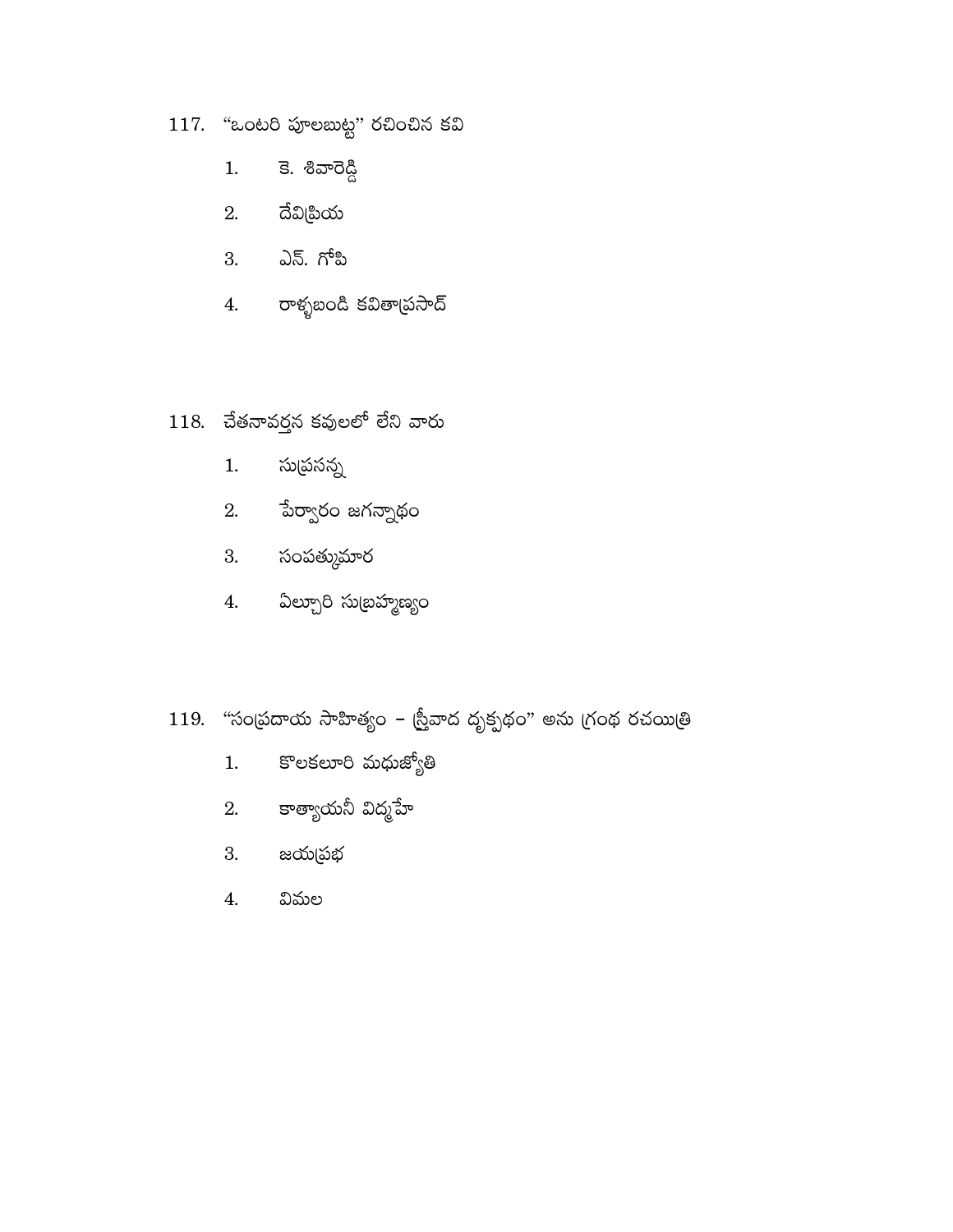$120.$  "దీపంతో పోల్చక్కర్లేదు కిరోసిన్కి అర్పించకుంటే చాలు" అన్న వారు

- $1.$ ఎస్. ఆర్. భల్లం
- 2. ఎన్. గోపీ
- 3. సావిత్రి
- శిరీష  $4.$

## $121.$  శతక లక్షణాలతో పరాస్పరా(శితములైనవి

(i) సంఖ్యానియమం (ii) మకుటం (iii) ముక్తకత (iv) వృత్తనియమం

- $i, iii$  $1.$
- 2.  $ii, iv$
- ii, iii 3.
- $i, iv$  $4.$

122. కింది రెండు వరుసల్లో పరస్పర సంబంధం గల అంశాలను గుర్తించండి.

| <u>మొదటి వరుస</u>         |       |                       | <u>రెండో వరుస</u>      |  |  |
|---------------------------|-------|-----------------------|------------------------|--|--|
| (అ) శ్రీకాళహస్తీశ్వర శతకం |       |                       | (క) మానసోల్లాస వ్యాఖ్య |  |  |
| (ఆ) దాశరథిశతకం            |       |                       | (ఖ) సుదర్శన వ్యాఖ్య    |  |  |
| (ఇ) భాస్కరశకతం            |       |                       | (గ) జన(పియ వ్యాఖ్య     |  |  |
| (ఈ) నరసింహ శతకం           |       | (ఘ) దేశికామోద వ్యాఖ్య |                        |  |  |
| 1.<br>అ – ఘ               | ఆ – క | $\alpha - \omega$     | ఈ – గ                  |  |  |
| 2.<br>అ – <b>ఖ</b>        | ఆ – ఘ | ఇ – క                 | ఈ - గ                  |  |  |
| 3.<br>అ – గ               | ఆ – క | ఇ – ఘ                 | ఈ – ఖ                  |  |  |
| అ  – ఘ<br>4.              | ఆ – గ | $a - p$               | ఈ – క                  |  |  |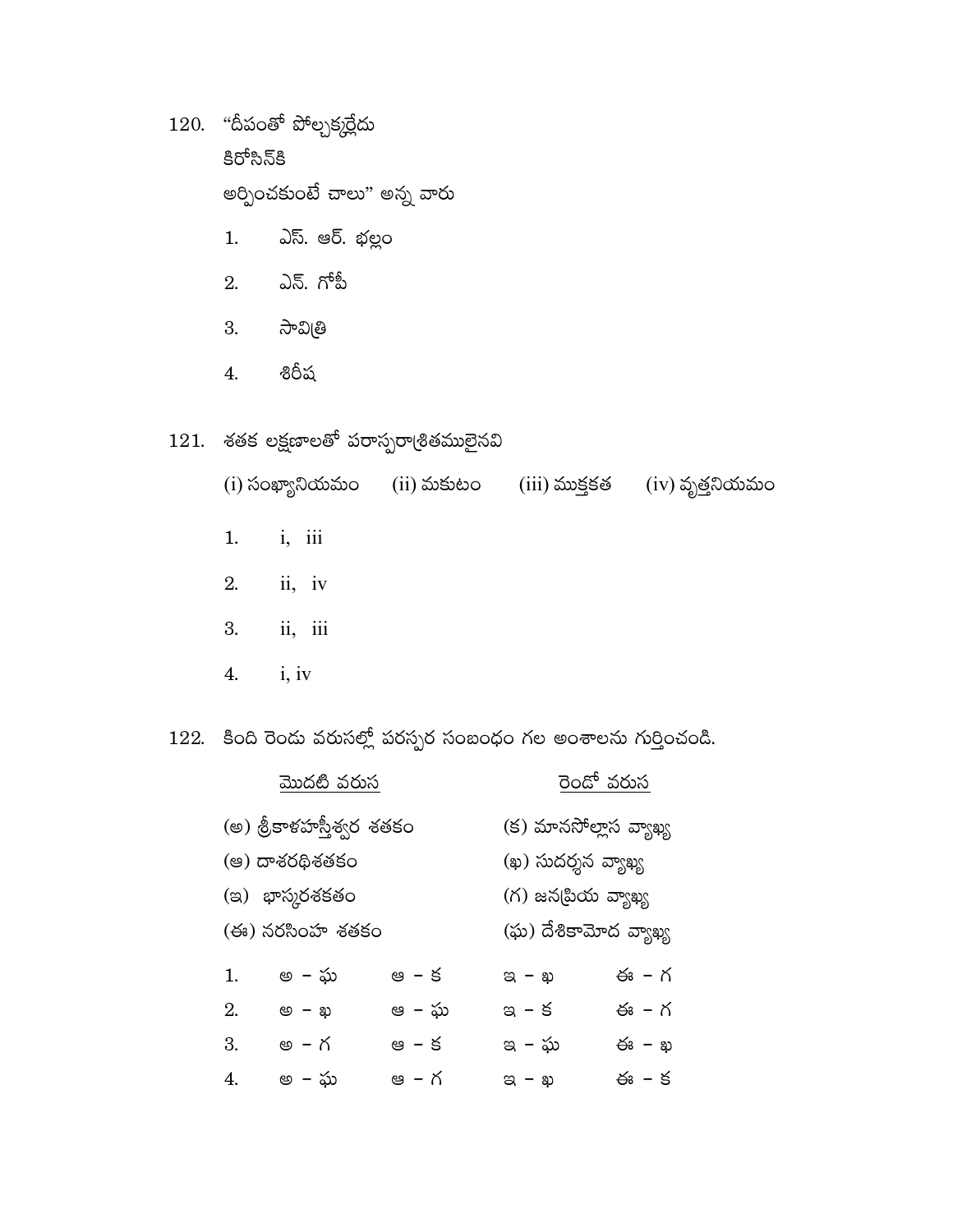## $123.$  ద్విపాద మకుటం గల శతకాలు

- $(i)$  దాశరథీ శతకం
- (ii) ఆంధ్రనాయక శతకం
- (iii) నరసింహ శతకం
- $(iv)$  ఒంటిమిట్ట రఘువీర శతకం
- $i, ii$  $1.$
- 2. iii, iv
- $ii, iv$ 3.
- ii, iii 4.

# $124.$  కింది రెండు వరుసల్లో పరస్పర సంబంధం గల అంశాలను గుర్తించండి.

| మొదటి వరుస             |                       |              | రెం <u>డో వరుస</u> |       |  |  |
|------------------------|-----------------------|--------------|--------------------|-------|--|--|
| (అ) సిరిసిరిమువ్వ శతకం |                       |              | (క) మధ్యాక్కఅ      |       |  |  |
|                        | (ఆ) శ్రీగిరి శతకం     |              | (ఖ) తేటగీతి        |       |  |  |
|                        | (ಇ) తెలుగుబాల శతకం    |              | (గ) కందం           |       |  |  |
|                        | (ఈ) పచ్చనితెలుగు శతకం |              | (ఘ) ఆటవెలది        |       |  |  |
| 1.                     | అ – ఖ                 | ఆ – క        | ఇ – గ              | ఈ – ఘ |  |  |
| 2.                     | అ – గ                 | ఆ – ఘ        | ఇ - క              | ఈ – ఖ |  |  |
| 3.                     | అ – క                 | ಆ <i>–</i> ಖ | ఇ – ఘ              | ఈ – గ |  |  |
| 4.                     | అ – గ                 | ఆ – క        | ఇ – ఘ              | ఈ – ఖ |  |  |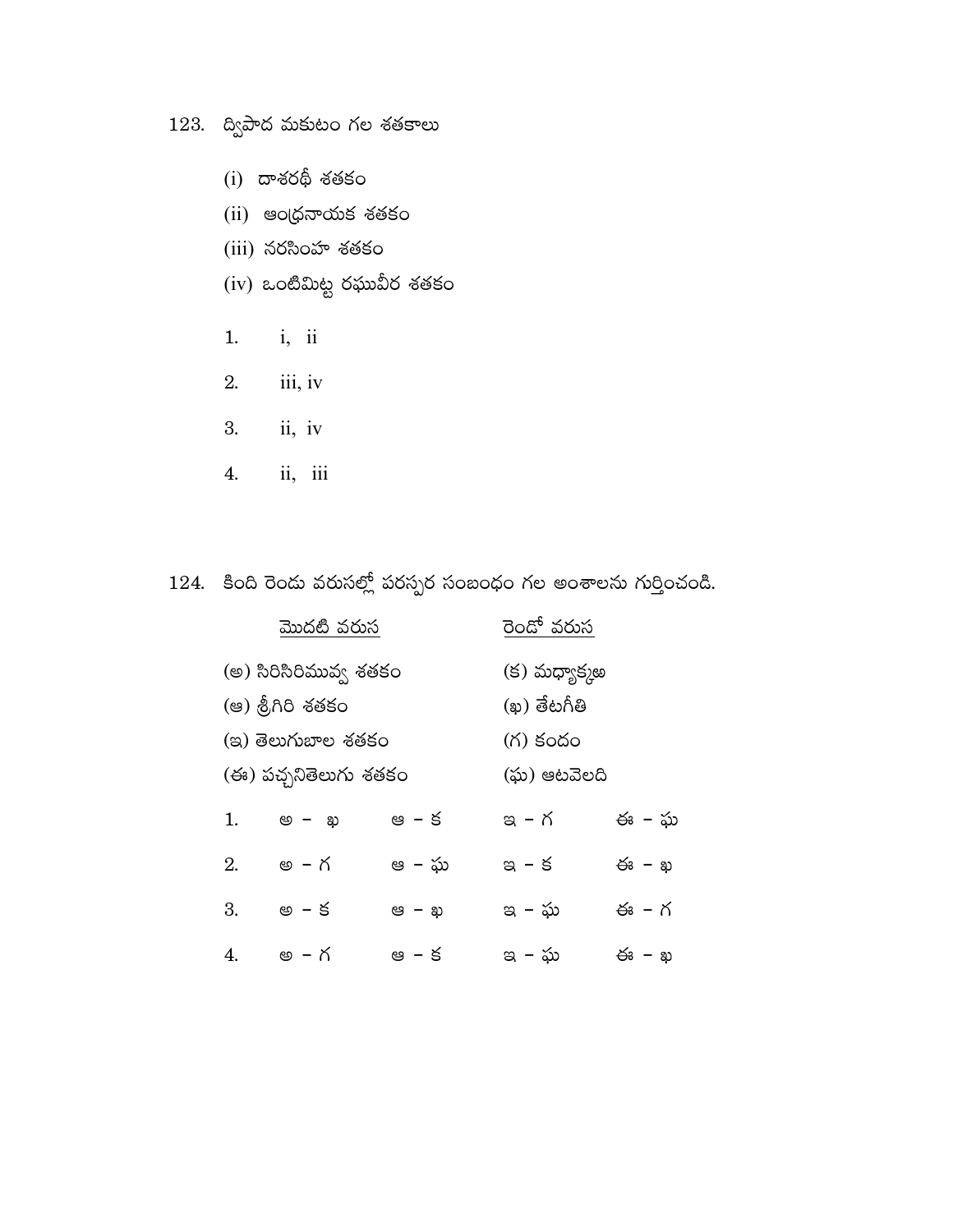$125.$  "విన్నంత కన్నంత" అన్నది వీరి ఆత్మకథ

- భ(దిరాజు కృష్ణమూ<u>ర</u>ి  $1.$
- 2. బూదరాజు రాధాకృష్ణ
- 3. చేకూరి రామారావు
- 4. జి. వి. సుబ్రహ్మణ్యం

 $126.$  కింది రెండు వరుసల్లోని అంశాల మధ్యగల సంబంధాలను గుర్తించండి.

| మొదటి వరుస                   |                   |       | రెండో వరుస               |                   |  |
|------------------------------|-------------------|-------|--------------------------|-------------------|--|
| (అ) భారతీదేవి దివ్య స్మృతులు |                   |       | (క) బులుసు వేంకటేశ్వర్లు |                   |  |
|                              | (ఆ) స్మృతిబింబాలు |       |                          | (ఖ) ఎన్. జి. రంగా |  |
| (ఇ) నా చిన్ననాటి ముచ్చట్లు   |                   |       | (గ) కె.ఎన్. కేసరి        |                   |  |
| (ఈ) సర్వదుఃఖనివారణోపాయం      |                   |       | (ఘ) సంజీవదేవ్            |                   |  |
| 1.                           | అ – గ             | ఆ – ఘ | ఇ – క                    | ఈ – ఖ             |  |
| 2.                           | <b>@ – ఖ</b>      | ఆ – ఘ | ఇ – గ                    | ఈ – క             |  |
| 3.                           | అ – గ             | ఆ – క | ఇ – ఘ                    | ఈ – ఖ             |  |
| 4.                           | అ – ఘ             | ఆ – ఖ | ఇ – క                    | ఈ – గ             |  |

# $127.$  "మాతృ సప్తకం" అను కథా రచయిత

- మాదపాటి హనుమంతరావు  $1.$
- 2. మాధవ పెద్దిగోఖలే
- 3. ముళ్ళపూడి వేంకటరమణ
- 4. మధురాంతకం రాజారాం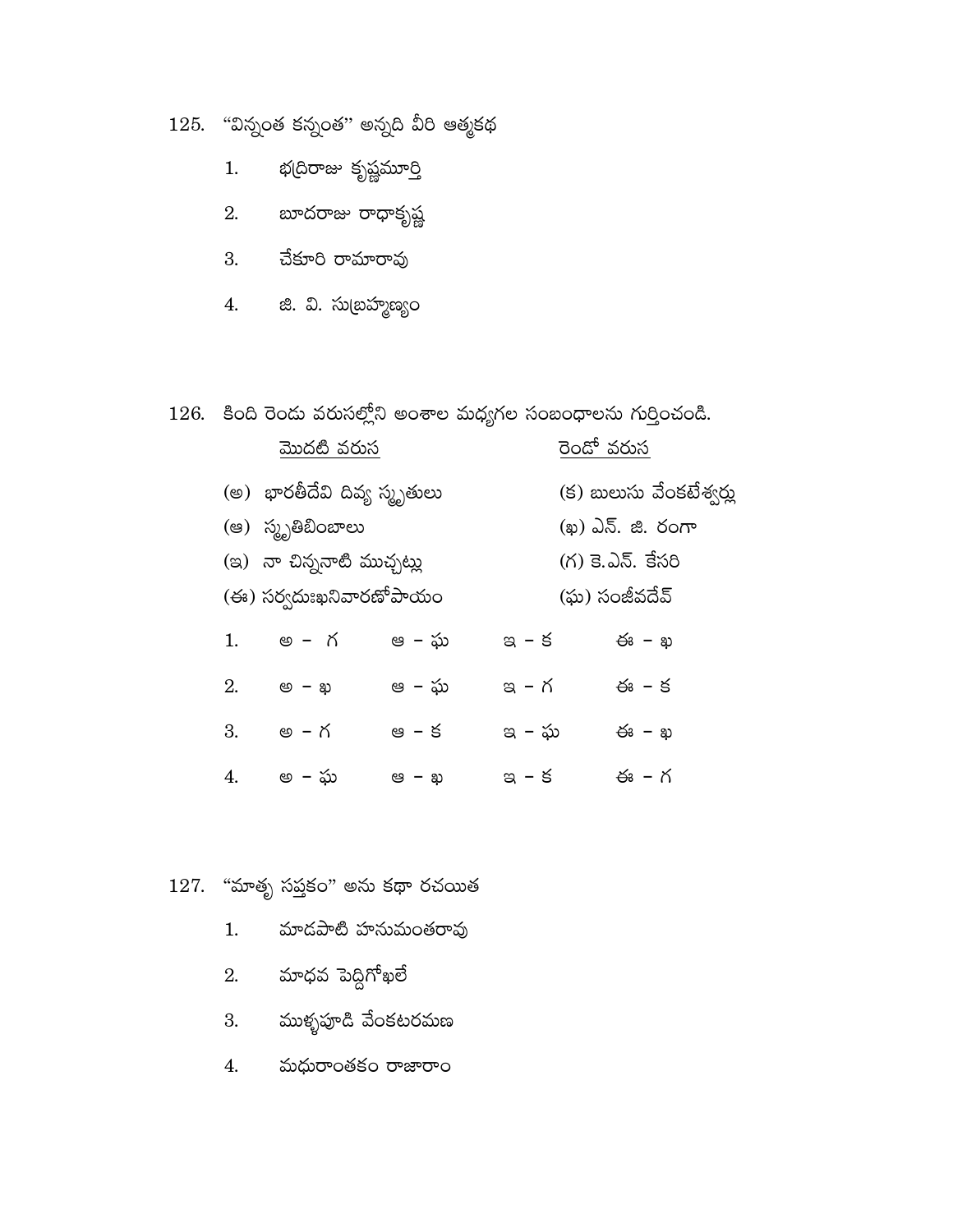128. "వ్యక్తిత్వం లేని మనిషి" అను నవలా రచయిత

- కొమ్మూరి వేణుగోపాలరావు  $1.$
- $2.$  యండమూరి వీరేంద్రనాథ్
- 3. శీలావీ[రాజు
- బలివాద కాంతారావు 4.

## $129.$  కింది రెండు వరుసల్లో పరస్పర సంబంధం గల అంశాలను గుర్తించండి.

|    | <u>మొదటి వరుస</u>                           |       | రెండో వరుస                                   |                               |  |
|----|---------------------------------------------|-------|----------------------------------------------|-------------------------------|--|
|    | (అ) కొత్తగడ్డ<br>(ఆ) ధనుర్దాసు<br>(ఇ) పావలా |       |                                              | (క) శ్రీపాద సుబ్రహ్మణ్యశాద్రి |  |
|    |                                             |       | (ఖ) గణేష్ పాత్రో<br>(గ) నార్ల వెంకటేశ్వరరావు |                               |  |
|    |                                             |       |                                              |                               |  |
|    | (ఈ) కలంపోటు                                 |       |                                              | (ఘ) దేవులపల్లి కృష్ణశాస్ర్తి  |  |
| 1. | అ – ఘ                                       | ఆ – క | ಇ – ఖ                                        | ఈ – గ                         |  |
| 2. | అ - గ                                       | ఆ – ఘ | ಇ – ఖ                                        | ఈ – క                         |  |
| 3. | అ – క                                       | ఆ – ఘ | ఇ – గ                                        | ఈ – క                         |  |
| 4. | అ – గ                                       | ఆ – క | <u>ಇ – ಖ</u>                                 | ఈ – ఘ                         |  |

#### "Motif index of folk literature" అను ఆంగ్ల గ్రంథకర్త 130.

- స్టిత్ థాంసన్  $1.$
- 2. ఎడ్విన్ సిడ్ని హోర్డ్ ల్యాంట్
- 3. ఆర్. ఎస్. బాగ్స్
- 4. జాన్ (ఫ్రాన్సిస్ క్యాంప్ఐెల్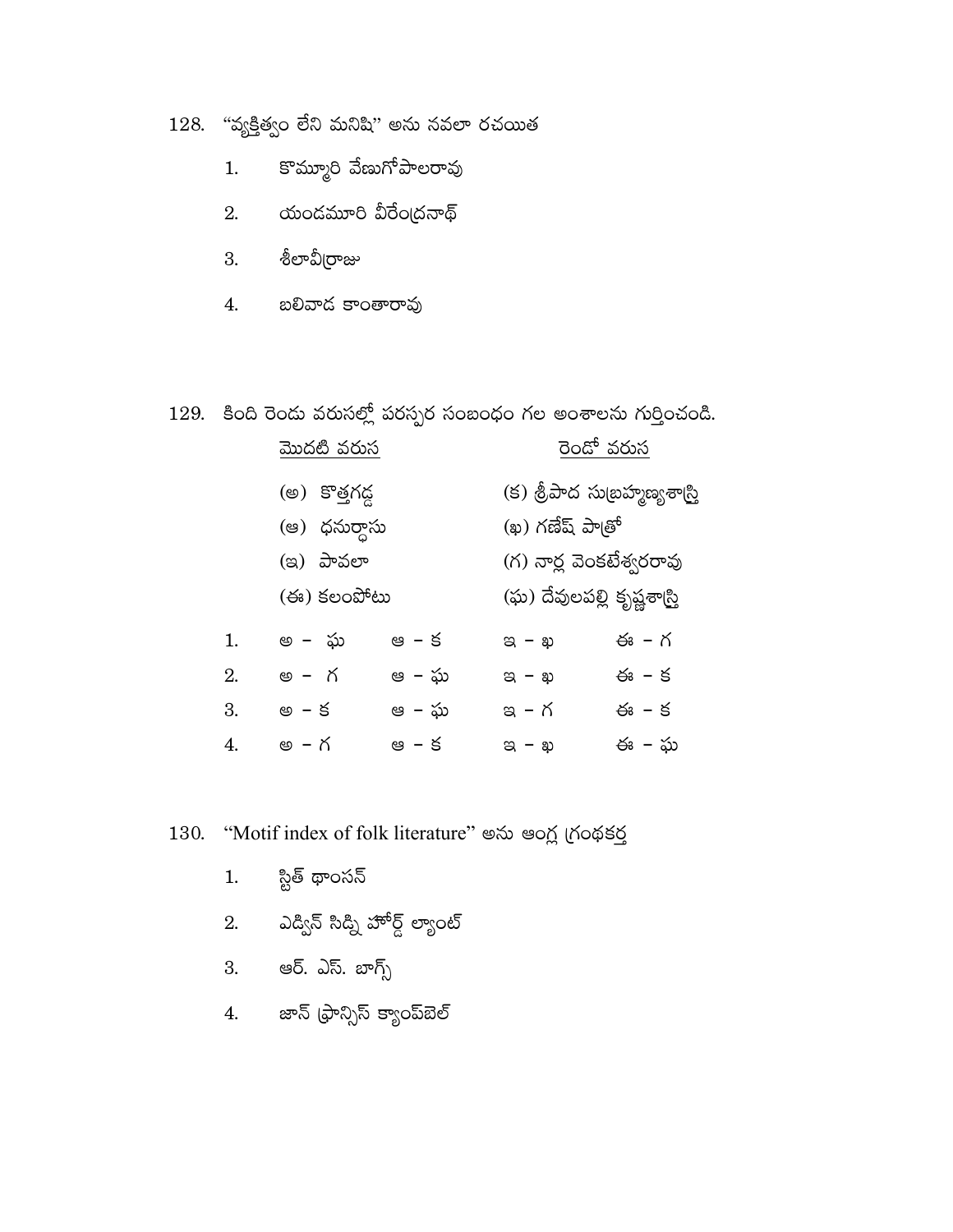- 131. "మిద్దెమీద మిరపచెట్టు వానలేక వాడిపోయె మామగారి ఆడబిడ్డలు మొగుడు లేక పారిపోయిరి" ఈ పాటకి సంబంధించిన పండుగ
	- ఎల్లమ్మ జాతర 1.
	- 2. పితాళ్ళ అమాస
	- కామన్న పండగ 3.
	- మలకల పున్నమ 4.
- "తెలుగు సాహిత్యంలో (కీడా వినోదాలు" అను గ్రంథకర్త 132.
	- జి. ఎస్. మోహన్  $1.$
	- 2. తంగిరాల సుబ్బారావు
	- వద్దా సుబ్రహ్మణ్యం 3.
	- ఆర్. వి. ఎస్. సుందరం 4.
- $133.$  దొమ్మరాట, పాముల్ని ఆడించడం, కత్తిసాము, జానపద కళారూపాలలోని ఈ వర్గానికి చెందుతాయి.
	- బ్బందనృత్యాలు  $1.$
	- ధార్మిక సంబంధి ఆచరణ కళారూపాలు 2.
	- వినోద కళారూపాలు 3.
	- 4. కుశల కళారూపాలు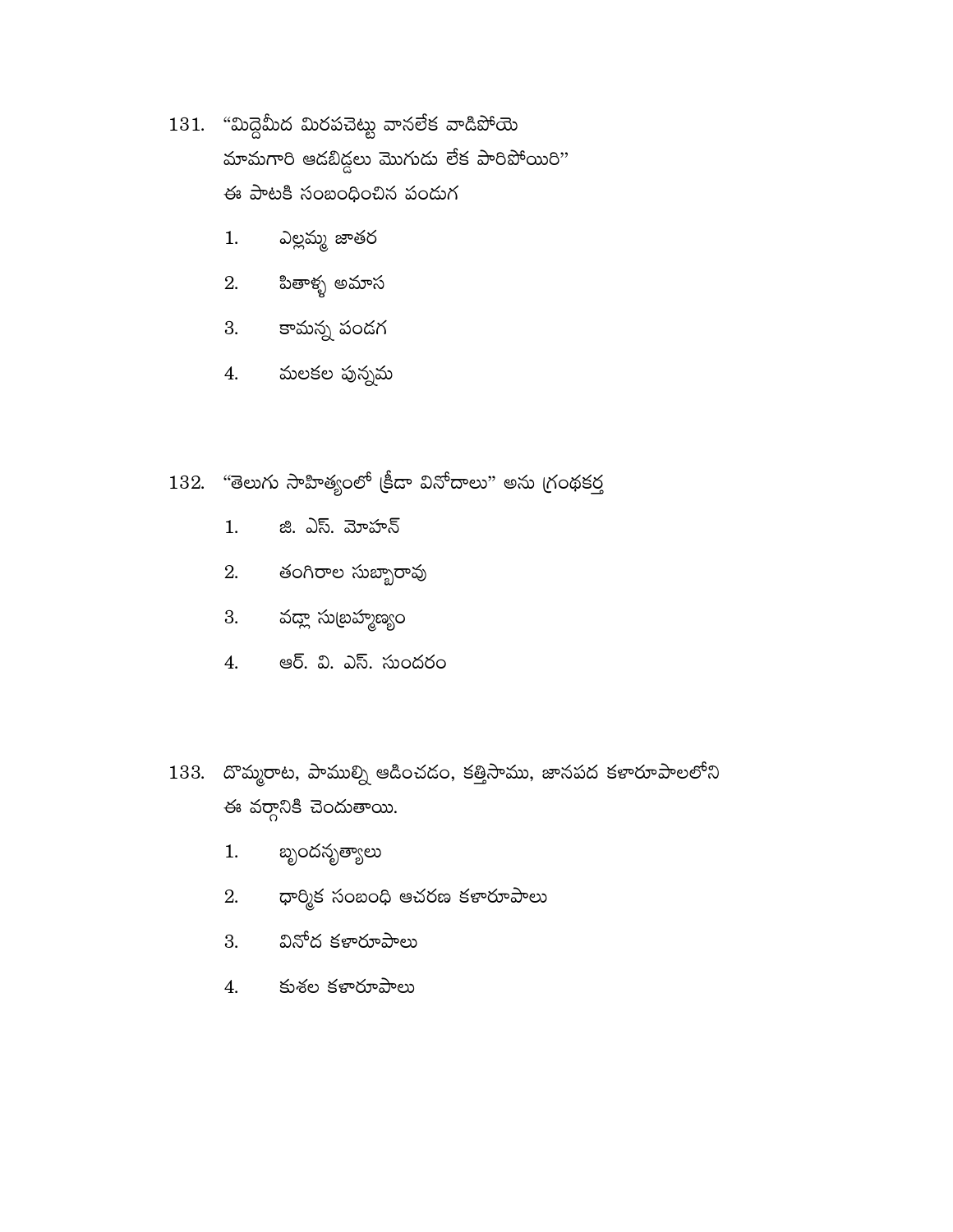- 134. రాజవంశాల పేర్లుమీదుగా యుగవిభజన చేసిన సాహిత్య చరిత్రకారుదు
	- గురజాద శ్రీరామమూర్తి  $1.$
	- 2. చాగంటి శేషయ్య
	- $3.$   $\alpha$ వాకర్ల వేంకటావధాని
	- భాగవతుల సదాశివశంకరశాస్ర్ 4.
- 135. 'యయాతి చరిత్ర' అను కృతిని అంకితం పొందినది.
	- ఇ(్రవీాం కుతుబ్ షా  $1.$
	- 2. అబుల్ హసన్ తానీషా
	- $3.$  అమీర్ ఖాన్
	- 4. మదనగోపాలుడు

### $136.$  ලි $\sigma$ තුරයීණ් సంబంధం లేని రాజు

- పెదకోమటి వేమారెడ్డి  $1.$
- 2.  $e^{i\theta}$ లయ మల్లారెడ్డి
- 3. వీరభద్రారెడ్డి
- 4. ప్రాధదేవరాయలు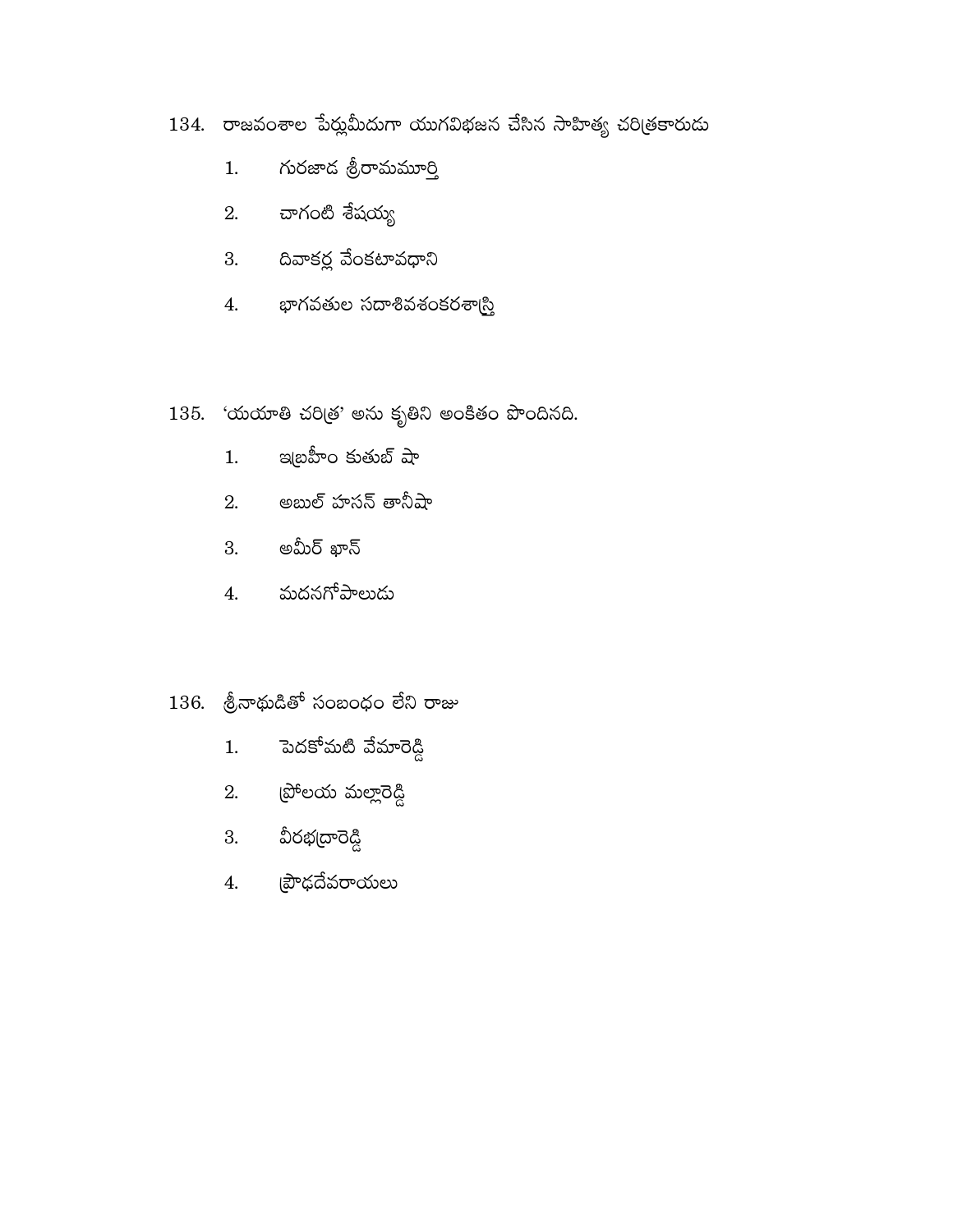- $137.$  'రఘునాథాభ్యుదయము' కర్త
	- కృష్ణాధ్వరి 1.
	- విజయ రాఘవనాయకుడు 2.
	- చేమకూర వేంకటకవి 3.
	- పసుపులేటి రంగాజమ్మ 4.
- 138. వ్యావహారిక రచనలు పాఠ్యగ్రంథాలు కారాదని శాసించగోరుతూ (పభుత్వానికి ఆంధ్రసాహిత్య పరిషత్తు సమర్పించిన నివేదికలోని అంశాలలో సరైనవి
	- $(i)$  పూర్వ కవులందరూ ఏనాటి భేదమూ లేని ఒకే భాషారీతిలో రాశారు. కాబట్టి గ్రాంథికంలో ఏకరూపత ఉంది.
	- $(ii)$  ఆధునికాం(ధ భాషకు (పత్యేక స్థానం లేదు
	- $(iii)$  భవిష్యత్తులో దు(ర్గాహ్యము, దుర్భోధమూ అయ్యే ఈ వ్యావహారికానికి వ్యాకరణ సూత్రాలు లేవు కాబట్టి అది పాఠ్యగ్రంథ రచనకు పనికిరాదు
	- $(iv)$  వ్యావహారిక భాష (పజల మౌఖిక భాష కనుక గ్రంథరచనను ఉపయోగించవచ్చు
	- ii, iii, iv 1.
	- 2. i, ii మాత్రమే
	- 3.  $i, ii, iii$
	- i, iv, iii 4.
- 139. "గ్రామ్యాదేశ నిరసన సభకు" అధ్యక్షత వహించింది.
	- వేదం వేంకట రాయశా్న  $1.$
	- కందుకూరి వీరేశలింగం 2.
	- వావిలికొలను సుబ్బారావు 3.
	- కాశీభట్ట (బహ్మయ్యశా(స్తి 4.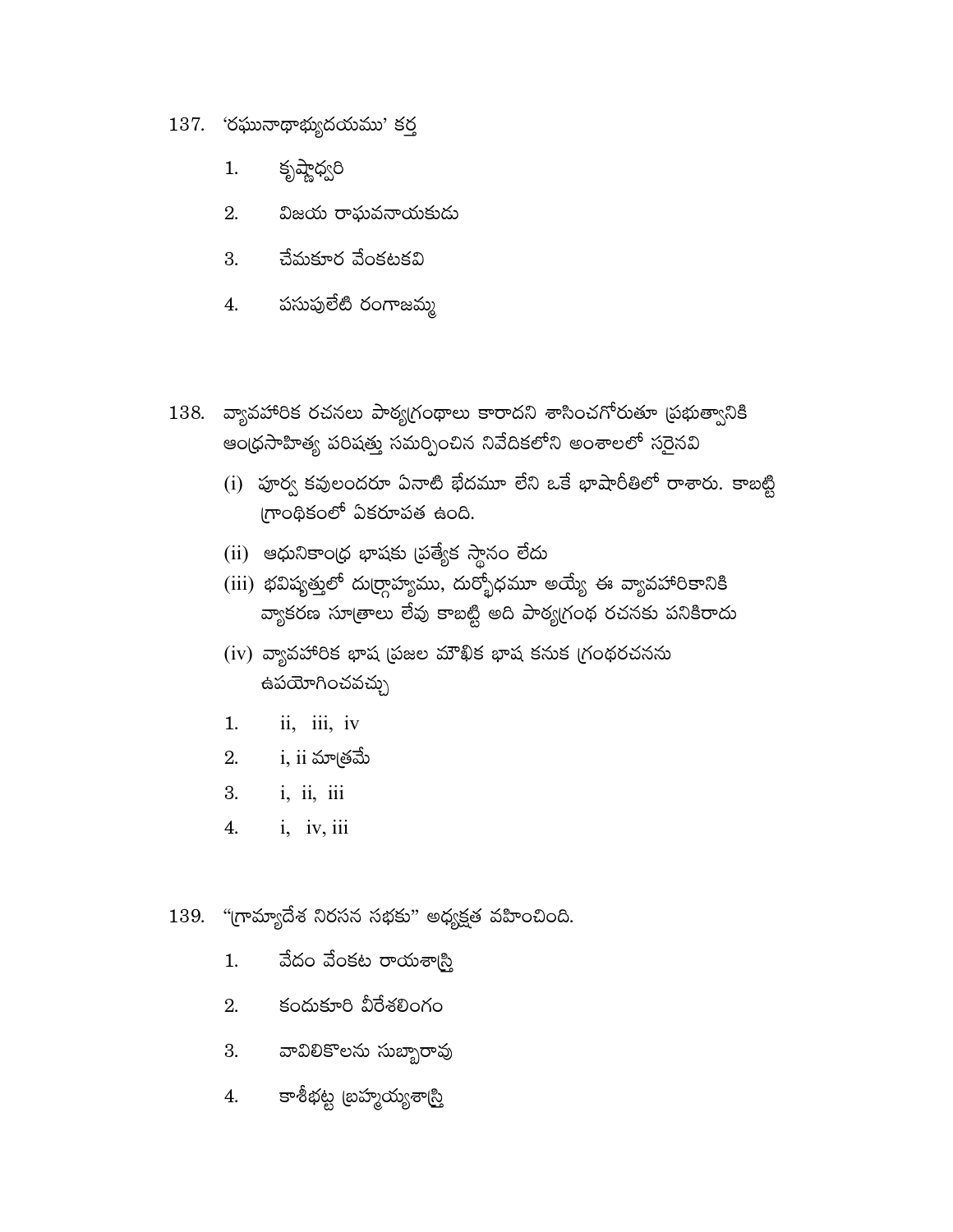- $140.$  ఆంధ్రభాషా సంరక్షక సమాజాన్ని స్థాపించింది.
	- పురాణపండ మల్లయ్యశాగ్రి, కాశీభట్ట (బహ్మయ్యశా<u>గ్రి</u>  $1.$
	- వజ్జల చినసీతారామస్వామిశార్చి, వావిలి కొలను సుబ్బారావు 2.
	- గిదుగు రామమూర్తి పంతులు, మల్లాది సూర్యనారాయణశాస్ర్ 3.
	- జయంతి రామయ్య, పానుగంటి లక్ష్మీనరసింహారావు 4.
- $141.$  వర్ణవృత్యయ, అచ్చంకోచాల వల్ల పదాదిన ఏర్పడ్డ సంయుక్తాక్షరాలు ఈ శతాబ్దాల నుంచే క్రమంగా కనిపిస్తున్నాయి.
	- క్రీ.శ. 8, 9 శతాబ్దాలు  $1.$
	- 2. (కీ. శ. 4, 5 శతాబ్దాలు
	- 3. (కీ.పూ. 1, 2 శతాబ్దాలు
	- క్రీ.శ. 3, 4 శతాబ్దాలు 4.

#### 142. తెలుగుకు సహజ ధ్వనులు కానివి

- 1. ఎ, ఒ
- ఏ, ఓ 2.
- 3. හ, *ඩ*
- 4. <u>ಇ, ఈ</u>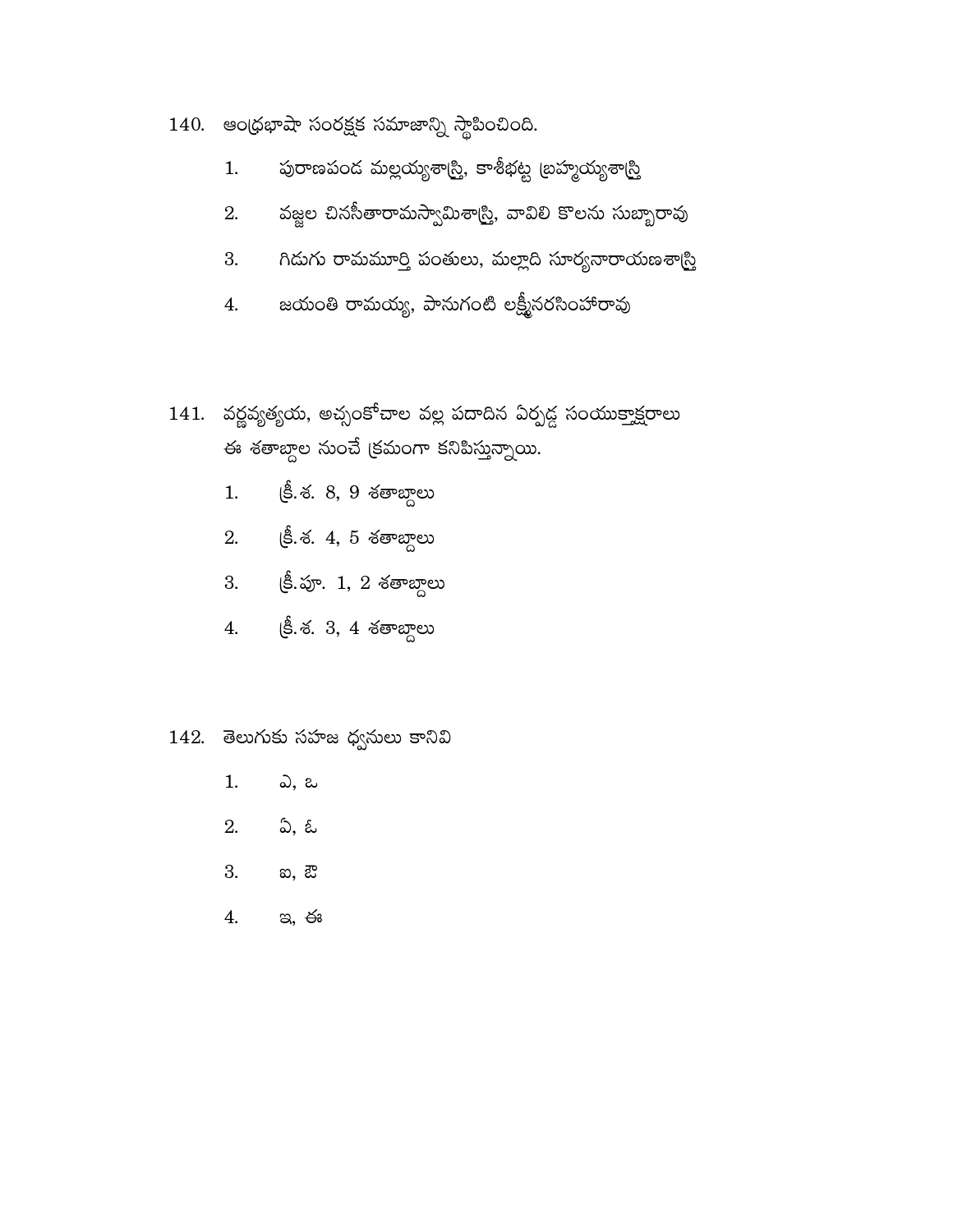- 143. విజ్ఞలు, సమర్థలు వినయంతో ఉంటారనదానికి ఈ సామెతలు వాడతారు.
	- $(i)$  నిందుకుంద తొణకదు
	- $(ii)$  నోరుమంచిదైతే ఊరు మంచిదవుతుంది
	- $(iii)$  అన్నీ ఉన్న విస్తరి అణిగి ఉంటుంది
	- $(iv)$  ముంజేతి కంకణానికి అద్దమేల
	- $i, ii$  $1.$
	- 2.  $iii, iv$
	- 3.  $i, iii$
	- $ii, iv$ 4.
- 144. కింది వాటిలో పౌరాణిక సంబంధమైన జాతీయాలు
	- కాలనేమి జపము  $(i)$
	- $(ii)$  గతజలసేతుబంధం
	- కరతలామలకం  $(iii)$
	- $(iv)$  కబంధహస్తాలు
	- $1.$  $i, ii$
	- $iii, iv$ 2.
	- $\overline{\textbf{ii}}, \overline{\textbf{iii}}$ 3.
	- $i, iv$ 4.
- 145. తెలుగు మధ్యదావిదోప కుటుంబానికి చెందినదని మొదట చెప్పినవారు
	- భద్రిరాజు కృష్ణమూర్తి 1.
	- కాల్వెల్ 2.
	- 3. గంటిజోగి సోమయాజి
	- పి. ఎస్. సుబ్రహ్మణ్యం 4.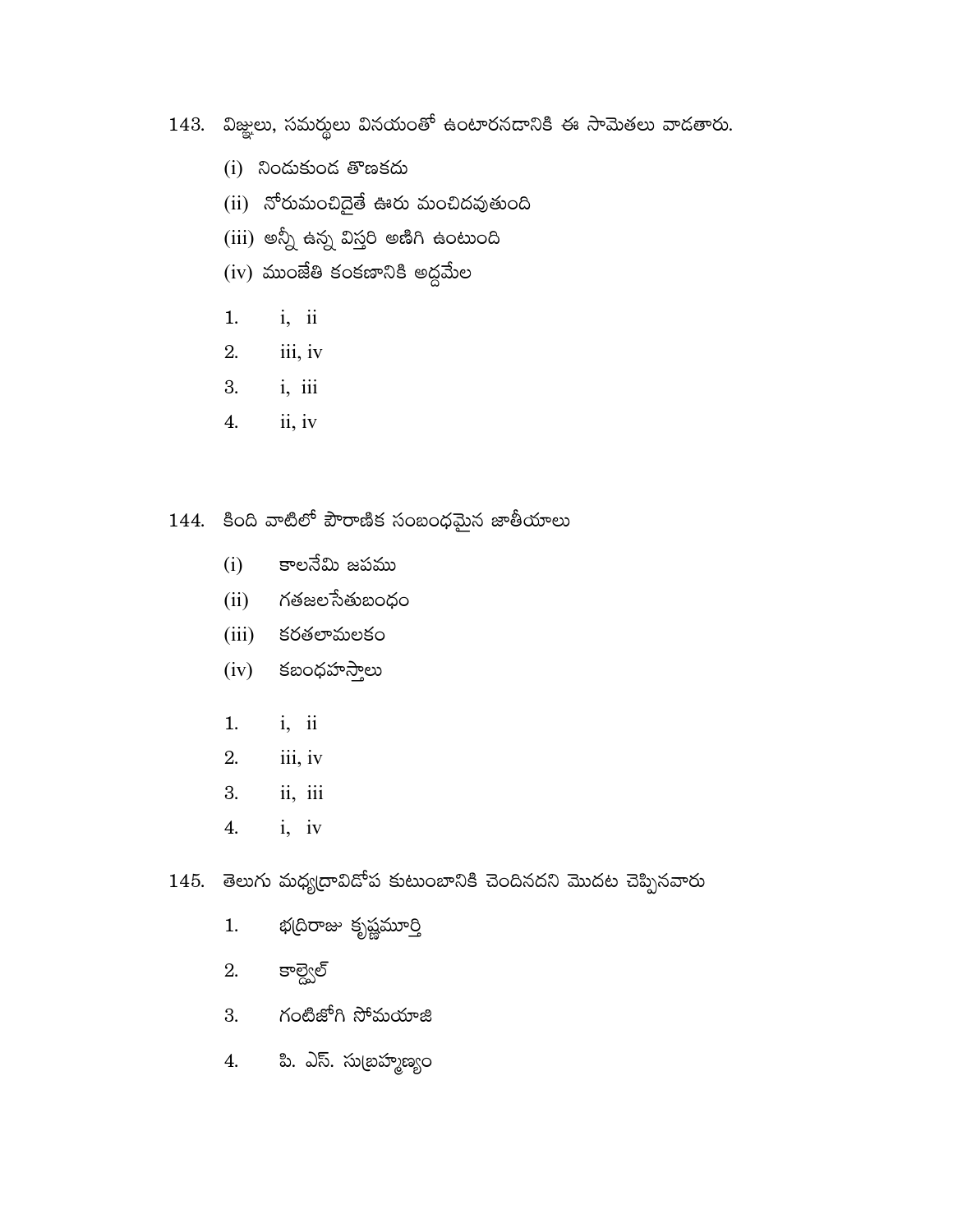- $146.$  'సకృతం' అనే మాటను  $14, 15$  శతాబ్దాల శాసనాలలో ఇలా రాసేవారు
	- సుగృతం  $1.$
	- 2. సుక్రతన్
	- 3. సుగార్తిన్
	- సుబ్రన్లన్ 4.
- 147. "కర్మధారయమందు మువర్ణకమునకు పుంపులగు" ఈ సూత్రం (పవర్తిల్లని కావ్య భాషారూపం
	- నరసపు మాట  $1.$
	- విరసపు వచనము 2.
	- 3. బాదం పలుకులు
	- 4. బెడిదపు పలుకు
- 148. "A Dravidian Etymological Dictionary" రూపొందించినవారు.
	- సి.పి.బ్రౌన్, ఎం.బి.ఎమెనో  $1.$
	- టి.బరో, గ్రియర్సన్ 2.
	- 3. సి.పి.బ్రౌన్, గ్రియర్సన్
	- 4. టి.బరో, ఎం.బి.ఎమెనొ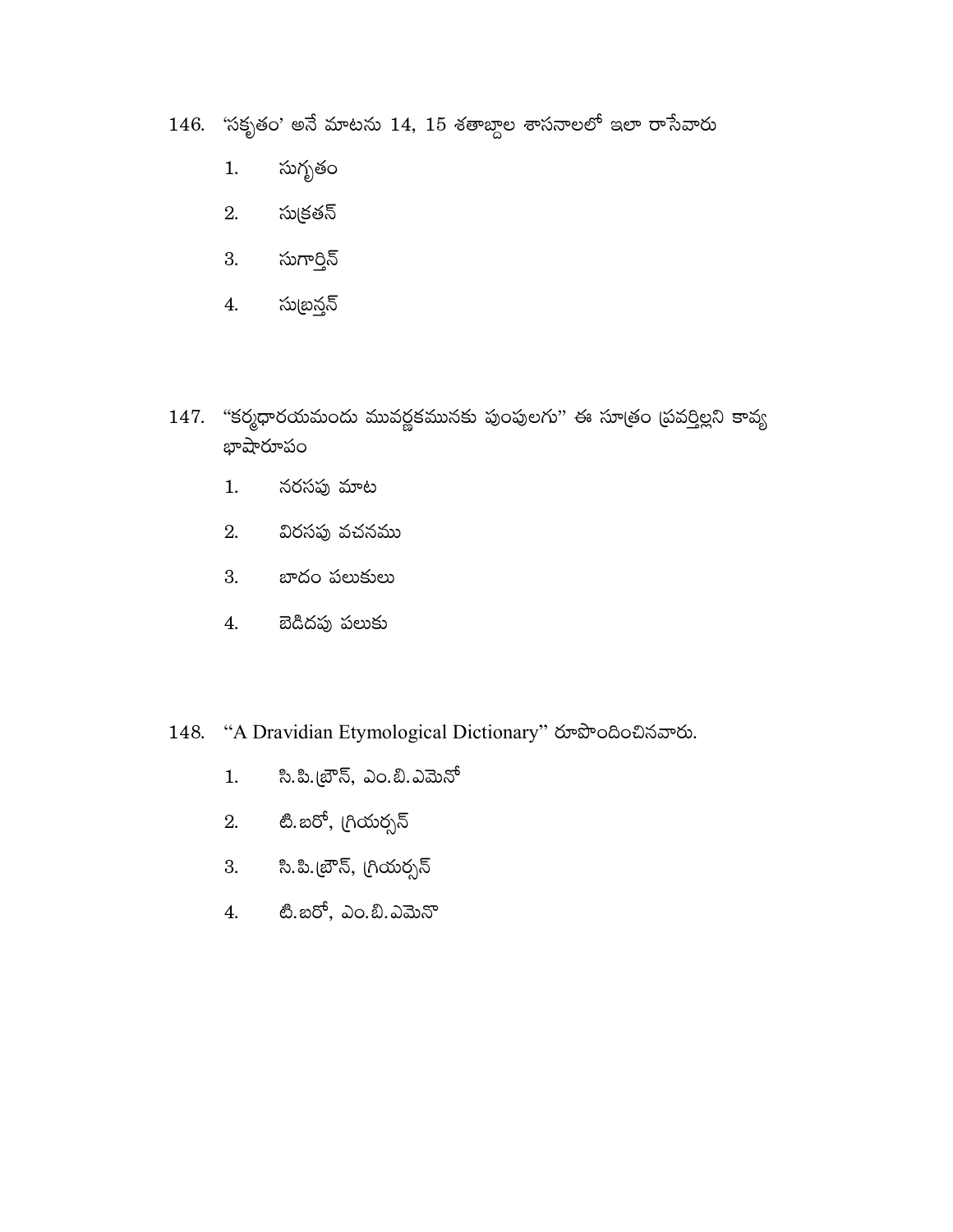- 149. "శ్రీశైల దాక్షారామ కాళేశ్వరములలోని శివలింగముల వలన తెలుగుదేశానికి త్రిలింగమనే పేరు ఏర్పడింది" ఈ అభి[పాయాన్ని వ్యక్తపరిచే శ్లోకం గల విద్యానాథుని (పతాపరు[దీయంలోని (పకరణం
	- కావ్య(పకరణం  $1.$
	- $2.$  నాటక (పకరణం
	- 3. గుణమనకరణం
	- 4. నాయక ప్రకరణం
- 150. 'తెనుగు దేశ్య పదం, దిగ్వాచి అన్న అభి[పాయాన్ని తెలిపిన భాషావేత్త'
	- చిలుకూరి నారాయణ రావు  $1.$
	- 2. భ(దిరాజు కృష్ణమూర్తి
	- 3. గంటిజోగి సోమయాజి
	- 4. వజ్జల చినసీతా రామశార్చి
- $151.$  కింది వాటిలో మధ్య ద్రావిద భాషలు
	- తుకు, కుదుఖ్  $1.$
	- 2. కోత, పర్టీ
	- 3. కొలామీ, కొదగు
	- 4. మండ, కూయి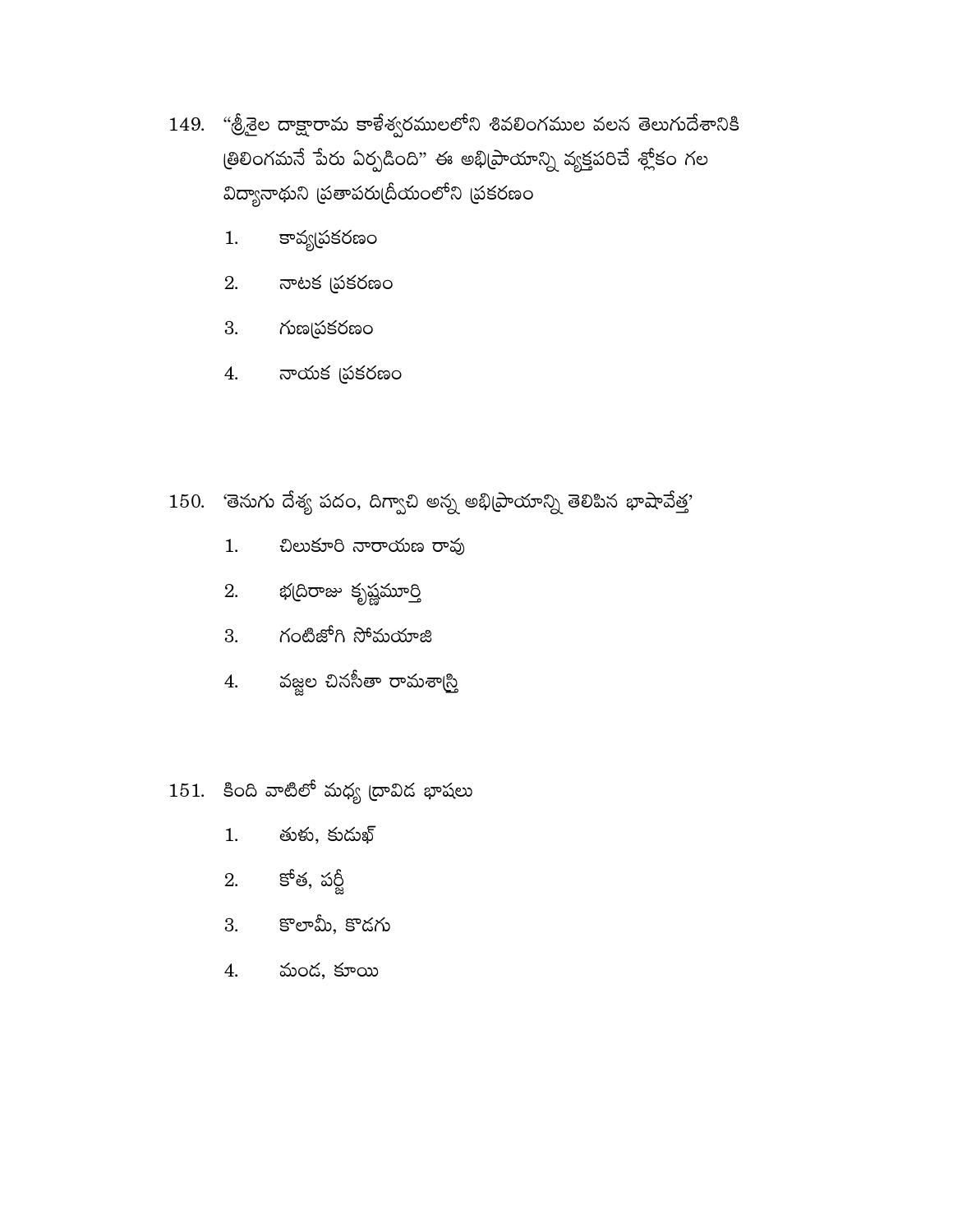$152.$  "తెలుగుపై ఉర్దూ పారసీకముల (పభావము" (గంథకర్త

- బూదరాజు రాధాకృష్ణ 1.
- $2.$  పేక్ మస్తాన్్వలీ
- 3. లకంసాని చక్రధరరావు
- 4. కే. గోపాలకృష్ణారావు

## 153. కింది రెండు వరుసల్లో పరస్పర సంబంధం గల అంశాలను గుర్తించండి.

| <u>మొదటి వరుస</u>       |                       |        |                     | <u>రెందో వరుస</u>   |  |  |
|-------------------------|-----------------------|--------|---------------------|---------------------|--|--|
| (అ) వద్రసంబంధపదాలు      |                       |        |                     | (క) ఫర్మానా, హుజూరు |  |  |
| (ఆ) రెవిన్యూ సంబంధపదాలు |                       |        | (ఖ) జరతార, జంబుఖానా |                     |  |  |
| (ఇ) ైసైనిక సంబంధపదాలు   |                       |        |                     | $($ గ) బందుకు, పౌజు |  |  |
|                         | (ఈ) రాజకీయ సంబంధపదాలు |        | (ఘ) కుశ్కీ దుంబాల   |                     |  |  |
| 1.                      | అ – గ                 | ఆ – ఘ  | $\alpha - \omega$   | ఈ – క               |  |  |
| 2.                      | ை – ல                 | ఆ  – ఘ | ఇ – గ               | ఈ – క               |  |  |
| 3.                      | ை <i>–</i> அ          | ఆ – గ  | ఇ – క               | ఈ – ఘ               |  |  |
| 4.                      | అ  – ఘ                | ෂ – ఖ  | ఇ – గ               | ఈ – క               |  |  |

# $154.$  కన్నడము నుండి తెలుగులోకి చేరిన పదాలు

- 1. హెగ్గడి, గోడగూచి
- 2. రాయరు, కెలసము
- 3. నాంచారి, గండపెండియరము
- సాంబారు, బుగత  $4.$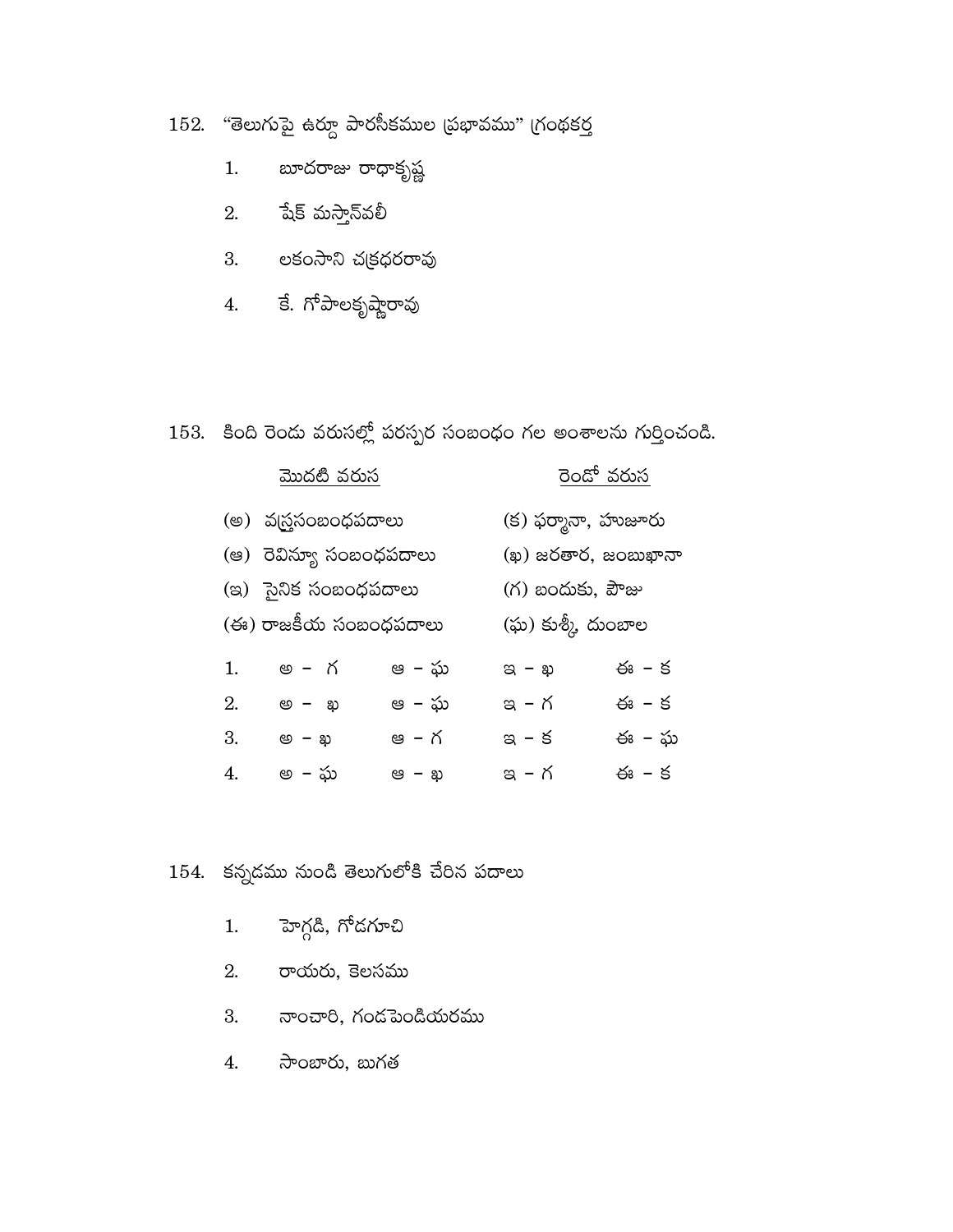కింది గద్యమును చదివి (155, 156, 157) డ్రశ్నలకు సమాధానములు గుర్తించండి.

మగధ దేశమందు మందారవతియనువనము గలదు. అందు బహు దినముల నుండి మృగకాకములు రెండు మిక్కిలి సఖ్యముతో వాగము చేయుచుందెను. ఆ మృగము లెస్సగా బలిసి వనములో విచ్చలివిడి సంచరించు చుందుంగా నొక జంబుకము చూచియీటుల చింతించి. "ఆహా! యీ జంక యెంత పోతరించియున్నది! యేలాగునదీని మాంసము నాకు లభించును? మంచిది. దీనికి నమ్మకము పుట్టించెద''నని యాలోచించి తిన్నగా సమీపము చేరి యిట్లనియె. మిత్రండా! కుశలమా? అనగానే విని యెవ్వదవు నీవని మృగమడిగెను. నేను నక్కను. నాపేరు సుబుద్ది. నా బంధువులందరు నన్నొంటిం జేసి పోయిరి. ఈయడవిలో మృతకల్పుండనయి యున్నటివాండను. మరి యెవ్వరితోం గాదుదైవముతోం జెప్పుచున్నాను. వినుము. నిన్నుం జూడగనేనా బంధువులందరు వచ్చినట్లు తోంచినది. సజ్జన దర్శనము సమస్త దోషములు పోంగొట్టును. సర్వశుభములిచ్చునని పెద్దలు చెప్పుదురు. దానికిదే తార్కణము. నేను నీతోడ సావాసము చేయవలెనని మిక్కిలి కోరుచున్నాండను.

## 155. పై గద్యాంశములో నక్క అను అర్థం వచ్చే పదం.

- $1.$ మృగము
- 2. జంబుకము
- గృధ్రము 3.
- 4. వాయసము

## $156.$  సర్వపాపాలను పొగొట్టునది (వి)

- అశ్వమేధాది మహాక్రతువులు  $1.$
- 2. దాన ధర్మాలు, ఆలయాల నిర్మాణం
- 3. మంచి వారిని చూడటం
- ఆకలిగొన్న వాడికి అన్నం పెట్టడం 4.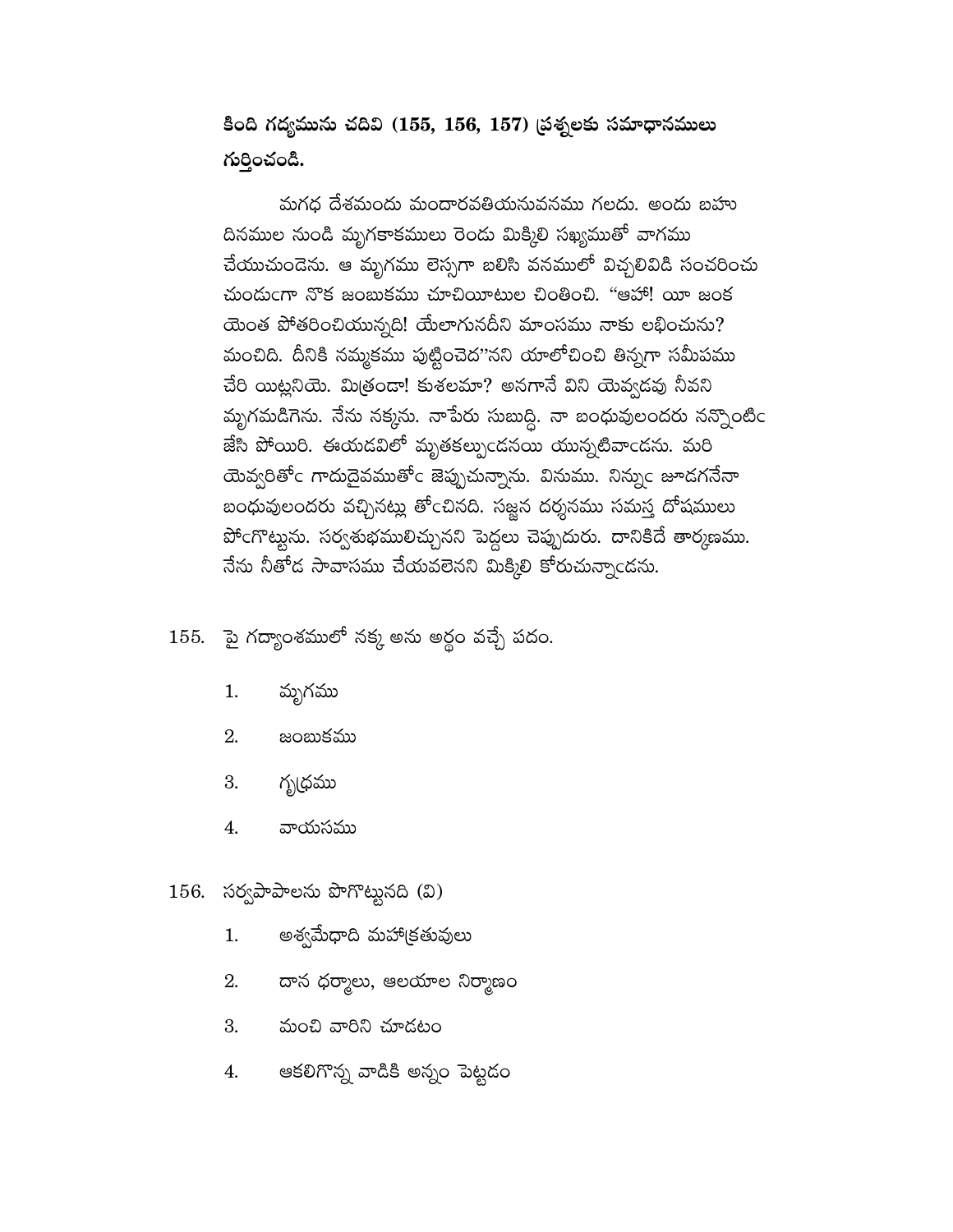$157.$  పై గద్యాంశంలో (పస్తావించబడిన పాత్రల సంఖ్య

- $\mathbf 5$  $1.$
- 2.  $\,3\,$
- 3.  $\overline{\mathbf{4}}$
- $\overline{6}$ 4.

కింది పద్యమును చదివి (158, 159, 160) ప్రశ్నలకు సమాధానములు గుర్తించండి.

> "వినుము మరుత్తనూభవుఁదు విౖతుతధర్మగతిం జనక కురుక్షితీశ్వరునిం జంపె గదా సమరం బుననది యేమెఱింగి చనిపోయినరేయి గదుం గనలున ముట్టి మువ్వురము $\mathsf{c}\,$  (గౌర్యముద(గముగన్"

 $158.$  ఈ పద్యంలో (పయోగింపబడిన కురుక్షితీశ్వరుదు

- $1.$ ధృతరా్షష్టుడు
- దుర్యోధనుదు 2.
- దుర్మర్షణుడు 3.
- దుశ్శాసనుడు  $4.$

"మువ్వురము" – పదం చేత ఉద్దేశింపబడిన ముగ్<mark>గు</mark>రు 159.

- కృపాచార్యుదు, (దోణాచార్యుదు, అశ్వత్థాము  $1.$
- కృపాచార్యుదు, దుశ్శాసనుడు, దుర్మదనుడు 2.
- కృపాచార్యుదు, అశ్వత్థామ, కృతవర్మ 3.
- భీముదు, దుర్యోధనుడు, అర్జునుడు 4.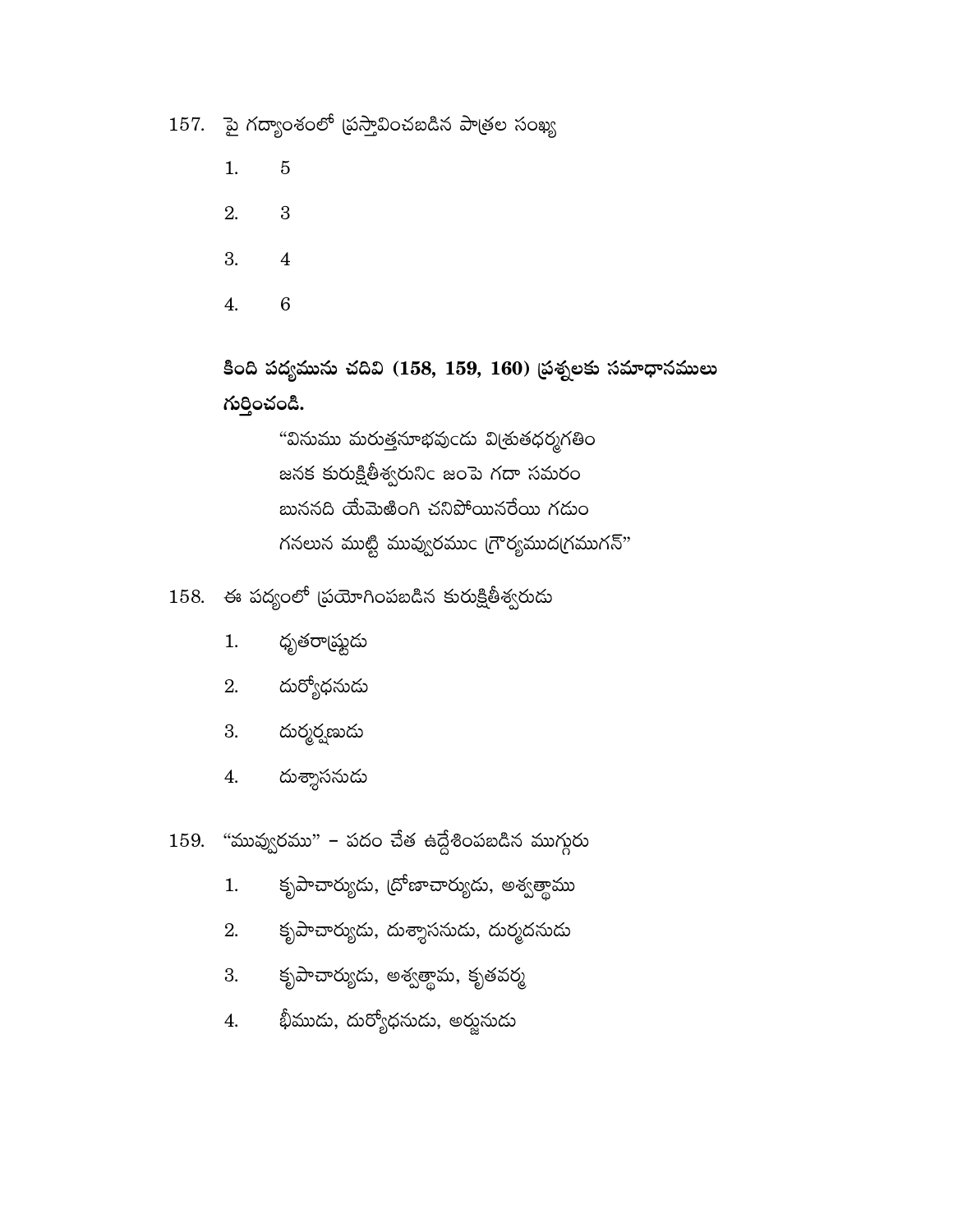# $160.$  ఛందో నియమాలననుసరించి ఈ పద్య విశేషం

- స్వాగతవృత్తం  $1.$
- $2.$  మణిమాలావృత్తం
- 3. నర్ముటవృత్తం
- 4. (దుతివిలంబితవృత్తం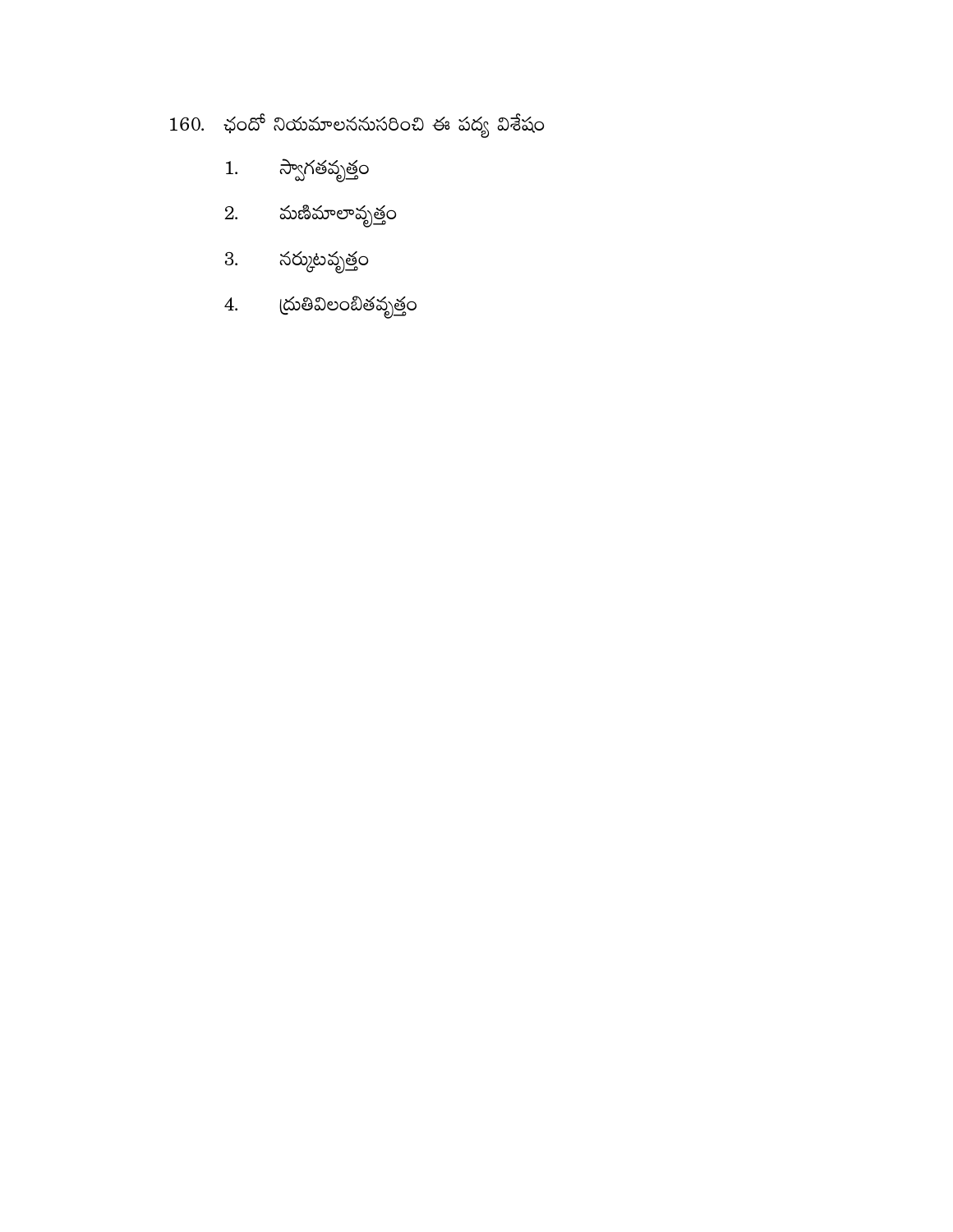#### **METHODOLOGY**

 $161.$  భాషను 'బహముఖీన వ్యవస్థ' అన్న విద్యావేత్త

- ఫిర్త్  $1.$
- 2. స్టట్వర్ట్
- 3. సె<u>ఫై</u>ర్
- 4. హ్యూగ్స్

### $162.$  'ధాతువాదం' ఈ భాషావేత్త అభి(పాయం

- <u> ప్లే</u>టో  $1.$
- $2.$  గాట్(ఫైద్
- 3. యాస్కాచార్యుడు
- 4. యన్. కృష్ణస్వామి
- $163.$  ఉచ్చారణ సమయంలో నాలుక చివరి భాగం మాత్రమే తాలువు వైపూ,

దంతాల వైపుగాని పైకి లేవదంవలన పుట్టే అక్షరాలు

- పశ్చిమాచ్చులు  $1.$
- 2. మధ్యాచ్చులు
- 3. వివృతాచ్చులు
- 4. అగ్రిమాచ్చులు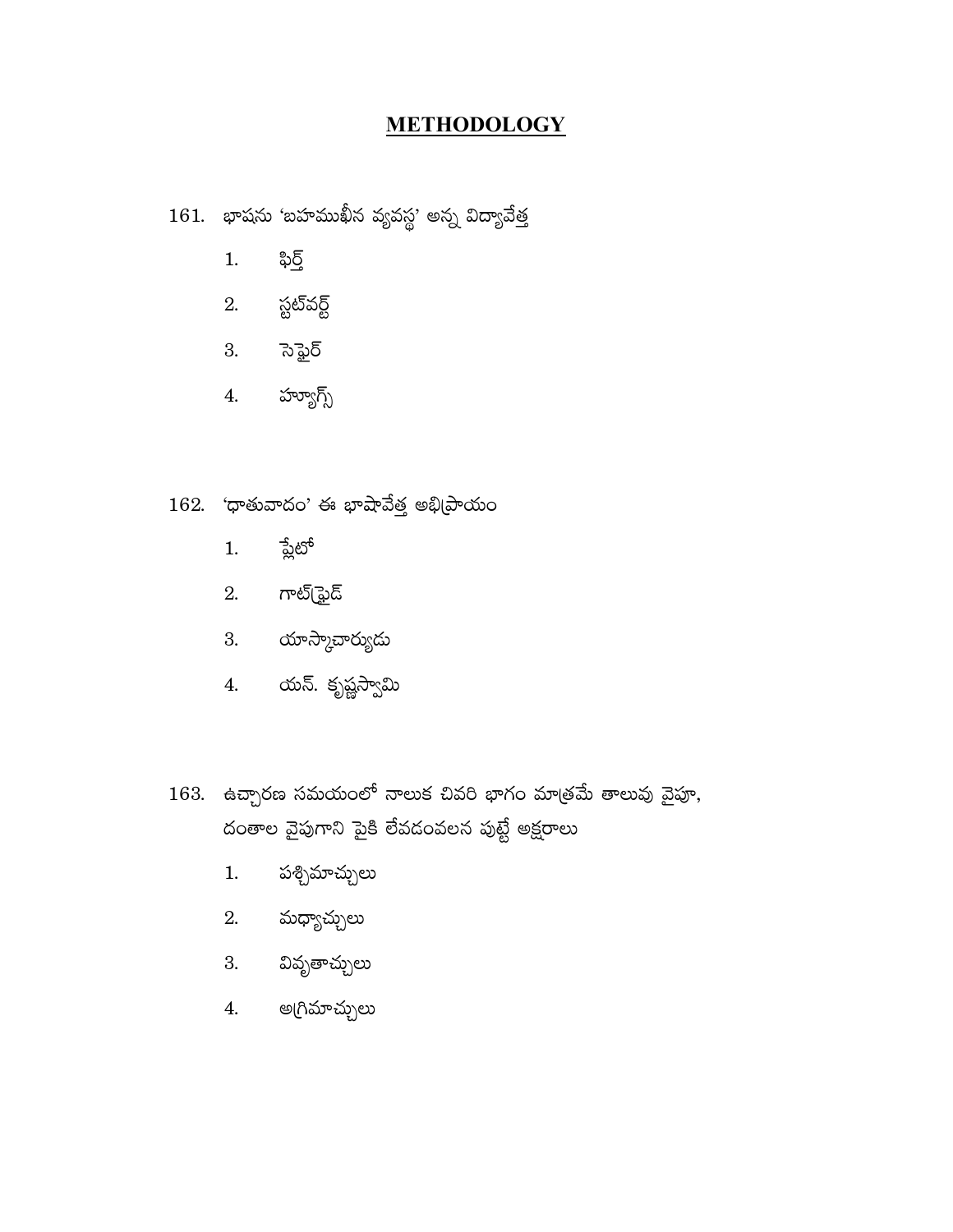- $164.$  సరళ గ్రాంథికాన్ని (ప్రవేశపెట్టిన వారు
	- జయంతి రామయ్య పంతులు  $1.$
	- 2. పానుగంటి లక్ష్మీ నరసింహారావు
	- 3. గిడుగు రామమూర్తి
	- 4. గురజాద అప్పారావు
- 165. ద్రపంచంలో అతృధిక జనాభా మాట్లాదే భాషా కుటుంబాలలో ఇది ఒకటి
	- సైనో–టిబెటన్  $1.$
	- 2. ఆధ్ర<mark>ొ</mark>నేషియన్
	- 3. ఆధ్రో ఏషియాటిక్
	- 4. నైజర్ కాంగో

# 166. 1906లో ఏర్పడిన జాతీయ విద్యాసంస్థ లోని (పముఖులలో వీరాకరు

- చార్లెస్ ఉద్  $1.$
- -
	- 2. సర్వేపల్లి రాధాకృష్ణన్
	- 3. చిత్తరంజన్ఐాస్
	- 4. బాలగంగాధర తిలక్

# 167. సంస్కృత వర్ణాల్లో అచ్చుల సంఖ్య

- $1.$ 14
- 2. 16
- ${\bf 22}$ 3.
- 4. 34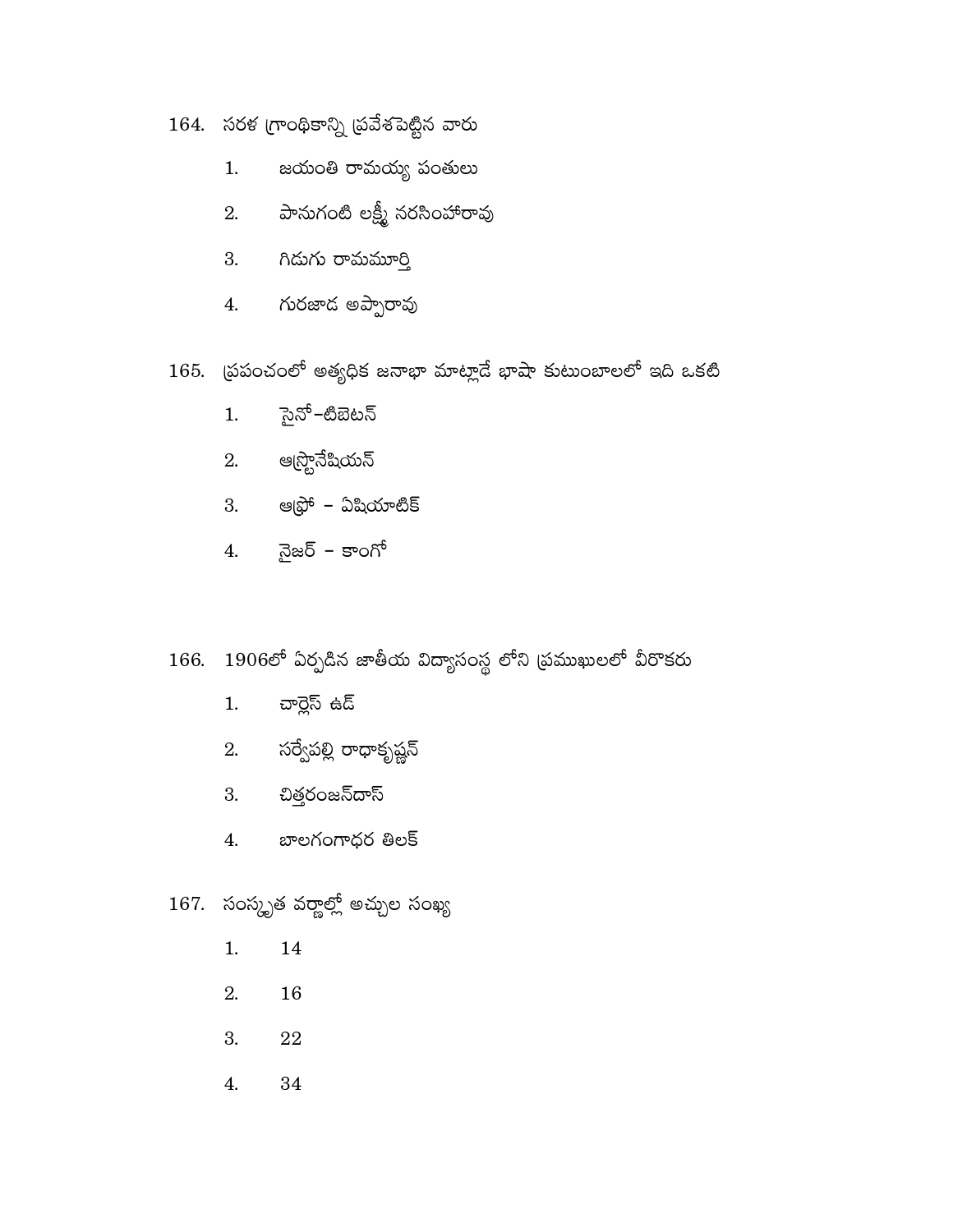# $168.$  బహుభాషిత్వానికి కారణం

- సాంస్మృతిక సంపర్కం  $1.$
- $2.$  ముఖ యంత్ర నిర్మాణం
- 3. భౌగోళిక పరిస్థితి
- 4. రాజ్యాధికారకాంక్ష
- 169. తరగతి గదిలో కథా బోధనకు వీటిలో ఉత్తమ పద్ధతి
	- చర్చా పద్ధతి  $1.$
	- 2. స్రశంసా పద్ధతి
	- 3. అభివర్ణన పద్ధతి
	- 4. పూరణ పద్ధతి
- 170. 'ఊనిక, స్వరఖేదం పాటిస్తూ మాట్లాడటం' ఈ స్థాయి భాషానైపుణ్య లక్షణం.
	- మ్రాథమికస్థాయి  $1.$
	- 2. (పాథమికోన్నతస్థాయి
	- 3. ఉన్నతస్థాయి
	- 4. స్నాతకోత్తర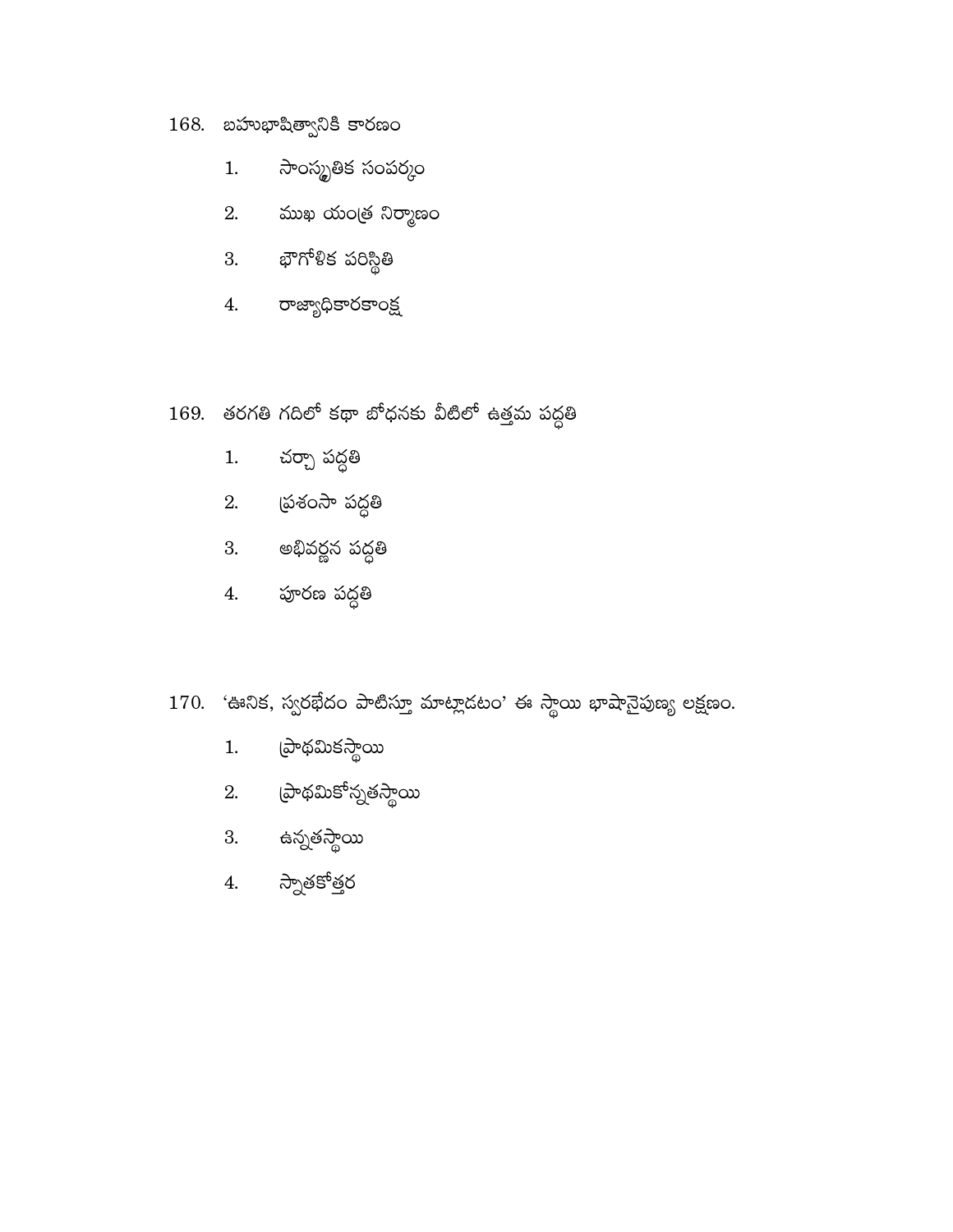- 171. పద పద్ధతిలో విద్యార్థులు స్వయం సవరణ అట్ట ద్వారా పదాన్ని
	- $1.$ వింటారు
	- పఠిస్తారు 2.
	- 3. වఖిస్తారు
	- 4. పూరిస్తారు
- 172. పాఠృభణాళిక రూపకల్పనలో ఉపాధ్యాయుడు 'మైత్రి'ని గూర్చి చెప్పదానికి సుఫల, సఫల, విఫల మైత్రిలను గురించి సోదాహరణంగా వివరించడం.
	- ఉపాధ్యాయుని (పతిస్పందన 1.
	- 2. అదనపు సమాచారం అందించుట
	- 3. సామర్థ్యాల సాధన
	- 4. మూల్యాంకనా నైపుణ్యత
- 173. 'శ్రీకృష్ణ రాయబారం' పాఠం చెప్తూ ఉపాధ్యాయుడు ఆ అంశానికి ముందు కథను విద్యార్థులకు వివరించటం.
	- సముచిత వైఖరి  $1.$
	- 2. సాహిత్య జ్ఞానం
	- 3. భాషా జ్ఞానం
	- 4. విషయ జ్ఞానం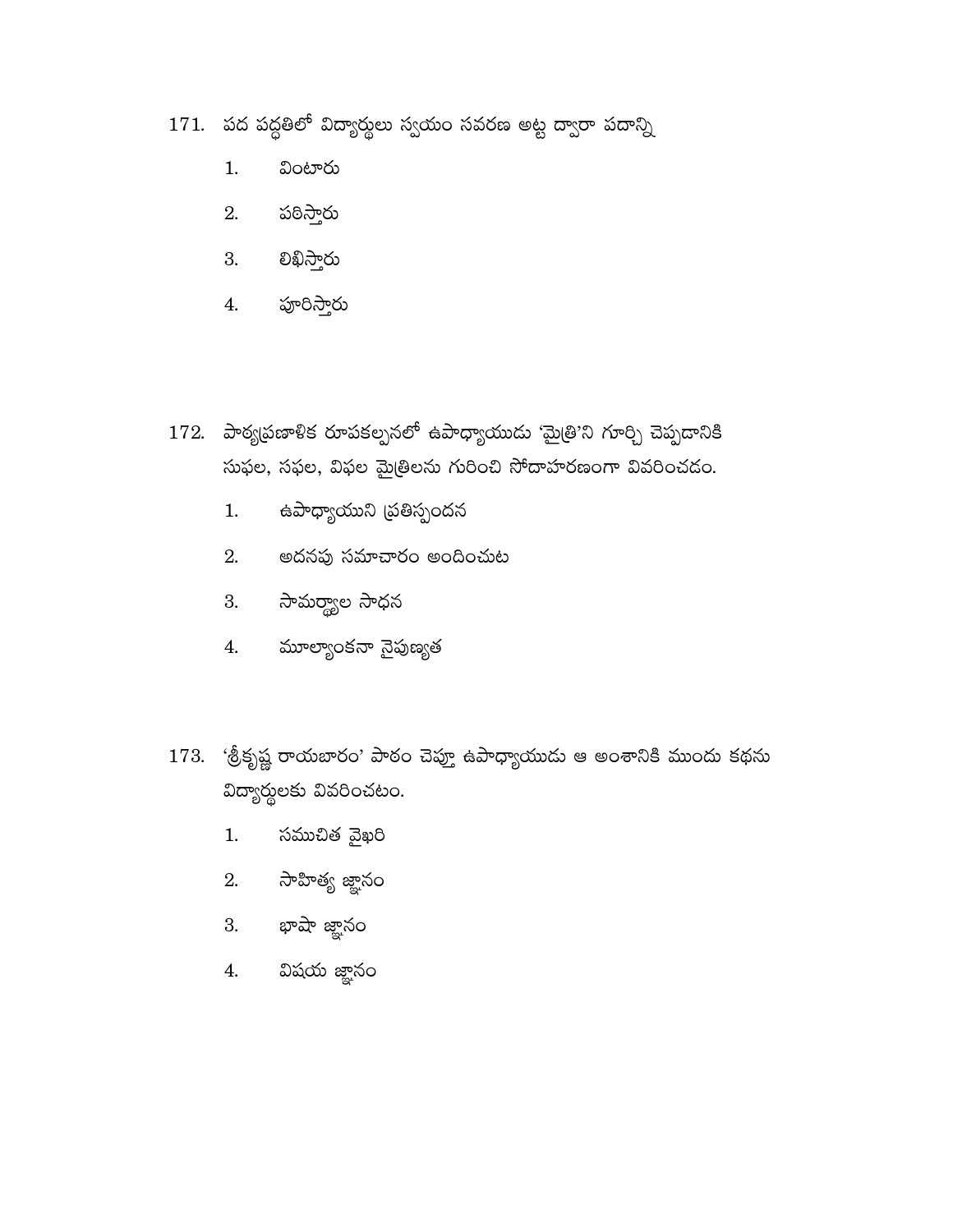- $174$ . 'ప్రస్తుత వ్యవసాయదారుని కష్టనష్టాలను మీ సొంతమాటల్లో వివరించండి.' ఇది ఈ భాషా (పమాణానికి చెందిన (పశ్న.
	- సృజనాత్మకత 1.
	- 2. (పశంస
	- స్వీయరచన 3.
	- చదువడం, అవగాహన చేసుకోవడం 4.
- $175.$  'గోవు, మొదవు, ధేనువు, అర్జుని, సురభి ఈ పదాలను ఉపయోగించి గిడ్డిపై ఒక వచన కవిత రాయండి.' ఇది ఈ భాషా (ప్రమాణానికి చెందినది.
	- సృజనాత్మకత  $1.$
	- 2. <u>(</u>పశంస
	- 3. పదజాలం
	- స్వీయరచన 4.
- $176$ . ప్రస్తుతం అమలులోవున్న నిర్మాణాత్మక మూల్యాంకనంలో లఘు పరీక్షకు కేటాయించబడిన మార్కులు
	- $1.$  $20\,$
	- 2. 15
	- 3. 10
	- $4.$  $\bf 5$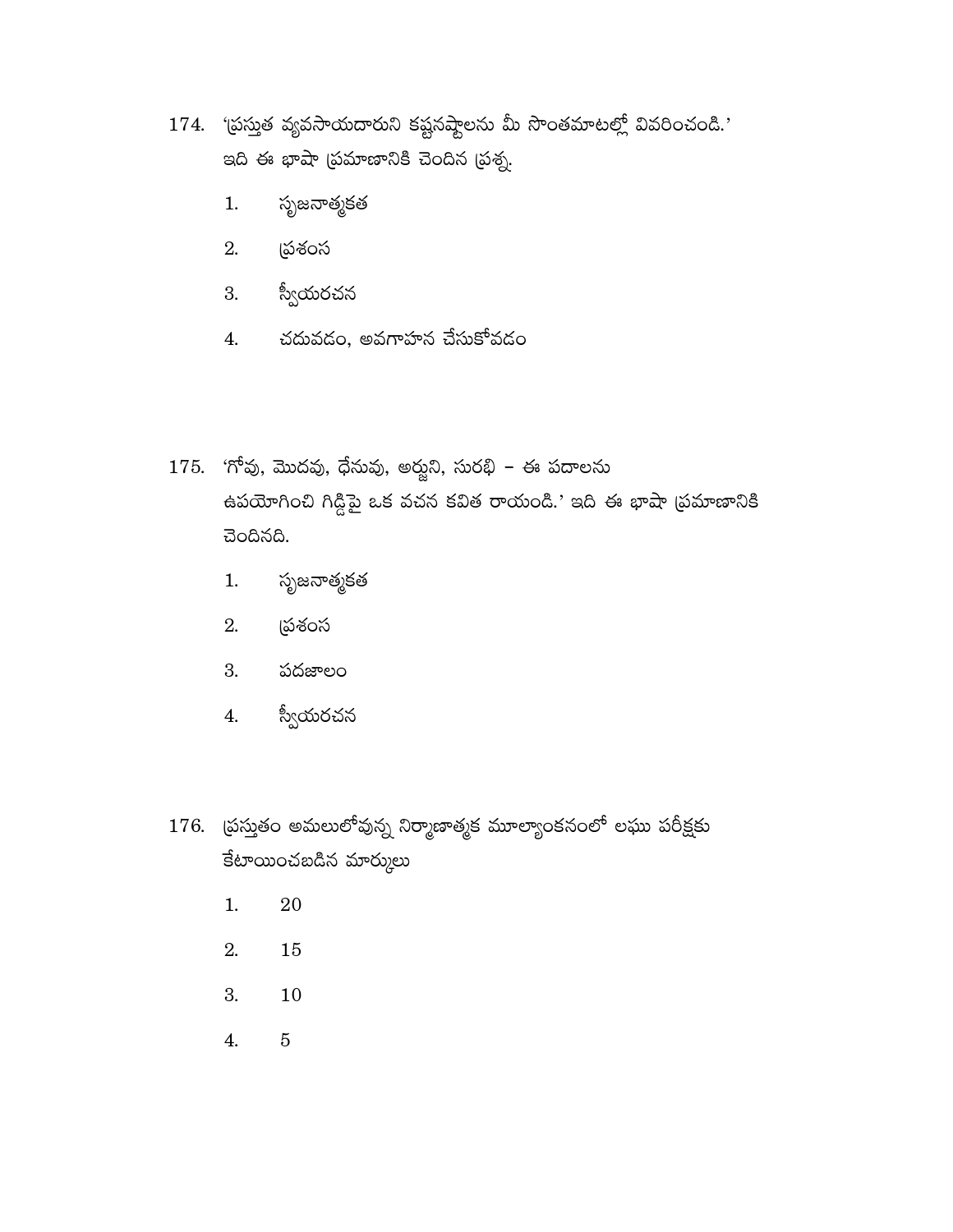## 177. ఒక విద్యాసంవత్సరం చివర నిర్వహించే మూల్యాంకనం

- నిర్మాణాత్మక మూల్యాంకనం  $1.$
- నిరంతర సమగ్ర మూల్యాంకనం 2.
- సంగ్రహణాత్మక మూల్యాంకన<mark>ం</mark> 3.
- $4.$ విద్యా మూల్యాంకనం
- $178.$  ద్రుస్తుత 9,  $10$  తరగతులకు సంగ్రహణాత్మక మూల్యాంకనంలో వ్యక్తీకరణ, సృజనాత్మకతకు కేటాయించబడిన మార్కుల శాతం
	- $30\%$  $1.$
	- 2.  $35\%$
	- 40% 3.
	- $45\%$ 4.
- 179. కథలోకసంబంధియు కవికల్పితము నైనకథను రూపకంగా మలిస్తే అది
	- $1.$ నాటకము
	- యకరణము 2.
	- డిమము 3.
	- ద్రహసనమ<u>ు</u>  $4.$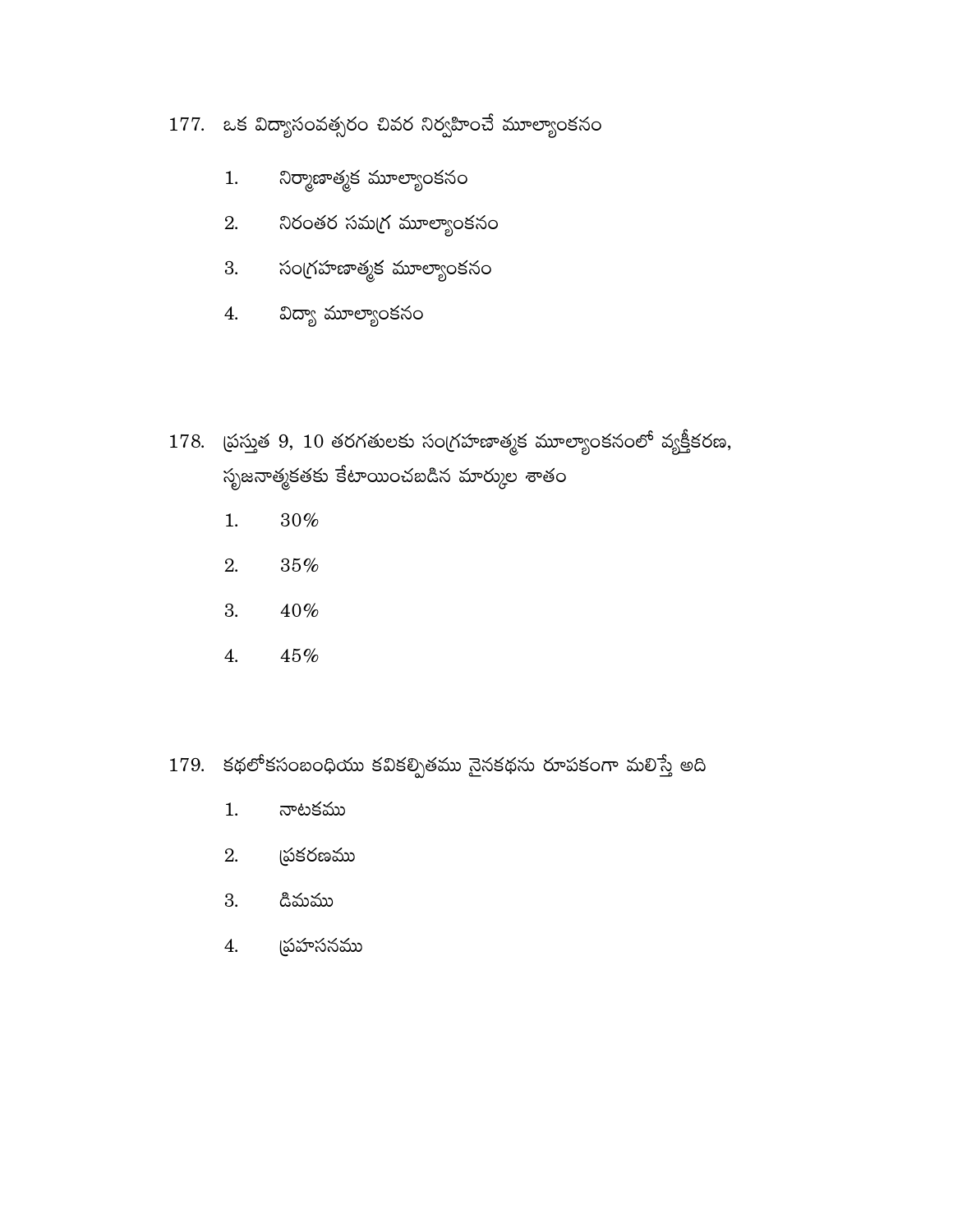- 180. తరగతి గదిలో వివిధ రసాలను గూర్చి వివరిస్తూ వీరరసమునకు స్థాయి భావముగా దీనిని పేర్కొంటావు.
	- ఉ<mark>త్సాహము</mark> 1.
	- జుగుప్స 2.
	- క్రోధము 3.
	- భయము 4.
- $181.$  జిద్దు కృష్ణమూర్తి 'చూడటం అనే కళ'లోని దృక్పథం ఇది అని విద్యార్థులకు చెప్తావు.
	- సామాజిక దృక్పథమ<mark>ు</mark>  $1.$
	- 2. ఆర్థిక దృక్పథము
	- 3. తాత్విక దృక్పథము
	- 4. రాజకీయ దృక్పథము
- 182. కందుకూరి వీరేశలింగం గూర్చి విద్యార్థులకు చెప్తూ 'వివేకవర్ధని' ఈ రకమైన పత్ికగా పేర్కొంటావు.
	- దినప్రతిక  $1.$
	- వారప(తిక 2.
	- 3. పక్షపత్రిక
	- మాసపత్రిక 4.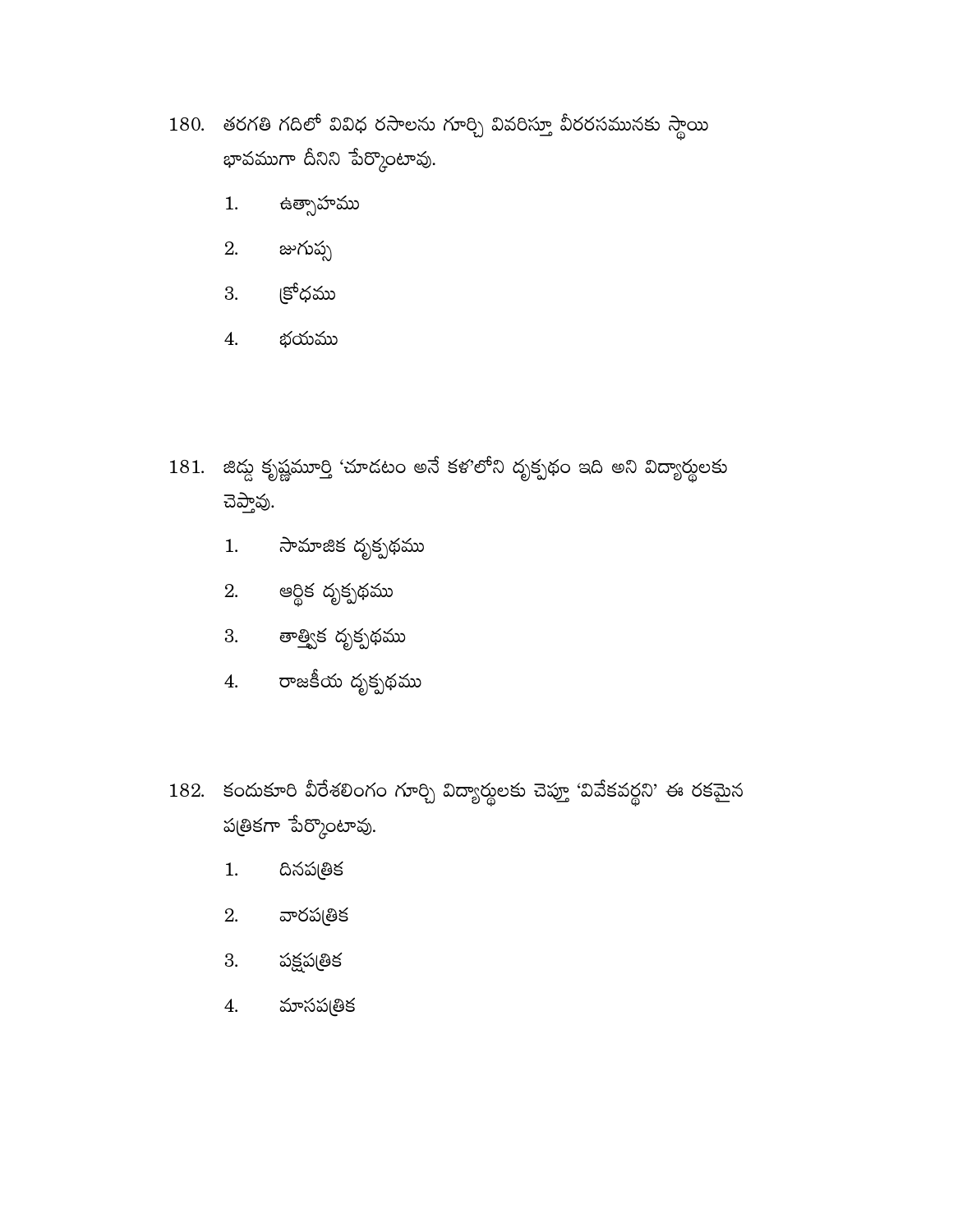- 183. కావ్యరీతులను వివరించే సందర్భంలో అధిక్షేప కావ్యరీతికి శ్రీకారము చుట్టిన పద్యములు రాసిన వారుగా వీరిని పేర్కొంటావు
	- వేమన  $1.$
	- 2. రాయ[పోలు సుబ్బారావు
	- 3. త్రిపురనేని రామస్వామి
	- గుర్రం జాషువ 4.
- 184. 'పోలికల రకం' (పశ్న
	- బంధితాంతర రకం  $1.$
	- స్వేచ్ఛాంతర రకం 2.
	- 3. సరఫరా రకం
	- వ్యక్తి ఆశ్రయ రకం 4.
- $185.$  'వార్షిక (పణాళిక' ఈ (పణాళికకు సంబంధించిన విషయం
	- పూర్వ (పణాళిక  $1.$
	- విద్యా (పణాళిక 2.
	- 3. విషయ (పణాళిక
	- అంతర్గత (పణాళిక  $4.$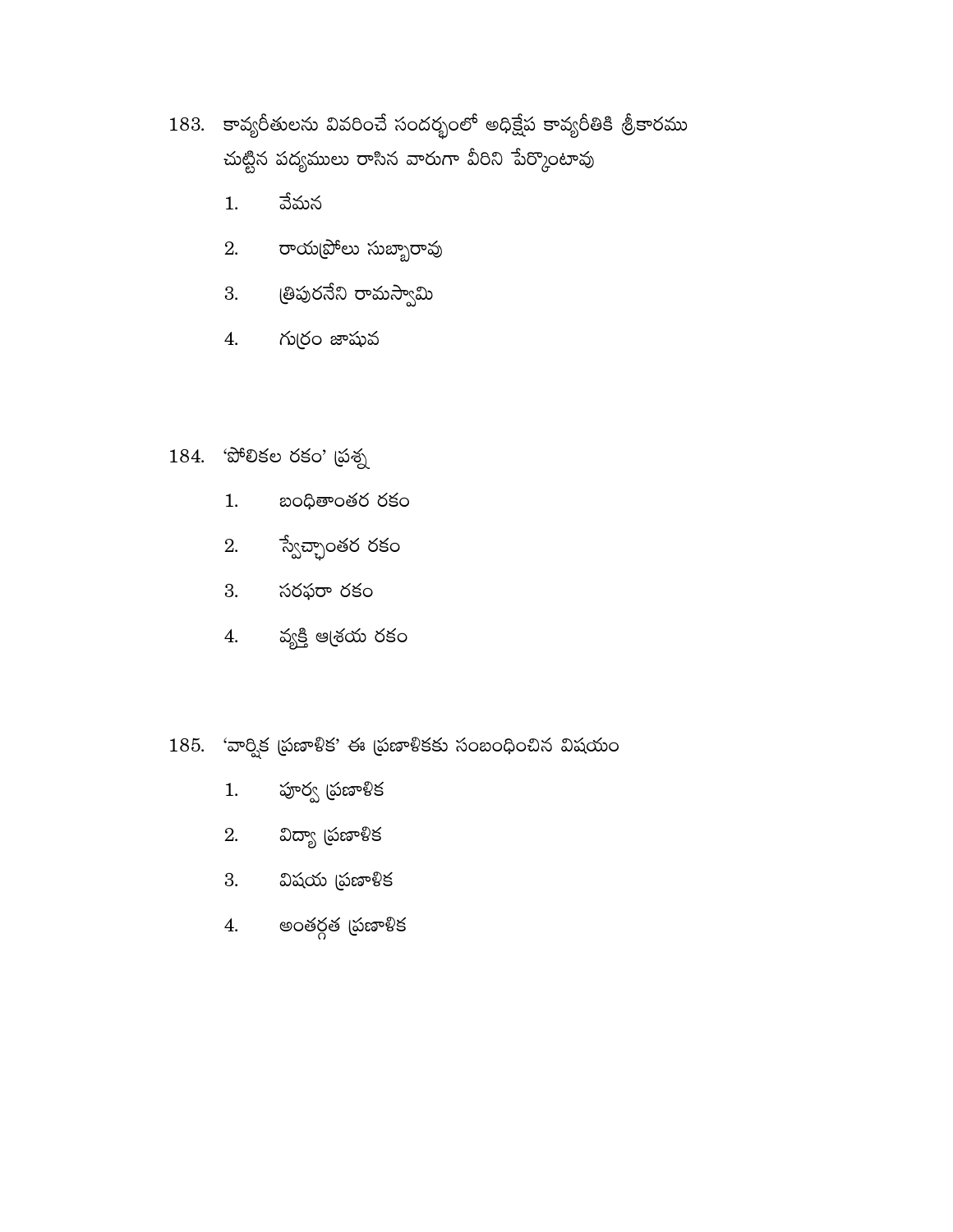- 186. 'పరస్పర బోధన' అనే మొలకువను వినియోగించు అభ్యసనం
	- అన్వేషణాభ్యసనం  $1.$
	- $2.$  విశ్లేషణాభ్యసనం
	- 3. సహకార అభ్యసనం
	- 4. (పత్యక్ష అభ్యసనం
- $187.$  జ్ఞాననిర్మాణాత్మక వాదం
	- విద్యార్థి తనకు తానుగా జ్ఞానాన్ని నిర్మించుకునేది  $1.$
	- 2. విద్యార్థి జ్ఞానాన్ని పోగుచేసుకొనేది
	- 3. విద్యార్థి చదివి తిరిగి ఒప్పచెప్పేది
	- క్రియాశీలమైనది 4.
- 188. భాష సామాజికమని, సామాజిక అనుభవాల ద్వారానే అది జరుగుతుందని పేర్కొన్న మనోవిజ్ఞాన శా<mark>స్త్ర</mark>వేత్త
	- జీన్ పియాజె  $1.$
	- 2. జాన్ ద్యూయీ
	- 3. జెరూమ్ ౠనర్
	- 4. భామ్స్కీ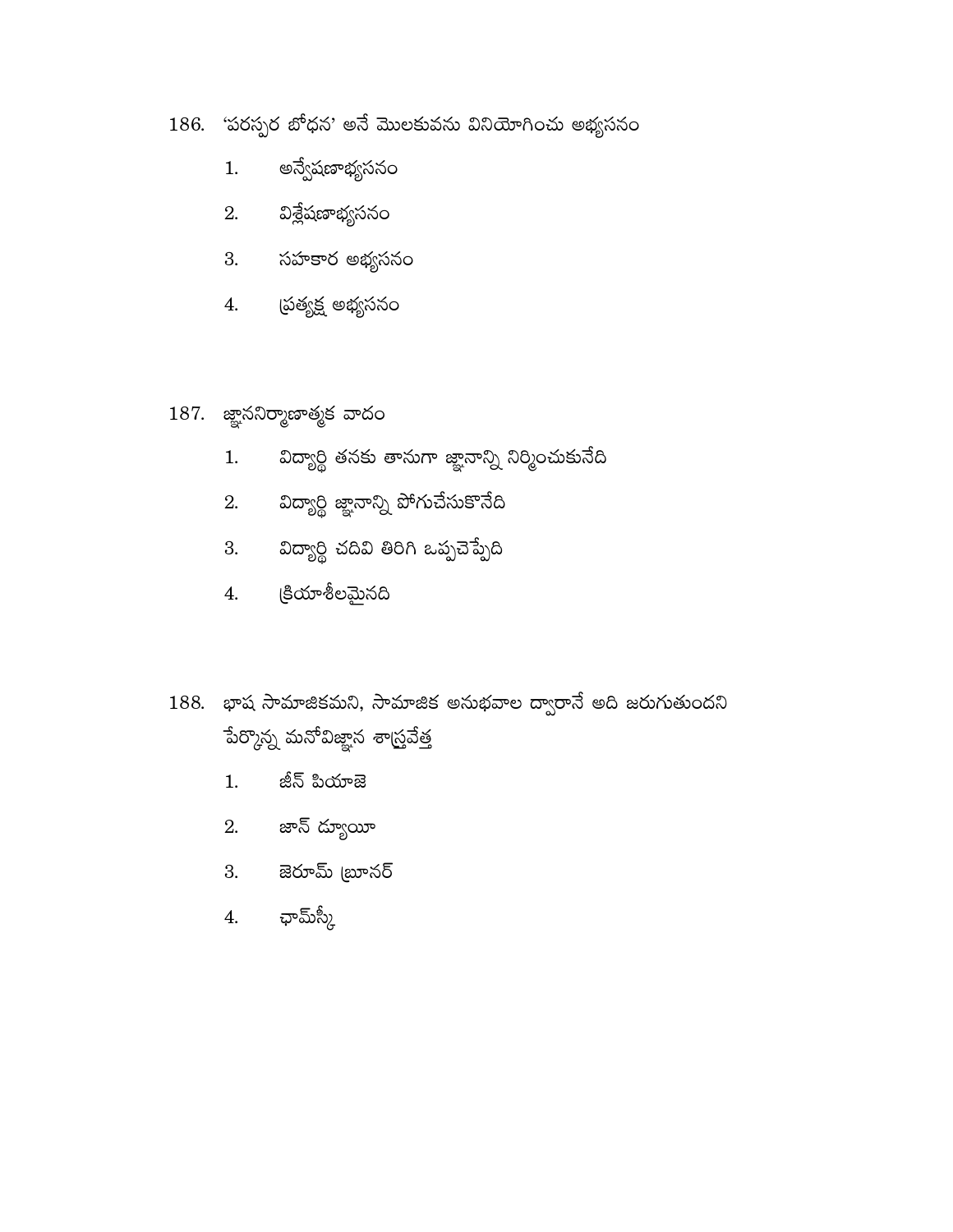- 189. తెలుగు వర్ణ బోధనలో మనోవిజ్ఞాన శాస్ర్టానికి అనుకూలమైన విధానం
	- వాక్యవిజ్ఞానం→అర్థవిజ్ఞానం→పదవిజ్ఞానం→పఠన, లేఖన విజ్ఞానాలు 1.
	- పఠన, లేఖన విజ్ఞానాలు $\rightarrow$ పదవిజ్ఞానం $\rightarrow$ అర్థ విజ్ఞానం $\rightarrow$ వాక్యవిజ్ఞానం 2.
	- పఠన, లేఖన విజ్ఞానాలు $\rightarrow$ వాక్యవిజ్ఞానం $\rightarrow$ అర్థ విజ్ఞానం $\rightarrow$ పదవిజ్ఞానం 3.
	- పద విజ్ఞానం→వాకృవిజ్ఞానం→పఠన, లేఖన విజ్ఞానాలు→అర్థ విజ్ఞానం 4.
- 190. ముందుగా తయారుచేసిన పాఠ్యాంశాన్ని తరగతి గదిలో దృశ్య, <sub>(</sub>శవణ యంత్రము ద్వారా (పదర్శించి బోధన చేయుట అనేది
	- డిజిటల్ తరగతిగది బోధన  $1.$
	- వర్చువల్ తరగతిగది బోధన 2.
	- ఫిల్మ్(స్టిప్ ద్వారా బోధన 3.
	- స్రయోగశాల బోధన  $\overline{4}$ .
- 191. అంతర్జాలం ద్వారా అనుసంధానం చేసి DIET లో చెప్పే విషయాలు తరగతి గదిలోకి నేరుగా (పసారం చేసే పరికరాలు
	- ఇంటరాక్టిన్ వైట్ బోర్డ్స్, సెల్ఫోను  $1.$
	- ఇంటరాక్టిన్ వైట్ బోర్డ్స్, కంప్యూటర్ 2.
	- కంప్యూటరు, TV 3.
	- ఇంటరాక్టిన్ వైట్ బోర్డ్స్,  $\operatorname{TV}$ 4.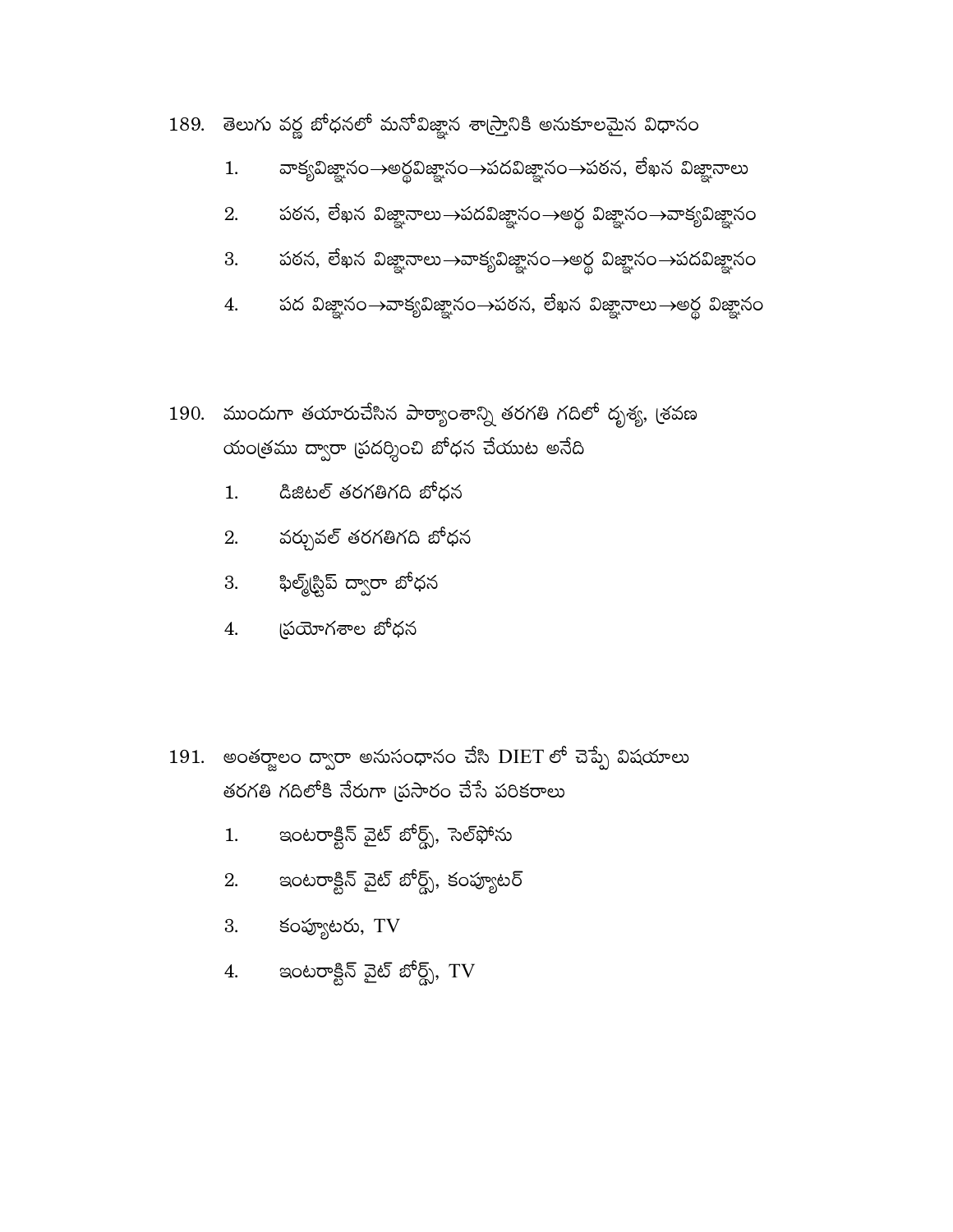## 192. 'ఉక్తరచన' అనగా

- ఉపాధ్యాయుడు చెప్పిన అంశాన్ని రాయడం  $1.$
- ఇవ్వబడిన అంశాన్ని గూర్చి అవగాహన చేసుకోవదం 2.
- ఇవ్వబడిన అంశాన్ని గూర్చి అందంగా మాట్లాదటం 3.
- ఇవ్వబడిన అంశాన్ని గూర్చి అభినయించడం 4.
- 193. క్రతహాల్, అందర్సన్ల వర్గీకరణంలో అన్నింటికంటె ఉన్నతంగా చూపబడింది.
	- విలువ కట్టడ<mark>ం</mark>  $1.$
	- మూల్యాంకనం 2.
	- సృజించడం 3.
	- సంశ్లేషణ 4.
- $194.$  ఆంధ్రమహాాభారత విశేషాలను చెప్తూ ఆ గ్రంధంలో రామాయణ గాధ గల పర్వం ఇది అని విద్యార్థులకు తెలియజేస్తావు.
	- ఆదిపర్వం  $1.$
	- అరణ్యపర్వం 2.
	- 3. శాంతిపర్వం
	- అశ్వమేథపర్వం 4.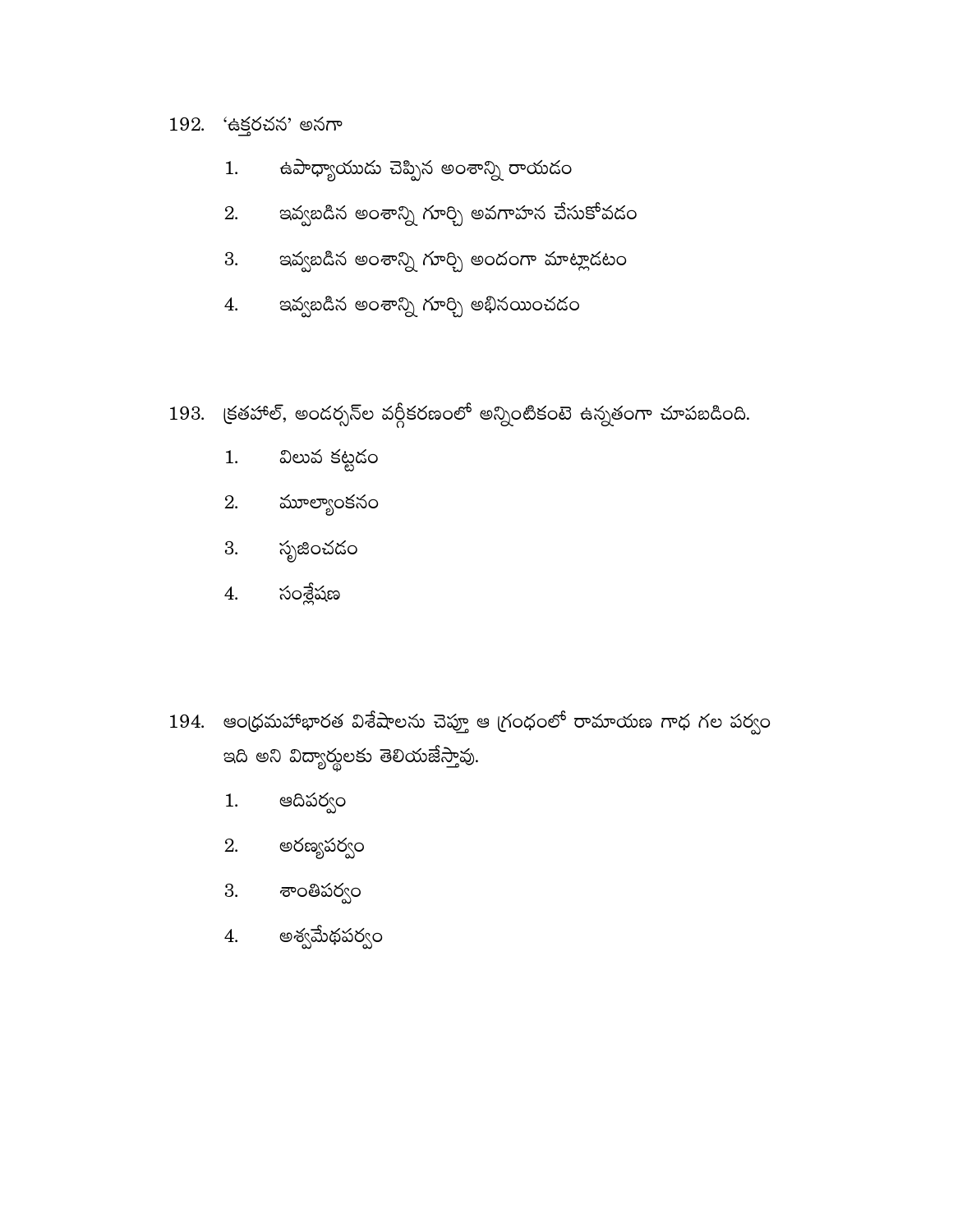- 195. శతక పద్యములను బోధించే సమయంలో 'తమిళం' లోకి అనువదించబడిన తెలుగు శతకంగా దీనిని పేర్కొంటావు.
	- వేమన శతకం  $1.$
	- సుమతీ శతకం 2.
	- 3. సూర్య శతకం
	- మహిష శతకం  $4.$

## 196. విద్యార్థి ధ్వన్యర్థం గ్రహిస్తాదు. ఈ స్పష్టీకరణ లక్ష్యం

- సృజనాత్మకశ<u>క</u>ి  $1.$
- 2. భాషాభివృద్ధి
- 3. సముచిత మనోవైఖరి
- రసానుభూతి 4.
- 197. పప్పెట్ల తయారీ వినియోగంలో (పత్యేక శిక్షణనిచ్చు సంస్థ
	- **SCERT**  $1.$
	- **CCRT** 2.
	- 3. **NCERT**
	- **SIET**  $\overline{4}$ .